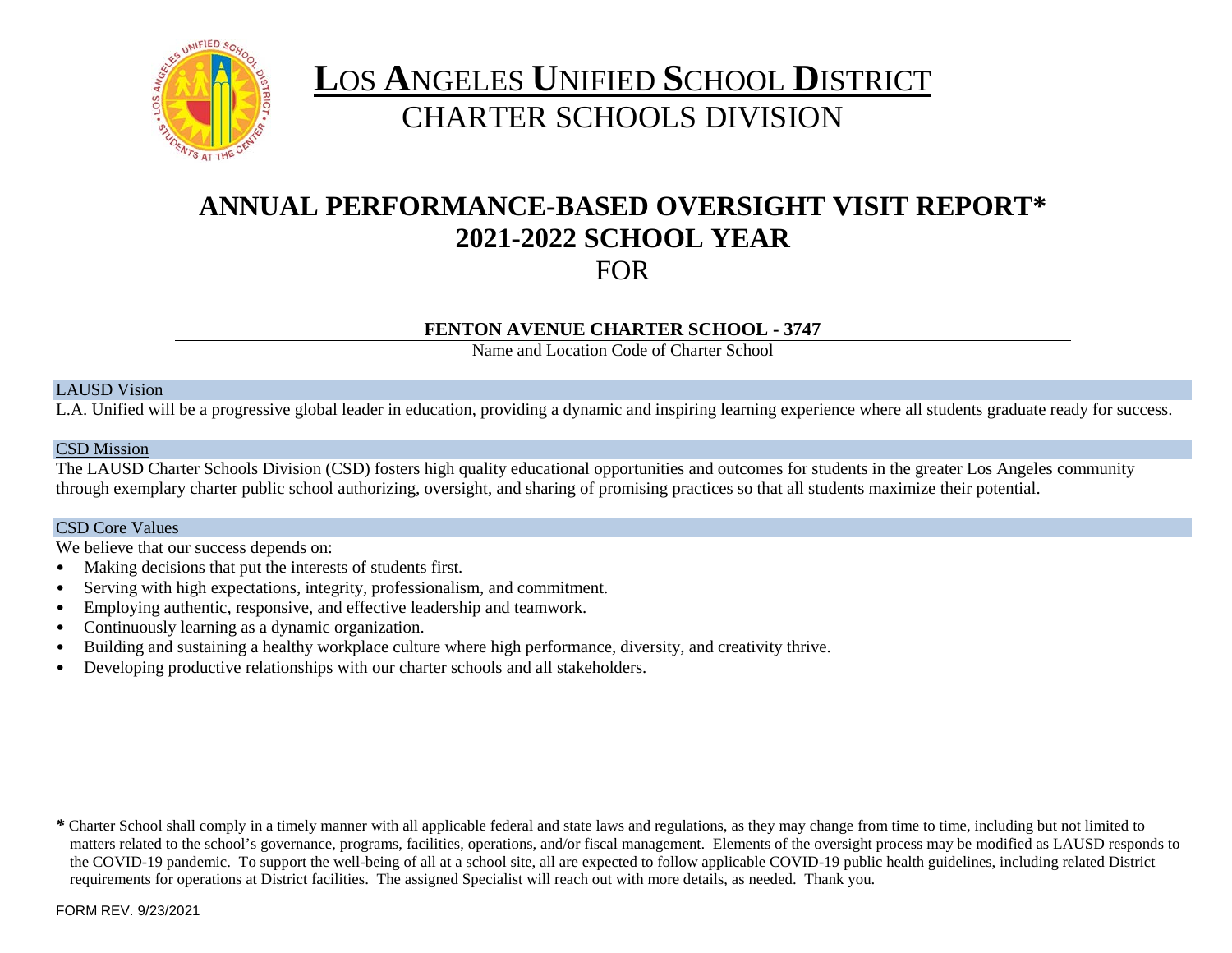

<span id="page-1-0"></span>

| <b>Charter School Name:</b>                                                                                                            |  | <b>Fenton Avenue Charter School (FACS)</b> |                         |                                                                                                                            |                                                               |                                                             |                                                                     |                                            | <b>Location Code:</b>                      | 3747         |        |  |
|----------------------------------------------------------------------------------------------------------------------------------------|--|--------------------------------------------|-------------------------|----------------------------------------------------------------------------------------------------------------------------|---------------------------------------------------------------|-------------------------------------------------------------|---------------------------------------------------------------------|--------------------------------------------|--------------------------------------------|--------------|--------|--|
| <b>Current Address:</b>                                                                                                                |  |                                            |                         | City:                                                                                                                      |                                                               | <b>ZIP Code:</b>                                            |                                                                     | <b>Phone:</b>                              |                                            | <b>Fax:</b>  |        |  |
| 11728 Gain Street                                                                                                                      |  |                                            |                         | <b>Lake View Terrace</b>                                                                                                   |                                                               | 91342                                                       |                                                                     |                                            | 818-896-7482                               | 818-890-9986 |        |  |
| <b>Current Term of Charter<sup>1</sup>:</b>                                                                                            |  |                                            |                         |                                                                                                                            |                                                               | <b>LAUSD Board District:</b>                                |                                                                     | <b>LAUSD Local District:</b>               |                                            |              |        |  |
| July 1, 2017 to June 30, 2024                                                                                                          |  |                                            |                         |                                                                                                                            |                                                               | 6                                                           |                                                                     | <b>Northeast</b>                           |                                            |              |        |  |
| <b>Number of Students Currently Enrolled:</b>                                                                                          |  |                                            |                         |                                                                                                                            |                                                               | <b>Enrollment Capacity Per Charter:</b>                     | <b>Number Above/Below</b>                                           |                                            |                                            |              |        |  |
| 555                                                                                                                                    |  |                                            | 832                     |                                                                                                                            |                                                               |                                                             |                                                                     | <b>Enrollment Capacity (day of visit):</b> |                                            |              | $-277$ |  |
| <b>Grades Currently Served:</b>                                                                                                        |  |                                            |                         |                                                                                                                            |                                                               | <b>Grades To Be Served Per Charter:</b>                     |                                                                     | <b>Percent Above/Below</b>                 |                                            |              |        |  |
| $3-5$ <sup>th</sup>                                                                                                                    |  |                                            | TK, 3-5 <sup>th</sup>   |                                                                                                                            |                                                               |                                                             |                                                                     |                                            | <b>Enrollment Capacity (day of visit):</b> | $-33.2%$     |        |  |
| <b>Norm Enrollment Number:</b>                                                                                                         |  |                                            |                         |                                                                                                                            |                                                               | 555                                                         |                                                                     |                                            |                                            |              |        |  |
| <b>Total Number of Staff Members:</b>                                                                                                  |  | 88                                         |                         | 39<br><b>Certificated:</b><br><b>Classified:</b>                                                                           |                                                               | 49                                                          |                                                                     |                                            |                                            |              |        |  |
| <b>Charter School's Leadership Team Members:</b>                                                                                       |  |                                            |                         | Monica Castañeda, Director; Barbara Aragón, Assistant Director; Jessi Tello, Assistant<br>Director; Dr. David Riddick, CEO |                                                               |                                                             |                                                                     |                                            |                                            |              |        |  |
| <b>Charter School's Contact for Special Education:</b>                                                                                 |  |                                            |                         | <b>SELPA &amp;</b><br><b>Judy Werner, Special Education</b><br>Coordinator<br><b>Option:</b>                               |                                                               |                                                             | 3                                                                   |                                            |                                            |              |        |  |
| <b>CSD Assigned Administrator:</b>                                                                                                     |  |                                            | <b>Yolanda Jordan</b>   |                                                                                                                            | <b>Sandra Melendez</b><br><b>CSD Fiscal Services Manager:</b> |                                                             |                                                                     |                                            |                                            |              |        |  |
| <b>Other School/CSD Team Members:</b>                                                                                                  |  |                                            | N/A                     |                                                                                                                            |                                                               |                                                             |                                                                     |                                            |                                            |              |        |  |
| <b>Oversight Visit Date(s):</b>                                                                                                        |  |                                            | <b>February 8, 2022</b> |                                                                                                                            | <b>Fiscal Review Date (if different):</b>                     |                                                             |                                                                     | N/A                                        |                                            |              |        |  |
| Is school located on a District facility?                                                                                              |  |                                            |                         |                                                                                                                            | <b>LAUSD Co-Location Campus(es)</b><br>(if applicable):       |                                                             |                                                                     | N/A                                        |                                            |              |        |  |
| If so, please indicate the applicable program<br>(e.g. Prop 39, PSC, conversion, etc.):                                                |  |                                            |                         | <b>Yes, Conversion</b>                                                                                                     |                                                               | Date of Co-Location meeting with<br><b>Operations Team:</b> |                                                                     |                                            | N/A                                        |              |        |  |
| <b>Certificate of Occupancy (COO) or</b><br><b>Temporary Certificate of Occupancy Type:</b><br>(if a TCO, please note expiration date) |  |                                            | N/A                     |                                                                                                                            |                                                               |                                                             | <b>COO/TCO Approved Grade Levels</b><br>N/A<br>and Occupancy Loads: |                                            |                                            |              |        |  |

<sup>&</sup>lt;sup>1</sup> AB 130 added Section 47607.4 to California Ed Code, which extends the term of all charter schools whose term expires on or between January 1, 2022, and June 30, 2025, inclusive, by two years.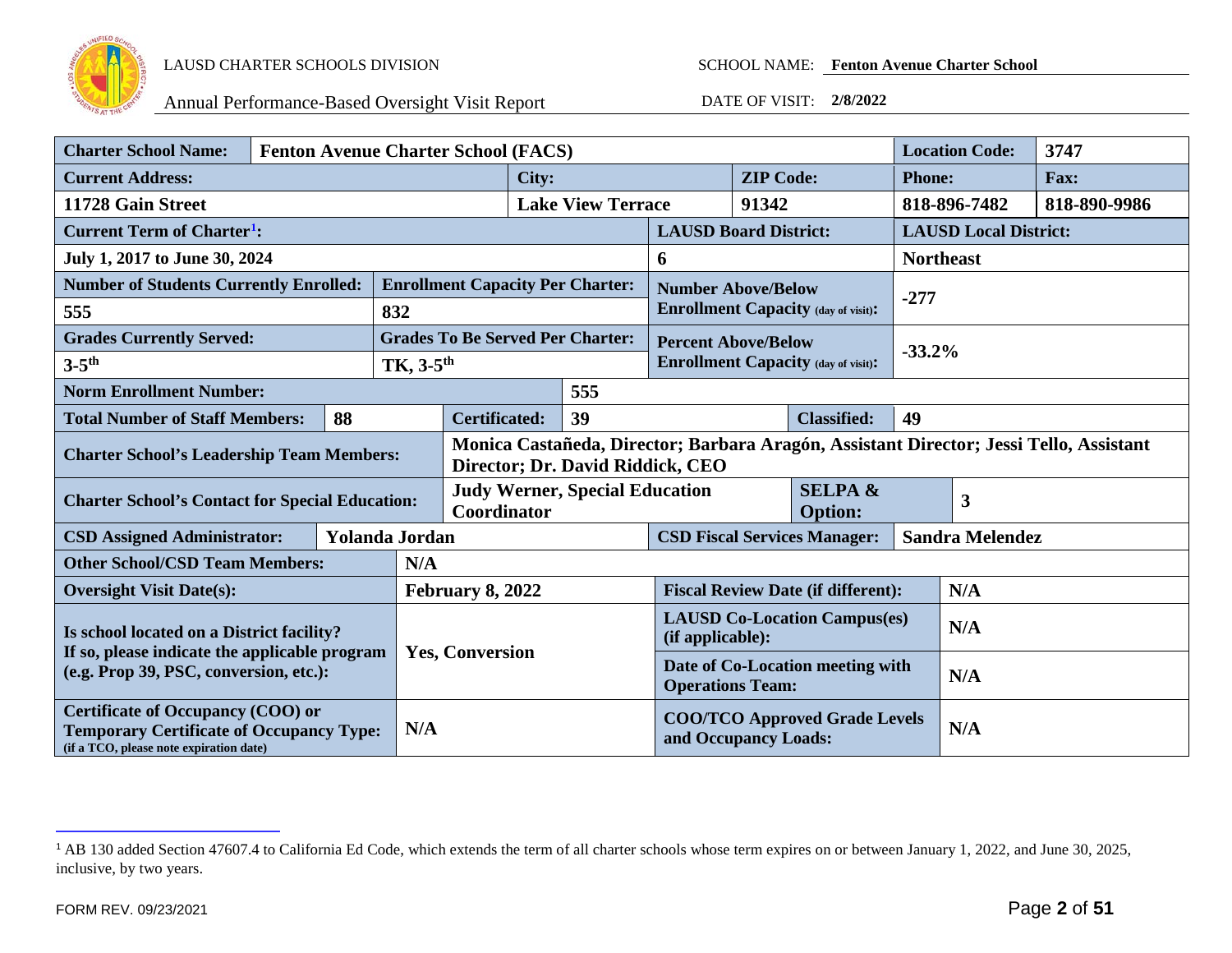

| <b>SUMMARY OF RATINGS</b><br>$(4)=$ Accomplished $(3)=$ Proficient $(2)=$ Developing $(1)=$ Unsatisfactory |                                                                  |                                                                                |                          |  |
|------------------------------------------------------------------------------------------------------------|------------------------------------------------------------------|--------------------------------------------------------------------------------|--------------------------|--|
| Governance                                                                                                 | <b>Student Achievement and</b><br><b>Educational Performance</b> | <b>Organizational</b><br><b>Management, Programs, and</b><br><b>Operations</b> | <b>Fiscal Operations</b> |  |
|                                                                                                            | <b>No Rating</b>                                                 | 4                                                                              |                          |  |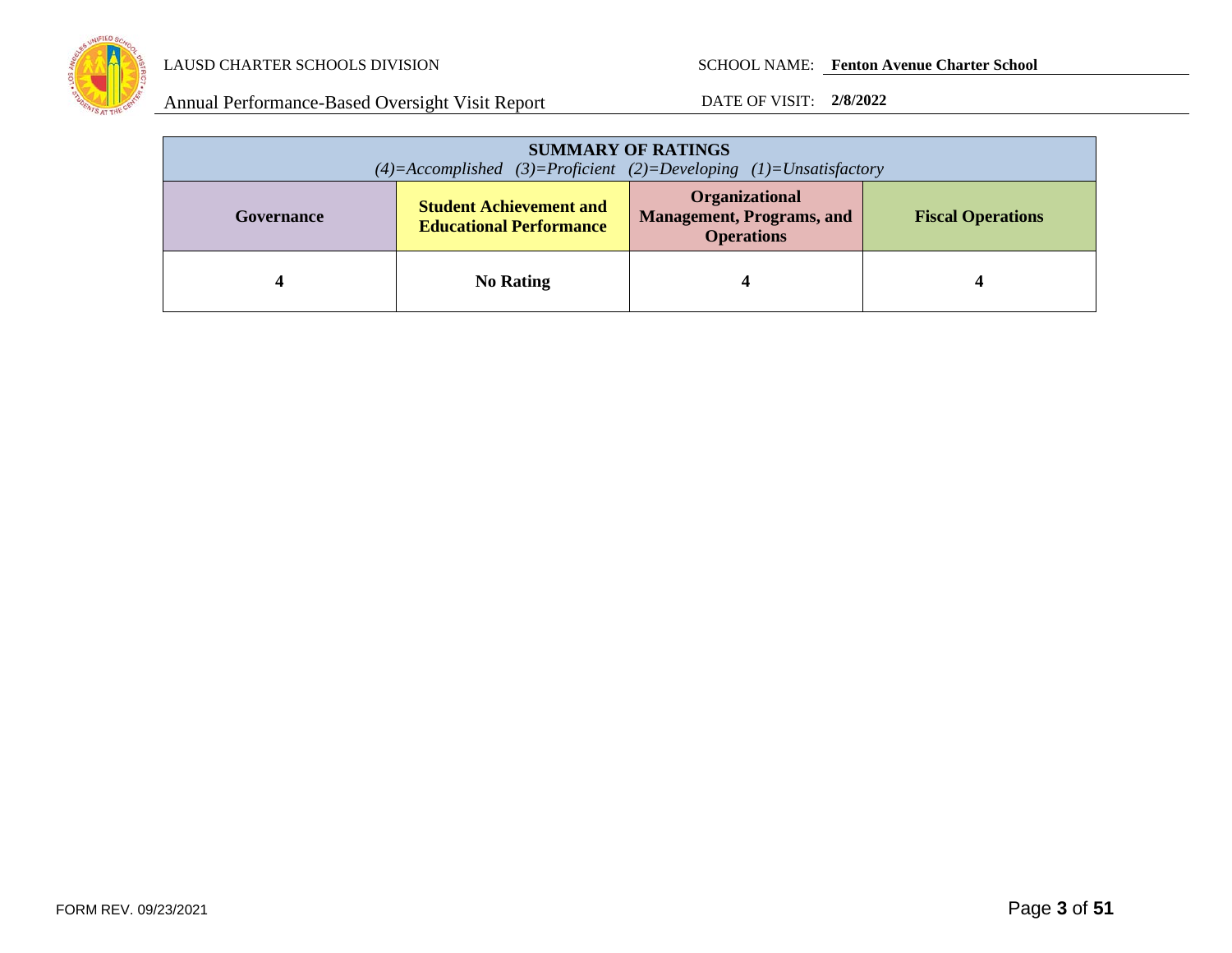

# **CHARTER RENEWAL CRITERIA**

In accordance with Education Code §§ 47605, 47607, and 47607.2, in order to renew a charter, the District must determine whether the charter school has met the statutory requirements.

# **REPORT GUIDE**

LAUSD's oversight procedures are intended to balance a charter school's autonomy of operation with its accountability to the public. LAUSD utilizes a holistic, performance-based approach to evaluate all charter schools, guided principally by making decisions in the best interest of students. The CSD observes and monitors each charter school in accordance with applicable laws, regulations, LAUSD policy, memoranda of understanding, and the school's operative charter. Information gathered through oversight serves as part of the charter school's ongoing record for the District to make informed decisions about charter school authorization, renewal, material revisions, sharing of promising practices, and if need be, revocation. While LAUSD is responsible to provide oversight of its charter schools and the entities managing charter schools, the primary oversight of each charter school must first and foremost be performed by the charter school's own Governing Board. The Governing Board of a charter school has an ongoing responsibility to oversee the operations of its charter school(s), ensuring that every charter school it oversees is providing a high-quality educational program for students enrolled, is successfully fulfilling the terms of their charter, is fiscally sound, and complies with applicable laws, regulations, and court orders. In designing this document, the District has considered California charter school law, as well as the *LAUSD Policy and Procedures for Charter Schools,* California State Board of Education's criteria for evaluating charter schools, and the National Association of Charter School Authorizers' *Principles and Standards of Quality Authorizing*. This reporting tool provides guidelines and criteria used by the CSD to observe, record, assess, and reflect with the charter school on school performance as captured during the annual oversight visit process in these four categories:

*Governance* – demonstrating fulfillment of the Governing Board's fiduciary responsibility to effectively direct and provide oversight for the charter public school, including but not limited to enactment and monitoring of policies and procedures to ensure the school's full compliance with applicable law, policy, and the terms of the charter approved by the LAUSD Board of Education

*Student Achievement and Educational Performance* – demonstrating positive academic achievement and growth for all students

*Organizational Management, Programs, and Operations* – demonstrating effective leadership and implementation of the governing board's policies and procedures, as well as the school's educational program and systems and procedures for the day-to-day operations of the school

*Fiscal Operations* – demonstrating sound fiscal management, appropriate use of public funds, and compliance with regulatory requirements

This report, including the ratings in each category, is based on information and evidence gathered at the time of the annual oversight visit. The CSD considers evidence provided through CSD staff observations, document review, interviews, and discussion with school representatives and stakeholders. All charter schools are expected to prepare for the visit and have available, as applicable, all documentation requested in the *Annual Performance Based Oversight Visit Preparation Guide 2021-2022.* The "Sources of Evidence" sections below identify key information sources generally relevant to their respective indicators; these lists are not exhaustive, however, and some items may not be applicable to the grades served. Schools may present additional evidence as deemed relevant and appropriate. As needed, CSD staff also may request additional information and/or documentation prior to, during, and/or following the visit.

The tool employs the following four-point rubric to rate the school's performance in each category: *(4) Accomplished, (3) Proficient, (2) Developing, and (1) Unsatisfactory*. In addition, the *Summary of School Performance* section in each category captures key findings under one or more of the following headings: (1) Areas of Demonstrated Strength and/or Progress (Note: potential "promising practices" are identified within this section with an asterisk [\*]); (2) Areas Noted for Further Growth and/or Improvement; and, if applicable, (3) Corrective Action Required. Under "Corrective Action Required," the CSD reports findings of material noncompliance with applicable law, LAUSD charter policy, or the school's approved charter. **If the report includes any findings under "Corrective Action Required," the charter**  school must take immediate and appropriate steps to remedy the identified concern. In accordance with its "tiered intervention" approach to charter school non-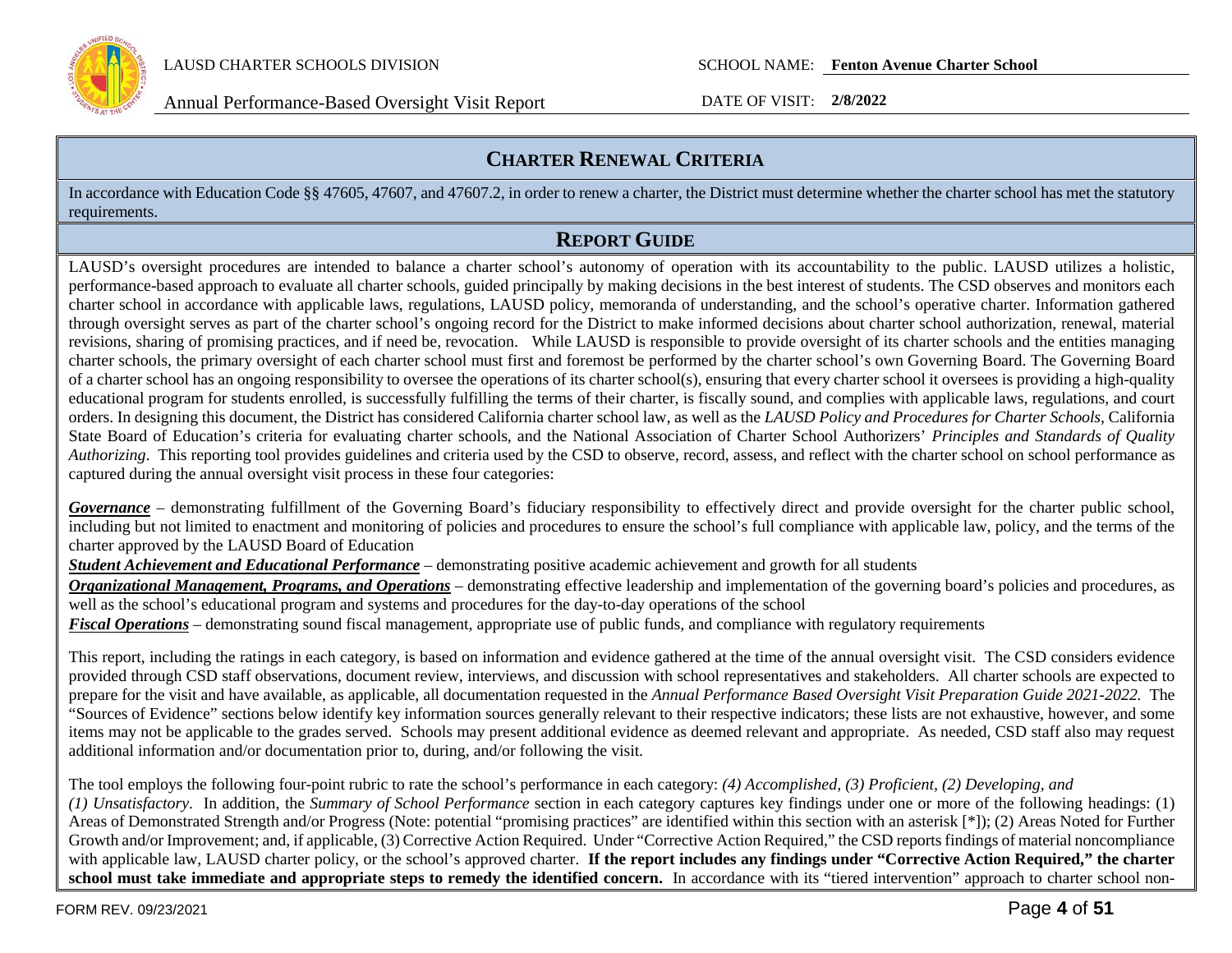

compliance and poor performance, the CSD may also send the school appropriate notices, separate and apart from this report, to provide and document time-specific follow-up as necessary. At the other end of the spectrum of performance, any school that earns a rating of *Accomplished* in any category is encouraged to submit to the CSD a summary of those "promising practices" that the school believes have contributed to its success, in order to support the CSD's ongoing efforts to promote and facilitate reciprocal sharing of promising practices among education leaders from across all LAUSD schools.

| <b>GOVERNANCE</b>                                                                                                                                                                                                                                                                                                                                                                                                                                                       | RATING* |  |  |  |
|-------------------------------------------------------------------------------------------------------------------------------------------------------------------------------------------------------------------------------------------------------------------------------------------------------------------------------------------------------------------------------------------------------------------------------------------------------------------------|---------|--|--|--|
| <b>Summary of School Performance</b>                                                                                                                                                                                                                                                                                                                                                                                                                                    | 4       |  |  |  |
| Areas of Demonstrated Strength and/or Progress<br>G1: The Governing Board continues to fully implement the organizational structure set forth in approved charter, including any mandated committees/councils, and<br>a system for the evaluation of the school's executive level leadership.                                                                                                                                                                           |         |  |  |  |
| As evidenced by information in Binder 1, the committees meet at least once per month. The committees include the following: Instruction, Finance and<br>$\bullet$<br>Safety, Personnel, Enrollment/Advertising, Ad-Hoc Committee, and Parent/Community Advocacy. Sub-committees include: Intervention,<br>PBIS/Restorative Discipline, MTSS, Social, Publicity/Enrollment, and Mutt-i-grees. There was also evidence of School Site Council (SSC) and ELAC<br>meetings. |         |  |  |  |
| As evidenced in Binder 1, there is an evaluation system for each leadership role (e.g., Executive Director, Chief Operating Officer, Director, and Assistant<br>Director)                                                                                                                                                                                                                                                                                               |         |  |  |  |
| G4: The Governing Board continues to regularly consider school performance, stakeholder input, and other data to inform decision-making (e.g., approving action<br>plans, resources, evaluation criteria).                                                                                                                                                                                                                                                              |         |  |  |  |
| As evidenced in Binder 1, there is a report submitted and discussed at Board meetings from each school director and an academic report from the Chief<br>$\bullet$<br>Executive Officer. The reports include, but not limited to the following: Student attendance rate, internal assessment data, enrollment data, current<br>stakeholder activities, and staffing data.                                                                                               |         |  |  |  |
| Per the CEO, in addition to Brown Act training, Board members receive professional development related to expectations and their respective roles and<br>$\bullet$<br>responsibilities.                                                                                                                                                                                                                                                                                 |         |  |  |  |
| Areas Noted for Further Growth and/or Improvement<br>None                                                                                                                                                                                                                                                                                                                                                                                                               |         |  |  |  |
| <b>Corrective Action Required</b><br>None noted that require immediate action to remedy concerns indicated in this report.                                                                                                                                                                                                                                                                                                                                              |         |  |  |  |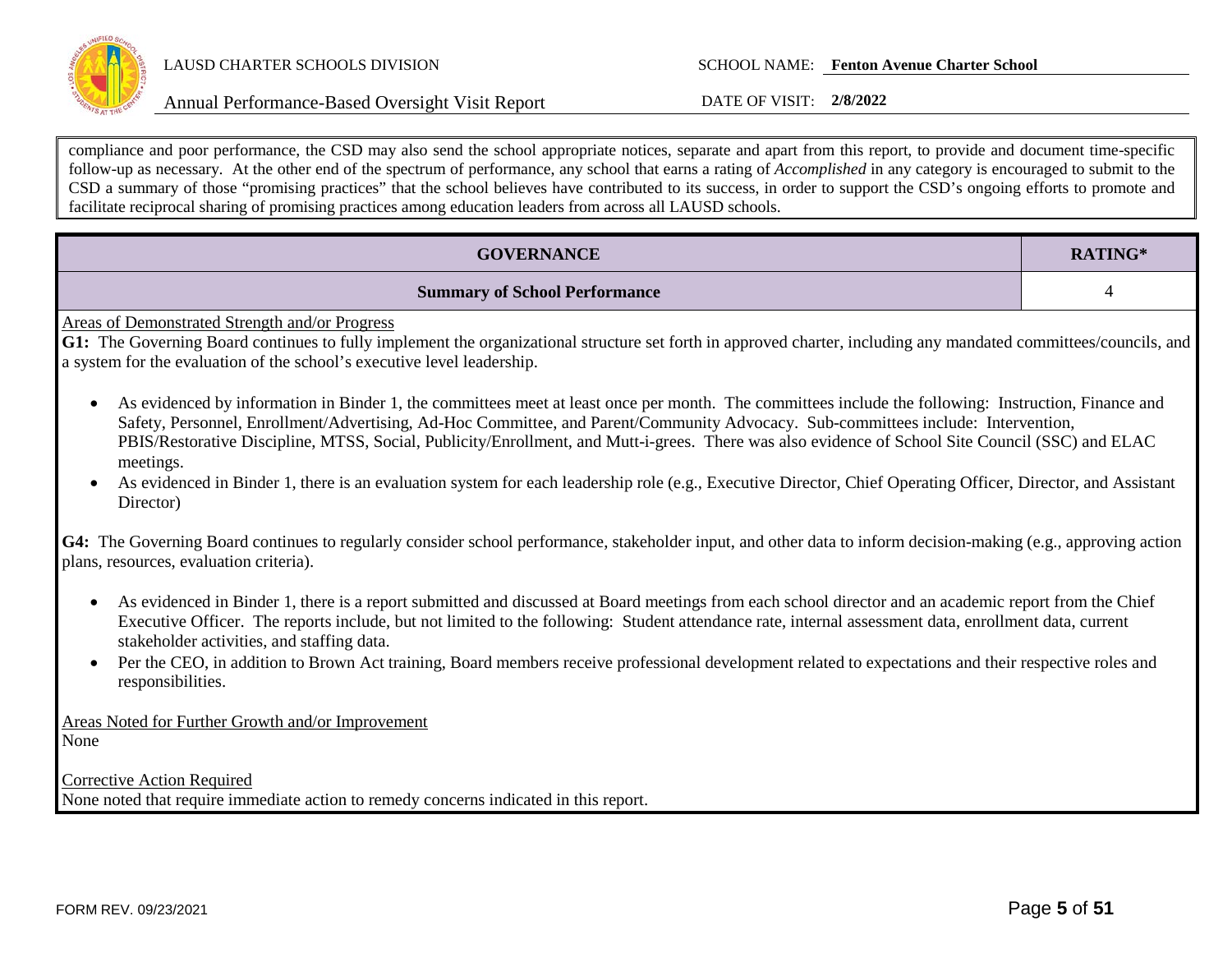

Notes: None

*\*NOTE: If the CSD gathers or otherwise receives substantial evidence of conflict(s) of interest with respect to a Governing Board member or person in a school leadership position (e.g. CEO or principal), a charter school shall receive a rating of 1 in this category.*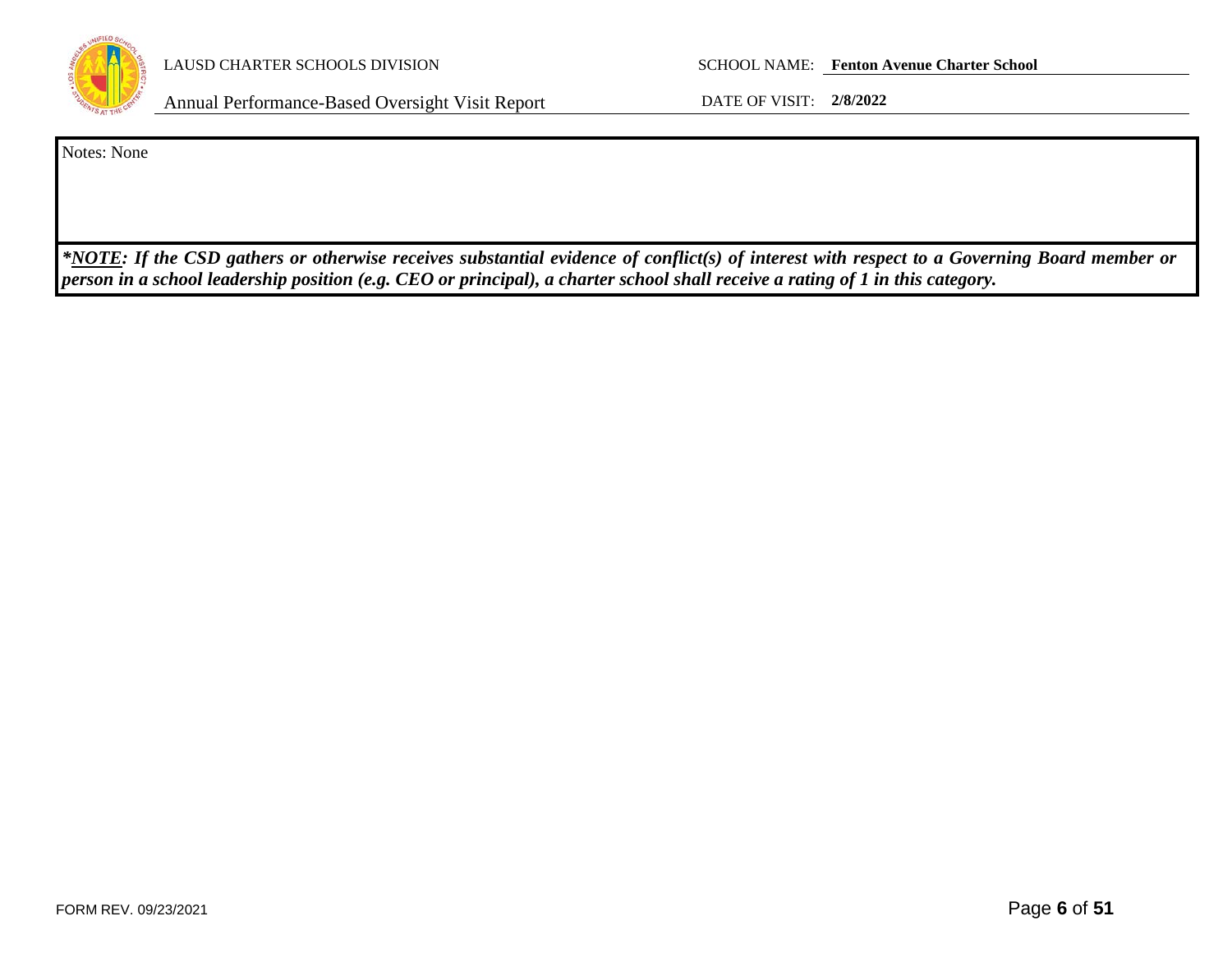

### **G1: GOVERNANCE STRUCTURE AND EVALUATION OF SCHOOL LEADER(S)** - QUALITY INDICATOR #1

*The Governing Board has implemented the organizational structure, roles and responsibilities set forth in the approved charter, including:*

- Governing Board composition, structure, roles, and responsibilities
- Governing Board seeks input from committees/councils described in the school's charter including but not limited to those mandated by laws or regulations as applicable (e.g., SSC and ELAC)
- Evaluation of school's executive level leadership (including, but not limited to, those positions reporting to the Governing Board, as indicated in Element 4, such as Executive Director, Area Superintendent, Principal, etc.)

|   | <b>Rubric</b>                                                                                                                                                                                                                                                                                                                                                                                                                                                                                                                                                                                                                                                                                                                                                                                                                                                                                                                                                                           | <b>Sources of Evidence</b>                                                                                                                                                                                                                                                                                                                                                                                                                                                                                 |
|---|-----------------------------------------------------------------------------------------------------------------------------------------------------------------------------------------------------------------------------------------------------------------------------------------------------------------------------------------------------------------------------------------------------------------------------------------------------------------------------------------------------------------------------------------------------------------------------------------------------------------------------------------------------------------------------------------------------------------------------------------------------------------------------------------------------------------------------------------------------------------------------------------------------------------------------------------------------------------------------------------|------------------------------------------------------------------------------------------------------------------------------------------------------------------------------------------------------------------------------------------------------------------------------------------------------------------------------------------------------------------------------------------------------------------------------------------------------------------------------------------------------------|
| Б | $\boxtimes$ The Governing Board has fully implemented the organizational structure set forth in<br>approved charter, including any mandated committees/councils, and a system for the<br>evaluation of the school's executive level leadership<br>$\Box$ The Governing Board has substantially implemented the organizational structure set<br>forth in approved charter, including any mandated committees/councils, and a system for<br>the evaluation of the school's executive level leadership<br>$\Box$ The Governing Board has partially implemented the organizational structure set forth in<br>approved charter, including any mandated committees/councils, and a system for the<br>evaluation of the school's executive level leadership<br>$\Box$ The Governing Board has not implemented the organizational structure set forth in<br>approved charter, nor any mandated committees/councils or a system for the evaluation<br>of the school's executive level leadership | $\boxtimes$ Organizational chart (B1.1)<br>$\boxtimes$ Bylaws ( <b>B1.2</b> )<br>$\boxtimes$ Board member roster (B1.3)<br>$\boxtimes$ Board meeting agendas and minutes (B1.4)<br>$\boxtimes$ Observation of Governing Board meeting<br>$\boxtimes$ Committee/council calendars, agendas,<br>minutes, and sign-ins $(B1.6)$<br>$\boxtimes$ Documentation related to system for evaluation of executive<br>level leadership. $(B1.7)$<br>$\boxtimes$ Discussion with leadership<br>$\Box$ Other: (Specify) |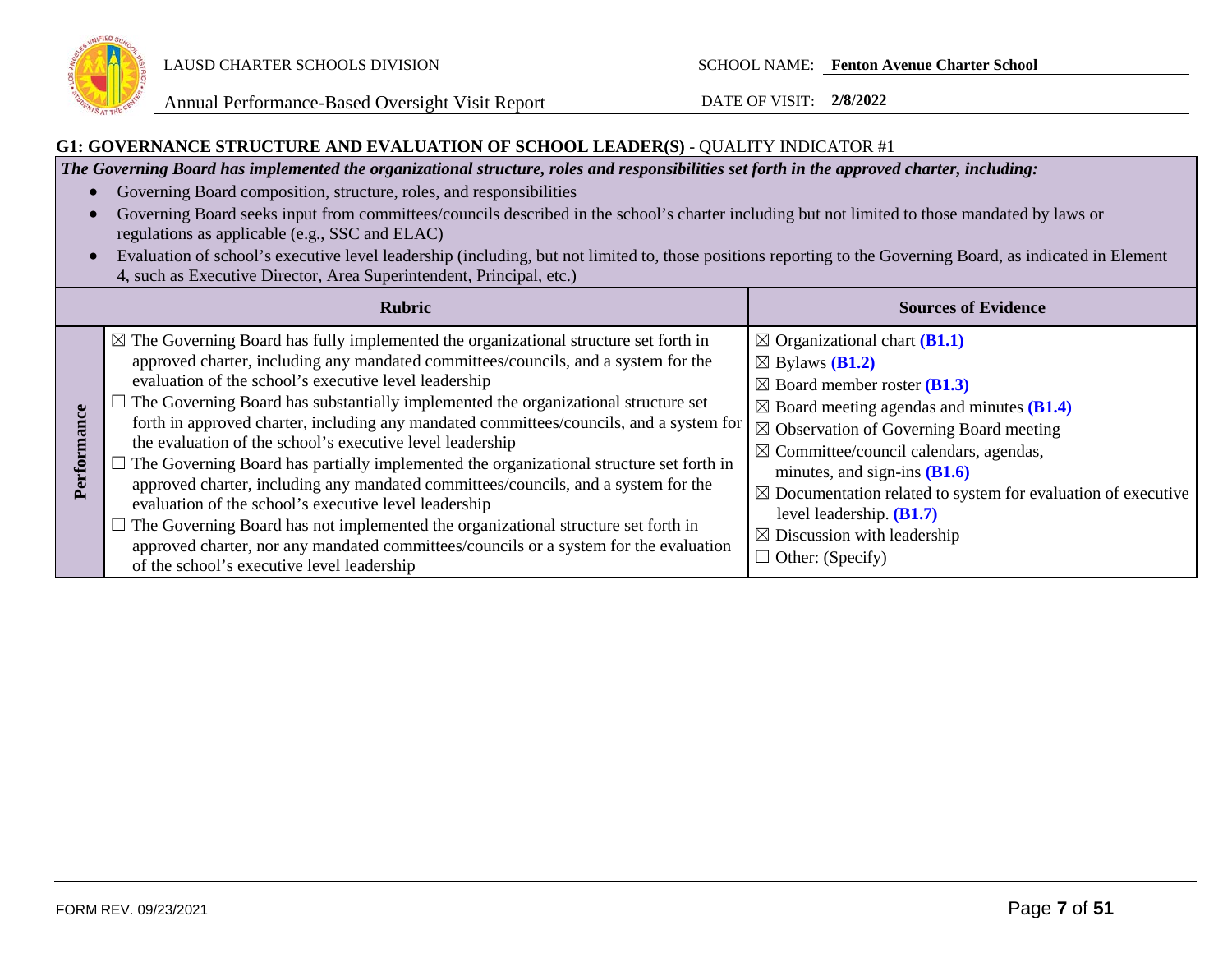

### **G2: BROWN ACT** - QUALITY INDICATOR #2

*The Governing Board has a system in place to ensure it is adhering to applicable open meeting requirements, which protect the public interest in transparency and help to ensure that decisions are made without apparent or actual conflicts of interest:*

- Governing Board meetings occur regularly, are conducted openly, and provide opportunity for public participation in accordance with the Brown Act
- Governing Board holds its meetings at a location(s) and in a manner that complies with teleconferencing, closed session, and access and Reasonable Accommodation requirements and the public has access to the meetings from a location(s) within the jurisdictional boundaries of LAUSD, as noted in the charter petition
- Governing Board meeting agendas are posted and maintained, as appropriate, including on the school's website and in accordance with the Brown Act and with sufficient specificity
- Governing Board meetings are held in accordance with the requirements of E.C. 47604.1

|       | <b>Rubric</b>                                                                                                                                                                                                                                                                                                                                           | <b>Sources of Evidence</b>                                                                                                                                                                                                                                                                                                                                                                                           |
|-------|---------------------------------------------------------------------------------------------------------------------------------------------------------------------------------------------------------------------------------------------------------------------------------------------------------------------------------------------------------|----------------------------------------------------------------------------------------------------------------------------------------------------------------------------------------------------------------------------------------------------------------------------------------------------------------------------------------------------------------------------------------------------------------------|
| erfor | $\boxtimes$ The Governing Board complies with all material provisions of the Brown Act<br>$\Box$ The Governing Board complies with most material provisions of the Brown Act<br>$\Box$ The Governing Board complies with some material provisions of the Brown Act<br>$\Box$ The Governing Board complies with few material provisions of the Brown Act | $\boxtimes$ Board meeting agendas (B1.4)<br>$\boxtimes$ Board meeting calendar (B1.5)<br>$\boxtimes$ Brown Act training documentation (B1.8a)<br>$\boxtimes$ Compliance with E.C. 47604.1 (B1.8b)<br>$\boxtimes$ Documentation of the school's agenda posting procedures<br>(B1.9)<br>$\boxtimes$ Observation of Governing Board meeting<br>$\boxtimes$ Discussion with school leadership<br>$\Box$ Other: (Specify) |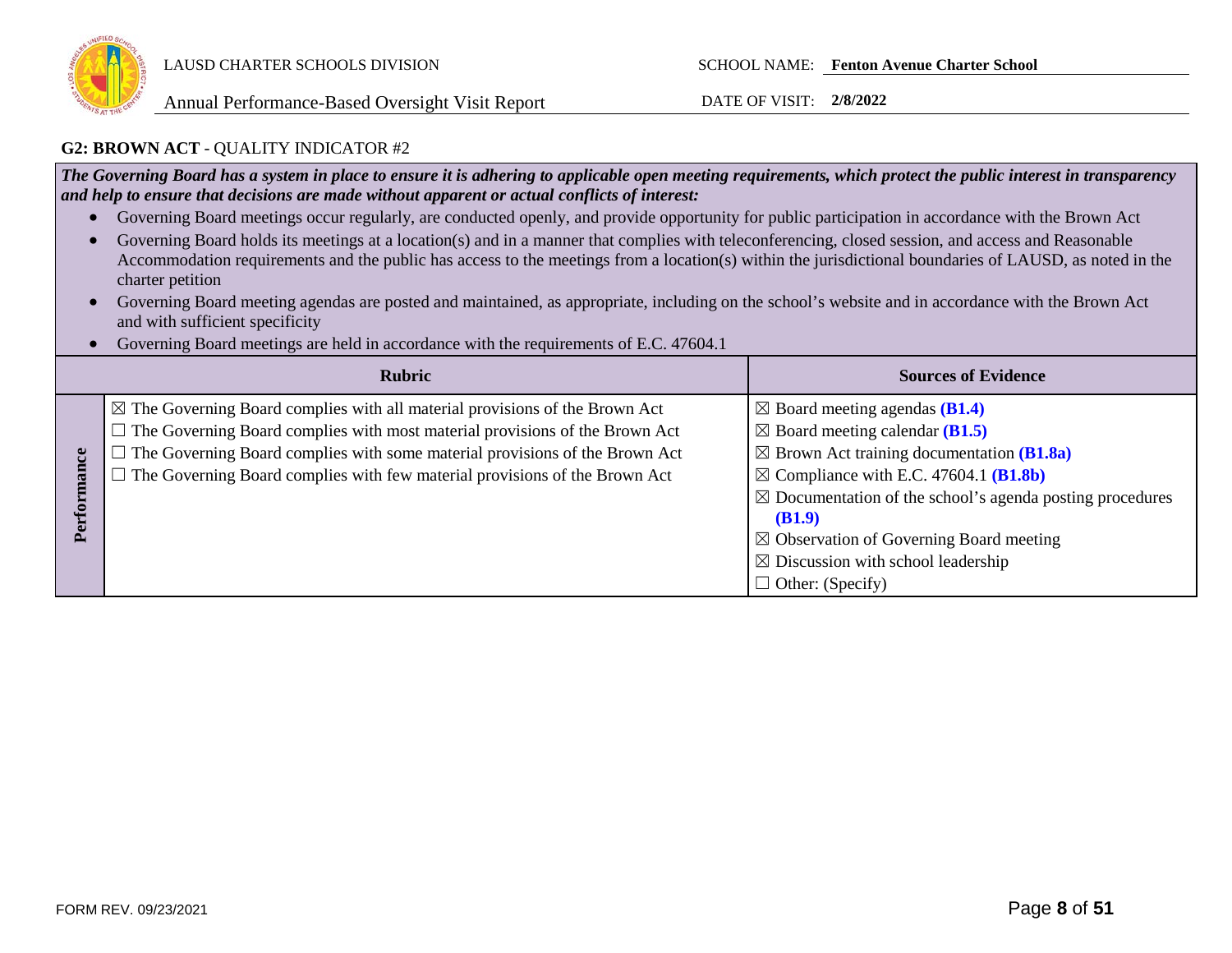

### **G3: DUE PROCESS** - QUALITY INDICATOR #3

*The Governing Board has systems in place to ensure that the school provides adequate due process, in accordance with applicable law, the school's charter, and LAUSD charter policy, to honor and protect the rights of students, employees, parents, and the public in the following areas***:**

- Student discipline
- Employee grievances and discipline
- Parent/stakeholder complaint resolution procedure (complaints outside regulatory scope of UCP)
- Uniform Complaint Procedures

|             | <b>Rubric</b>                                                                                                                                                                                                                                                                                                                                                                                                                                                                                                                                                                                                                                                                                                                                                                                                                                                                                                                                                                                                                                           | <b>Sources of Evidence</b>                                                                                                                                                                                                                                                                                                                                                                                                                                                                                                                      |
|-------------|---------------------------------------------------------------------------------------------------------------------------------------------------------------------------------------------------------------------------------------------------------------------------------------------------------------------------------------------------------------------------------------------------------------------------------------------------------------------------------------------------------------------------------------------------------------------------------------------------------------------------------------------------------------------------------------------------------------------------------------------------------------------------------------------------------------------------------------------------------------------------------------------------------------------------------------------------------------------------------------------------------------------------------------------------------|-------------------------------------------------------------------------------------------------------------------------------------------------------------------------------------------------------------------------------------------------------------------------------------------------------------------------------------------------------------------------------------------------------------------------------------------------------------------------------------------------------------------------------------------------|
| Performance | $\boxtimes$ The Governing Board has highly developed systems in place to ensure that the school<br>provides adequate due process, in accordance with applicable law, the charter, and<br>LAUSD charter policy, for students, employees, parents, and the public<br>$\Box$ The Governing Board has well-developed systems in place to ensure that the school<br>provides adequate due process, in accordance with applicable law, the charter, and<br>LAUSD charter policy, for students, employees, parents, and the public<br>$\Box$ The Governing Board has partially developed systems in place to ensure that the school<br>provides adequate due process, in accordance with applicable law, the charter, and<br>LAUSD charter policy, for students, employees, parents, and the public<br>$\Box$ The Governing Board has minimal or no systems in place to ensure that the school<br>provides adequate due process, in accordance with applicable law, the charter, and<br>LAUSD charter policy, for students, employees, parents, and the public | $\boxtimes$ Board meeting agendas and minutes (B1.4)<br>$\boxtimes$ Parent-Student Handbook(s) ( <b>B1.10a</b> )<br>$\boxtimes$ Employee Handbook(s) ( <b>B1.10b</b> )<br>$\boxtimes$ Uniform Complaint Procedures policy and form(s) ( <b>B1.11</b> )<br>$\boxtimes$ Stakeholder complaint procedures and form(s) (B1.12)<br>$\boxtimes$ H.R. policies and procedures regarding staff due process<br>(B1.13)<br>$\boxtimes$ Observation of Governing Board meeting<br>$\boxtimes$ Discussion with school leadership<br>$\Box$ Other: (Specify) |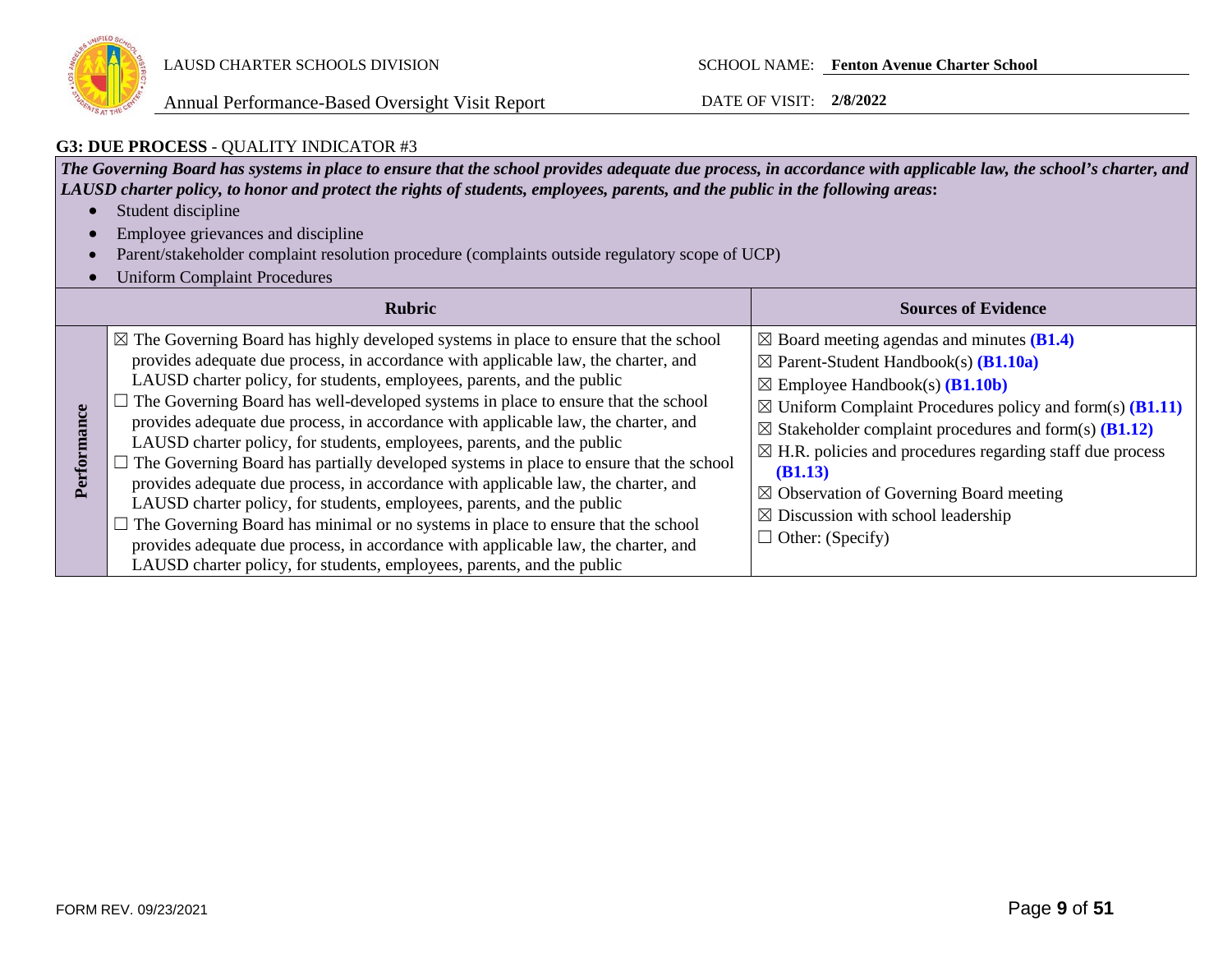

### **G4: RESPONSIVE AND ACCOUNTABLE GOVERNANCE** - QUALITY INDICATOR #4

### *The Governing Board has systems in place to ensure ongoing:*

- Review and use of academic performance (e.g., CA School Dashboard, internal assessments, etc.) and other school data and information to ensure sound Governing Board decision-making in support of continuous improvement of student achievement, fiscal viability, compliance, and overall public school excellence
- Monitoring of the school's implementation of its LCAP and additional school plans, e.g., CSI, SPSA (action plans and progress toward LCAP goals)
- Transparent governance and accountability to stakeholders
- Monitoring of staffing needs and compliance with all applicable credentialing, clearance, and training requirements

|             | <b>Rubric</b>                                                                                                                                                                                                                                                                                                                                                                                                                                                                                                                                                                                                                                                                                                                                                                                                          | <b>Sources of Evidence</b>                                                                                                                                                                                                                                                                                                                                                                                                                                                                                                                                                                                                                                                                                                                                                                                                                                                                                                                                                                                                                                                                    |
|-------------|------------------------------------------------------------------------------------------------------------------------------------------------------------------------------------------------------------------------------------------------------------------------------------------------------------------------------------------------------------------------------------------------------------------------------------------------------------------------------------------------------------------------------------------------------------------------------------------------------------------------------------------------------------------------------------------------------------------------------------------------------------------------------------------------------------------------|-----------------------------------------------------------------------------------------------------------------------------------------------------------------------------------------------------------------------------------------------------------------------------------------------------------------------------------------------------------------------------------------------------------------------------------------------------------------------------------------------------------------------------------------------------------------------------------------------------------------------------------------------------------------------------------------------------------------------------------------------------------------------------------------------------------------------------------------------------------------------------------------------------------------------------------------------------------------------------------------------------------------------------------------------------------------------------------------------|
| Performance | $\boxtimes$ The Governing Board regularly considers school performance, stakeholder input, and<br>other data to inform decision-making (e.g., approving action plans, resources, evaluation<br>criteria)<br>The Governing Board considers school performance, stakeholder input, and other data to<br>inform decision-making (e.g., approving action plans, resources, evaluation criteria, etc.)<br>The Governing Board inconsistently considers school performance, stakeholder input,<br>and other data to inform decision-making (e.g., approving action plans, resources,<br>evaluation criteria, etc.)<br>$\Box$ The Governing Board seldom considers school performance, stakeholder input, and other<br>data to inform decision-making (e.g., approving action plans, resources, evaluation<br>criteria, etc.) | $\boxtimes$ Board meeting agendas and minutes with supporting<br>materials and evidence of school performance and other<br>internal data, including but not limited to: (B1.4)<br>□ CA School Dashboard Academic Performance<br>Indicators (ELA, MATH, ELPI, CCI)<br>$\Box$ CA School Dashboard Academic Engagement<br>Indicators (Chronic Absenteeism, Graduation Rate)<br>CA School Dashboard Conditions and Climate Indicator<br>(Suspension Rate)<br>$\boxtimes$ Attendance rate<br>$\boxtimes$ Internal assessment data<br>$\boxtimes$ Enrollment data<br>$\boxtimes$ Staffing data (retention, turnover, certification, etc.)<br>$\boxtimes$ Board meeting calendar (B1.5)<br>$\boxtimes$ Other evidence of a system for Board review and analysis<br>of internal school data to inform decision-making $(B1.14a)$<br>$\boxtimes$ Board member training documentation (roles,<br>responsibilities, etc.) $(B1.14b)$<br>$\boxtimes$ Observation of Governing Board meeting<br>$\boxtimes$ Discussion with school leadership<br>$\Box$ Stakeholder focus group<br>$\Box$ Other: (Specify) |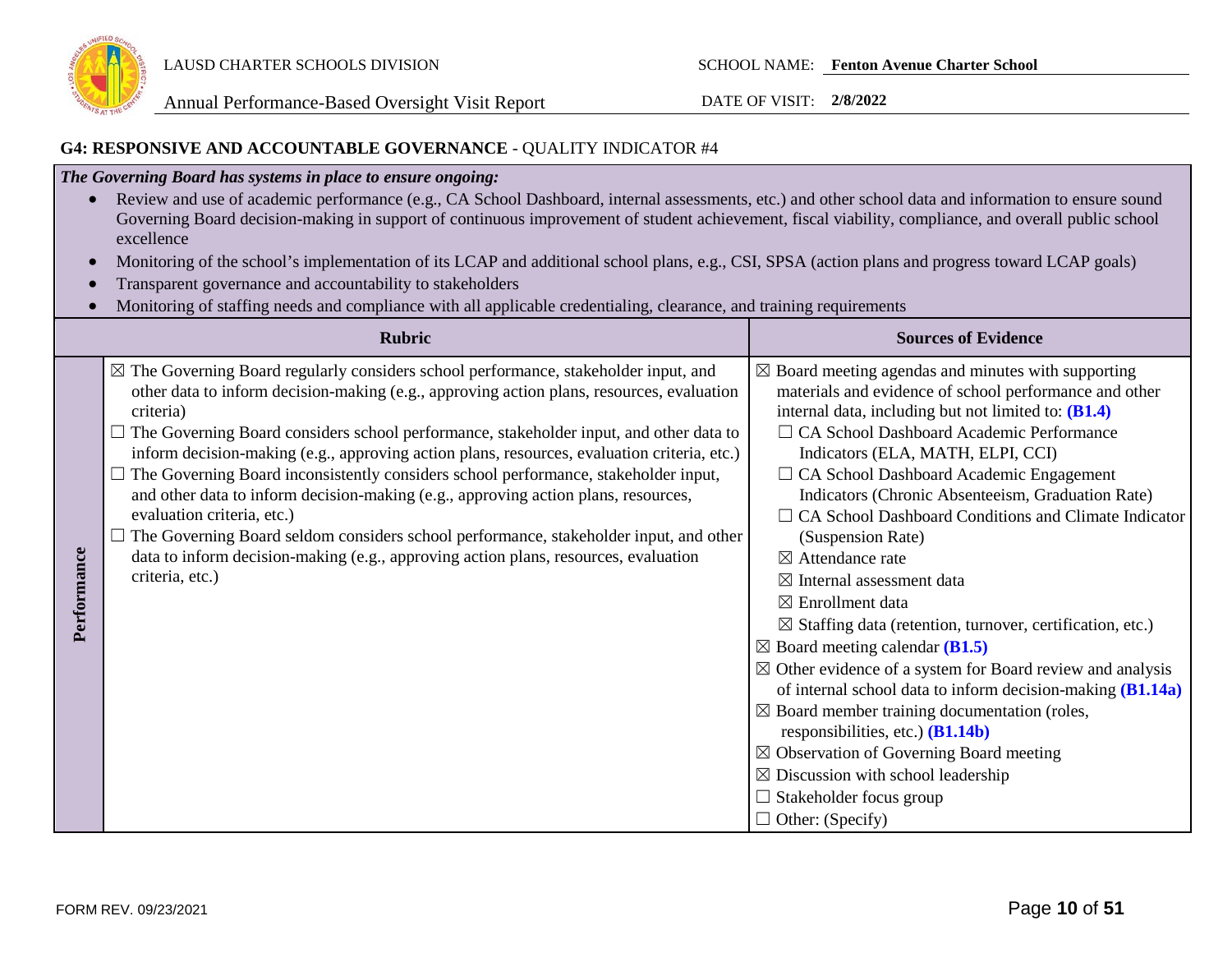

| <b>G5: FISCAL CONDITION - QUALITY INDICATOR #5</b>                                                                                                                                                                                                                                                                                                                                                                                                                                                                                                                                                                                                                                                                                                                                                                                                                                                                                                                                                                                                                                                                                                                                                                                                                                                                                                                                                                                                                                                                                                                                                                                                                      |                                                                                                                                                                                                                                                                                                                                                                                                                                                                     |  |  |  |
|-------------------------------------------------------------------------------------------------------------------------------------------------------------------------------------------------------------------------------------------------------------------------------------------------------------------------------------------------------------------------------------------------------------------------------------------------------------------------------------------------------------------------------------------------------------------------------------------------------------------------------------------------------------------------------------------------------------------------------------------------------------------------------------------------------------------------------------------------------------------------------------------------------------------------------------------------------------------------------------------------------------------------------------------------------------------------------------------------------------------------------------------------------------------------------------------------------------------------------------------------------------------------------------------------------------------------------------------------------------------------------------------------------------------------------------------------------------------------------------------------------------------------------------------------------------------------------------------------------------------------------------------------------------------------|---------------------------------------------------------------------------------------------------------------------------------------------------------------------------------------------------------------------------------------------------------------------------------------------------------------------------------------------------------------------------------------------------------------------------------------------------------------------|--|--|--|
| The Governing Board has a system in place to ensure fiscal viability:                                                                                                                                                                                                                                                                                                                                                                                                                                                                                                                                                                                                                                                                                                                                                                                                                                                                                                                                                                                                                                                                                                                                                                                                                                                                                                                                                                                                                                                                                                                                                                                                   |                                                                                                                                                                                                                                                                                                                                                                                                                                                                     |  |  |  |
| The school is fiscally strong and net assets are positive in the prior two independent audit reports.                                                                                                                                                                                                                                                                                                                                                                                                                                                                                                                                                                                                                                                                                                                                                                                                                                                                                                                                                                                                                                                                                                                                                                                                                                                                                                                                                                                                                                                                                                                                                                   |                                                                                                                                                                                                                                                                                                                                                                                                                                                                     |  |  |  |
| If applicable, all LAUSD Board of Education-approved fiscal condition-related benchmark(s) are met by the required deadline(s).                                                                                                                                                                                                                                                                                                                                                                                                                                                                                                                                                                                                                                                                                                                                                                                                                                                                                                                                                                                                                                                                                                                                                                                                                                                                                                                                                                                                                                                                                                                                         |                                                                                                                                                                                                                                                                                                                                                                                                                                                                     |  |  |  |
| <b>Rubric</b>                                                                                                                                                                                                                                                                                                                                                                                                                                                                                                                                                                                                                                                                                                                                                                                                                                                                                                                                                                                                                                                                                                                                                                                                                                                                                                                                                                                                                                                                                                                                                                                                                                                           | <b>Sources of Evidence</b>                                                                                                                                                                                                                                                                                                                                                                                                                                          |  |  |  |
| $\boxtimes$ The school is fiscally strong with positive net assets in the prior two independent audit<br>reports, and, if applicable, all LAUSD Board of Education-approved fiscal-condition<br>related benchmark(s) are met by the required deadline(s)<br>$\Box$ The school is fiscally stable, with positive net assets in the most current independent<br>audit report*<br>The school is fiscally weak or unstable**, net assets are negative in the most current<br>independent audit report, or the school does not have an independent audit report on file<br>with the Charter Schools Division*<br>The school is consistently fiscally weak, net assets are negative in the prior two<br>Performance<br>independent audit reports, or the school does not have an independent audit report on<br>file with the Charter Schools Division*<br>*Additional considerations that could influence the rating may include: inadequate cash<br>flow, financial condition and/or enrollment reflecting a downward trend or beginning to<br>show signs that illustrate or contribute to deteriorating financial health potentially<br>leading to negative net assets in the current fiscal year and/or the foreseeable future<br>fiscal years, multi-year reliance on financing resources for the school's operations (e.g.,<br>factoring of receivables, intraorganizational loans, third party loans, continuing deficit<br>spending, etc.).<br>**For example, the school's financial condition fluctuates from year to year, with<br>significant net losses, leading to negative net assets in the current fiscal year and/or the<br>foreseeable future fiscal years. | $\boxtimes$ Board meeting agendas and minutes (B1.4)<br>$\Box$ Other evidence of a system for Board review and<br>monitoring of fiscal policies, procedures, budget, and<br>finances $(B1.15)$<br>$\Box$ Observation of Governing Board meeting<br>$\boxtimes$ Discussion with leadership<br>$\boxtimes$ Independent audit report(s)<br>$\boxtimes$ Other financial information submitted by the school<br>$\boxtimes$ Other: (see Fiscal Operations section below) |  |  |  |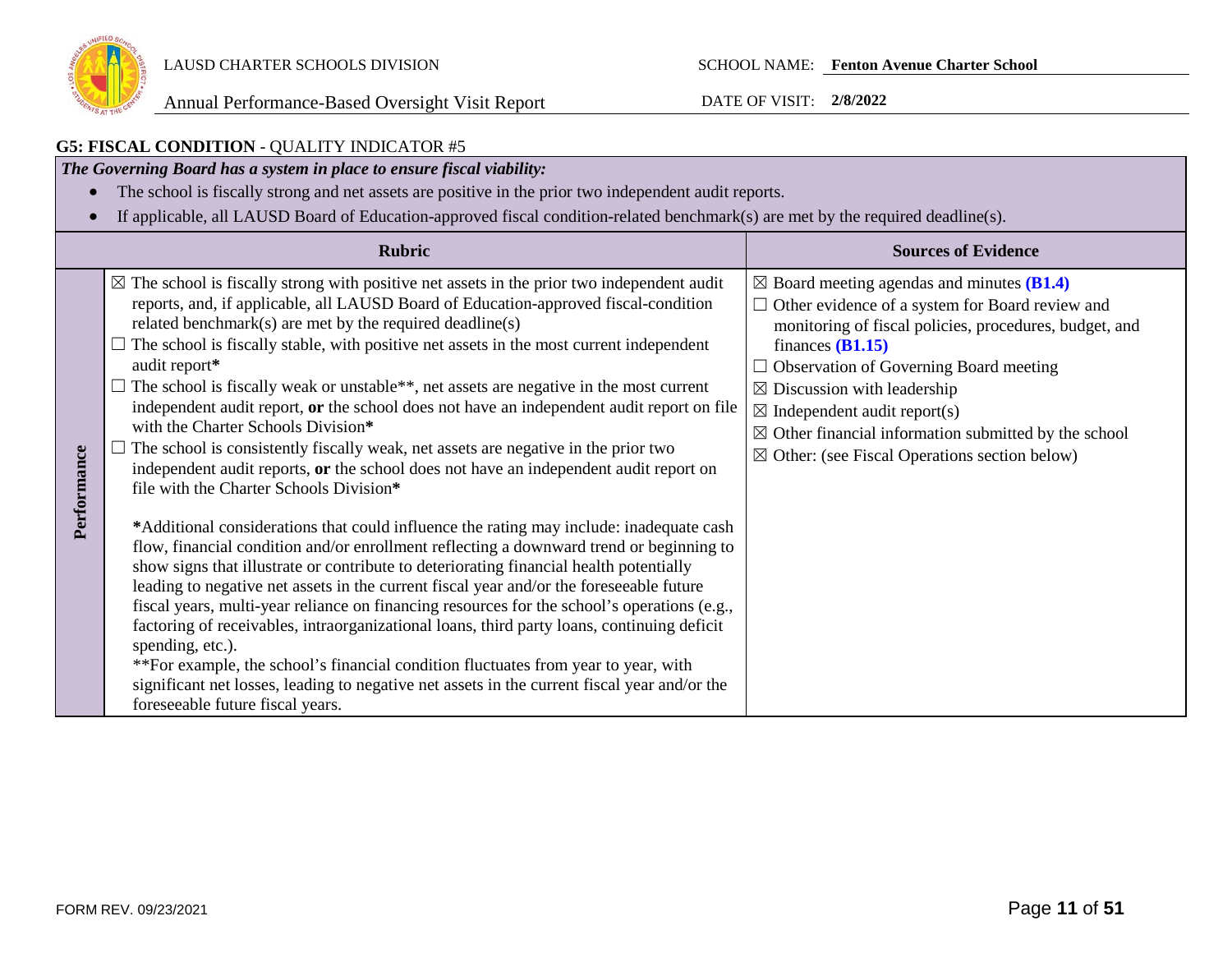

### **G6: FISCAL MANAGEMENT AND ACCOUNTABILITY** - QUALITY INDICATOR #6

*The Governing Board has a system in place to ensure sound fiscal management and accountability:*

- The school adheres to the Governing Board approved fiscal policies and procedures, and does not have any areas noted for improvement.
- The two most current annual independent audits show no material weaknesses, deficiencies, and/or findings.

|             | <b>Rubric</b>                                                                                                                                                                                                                                                                                                                                                                                                                                                                                                                                                                                                                                                                                                                                                                                                                                                                                                                                                                                                                                                                                                                     | <b>Sources of Evidence</b>                                                                                                                                                                                                                                                                                                                                                                |
|-------------|-----------------------------------------------------------------------------------------------------------------------------------------------------------------------------------------------------------------------------------------------------------------------------------------------------------------------------------------------------------------------------------------------------------------------------------------------------------------------------------------------------------------------------------------------------------------------------------------------------------------------------------------------------------------------------------------------------------------------------------------------------------------------------------------------------------------------------------------------------------------------------------------------------------------------------------------------------------------------------------------------------------------------------------------------------------------------------------------------------------------------------------|-------------------------------------------------------------------------------------------------------------------------------------------------------------------------------------------------------------------------------------------------------------------------------------------------------------------------------------------------------------------------------------------|
| Performance | $\boxtimes$ The school <b>consistently adheres</b> to the Governing Board approved fiscal policies and<br>procedures, does not have any areas noted for improvement, and the two most current<br>annual independent audits show no material weaknesses, deficiencies, and/or findings<br>The school generally adheres to the Governing Board approved fiscal policies and<br>procedures, but has areas noted for improvement, and the most current annual<br>independent audit shows no material weaknesses, deficiencies, and/or findings<br>The school is <b>not adhering</b> to the Governing Board approved fiscal policies and<br>procedures, and has areas noted for improvement, or has significant fiscal-related issues<br>(e.g., fiscal mismanagement, audit findings, unresolved recurring issues, potential<br>conflicts of interest, etc.)<br>$\Box$ The school is <b>continuously not adhering</b> to the Governing Board approved fiscal<br>policies and procedures, or has significant and recurring fiscal-related issues (e.g., fiscal<br>mismanagement, audit findings, potential conflicts of interest, etc.) | $\boxtimes$ Board meeting agendas and minutes (B1.4)<br>$\Box$ Other evidence of a system for Board review and<br>monitoring of fiscal policies, procedures, budget, and<br>finances $(B1.15)$<br>Observation of Governing Board meeting<br>$\boxtimes$ Discussion with leadership<br>$\boxtimes$ Independent audit report(s)<br>$\boxtimes$ Other: (see Fiscal Operations section below) |
| N/A         | Progress on LAUSD Board of Education Benchmarks and/or MOU related to GOVERNANCE (if applicable):                                                                                                                                                                                                                                                                                                                                                                                                                                                                                                                                                                                                                                                                                                                                                                                                                                                                                                                                                                                                                                 |                                                                                                                                                                                                                                                                                                                                                                                           |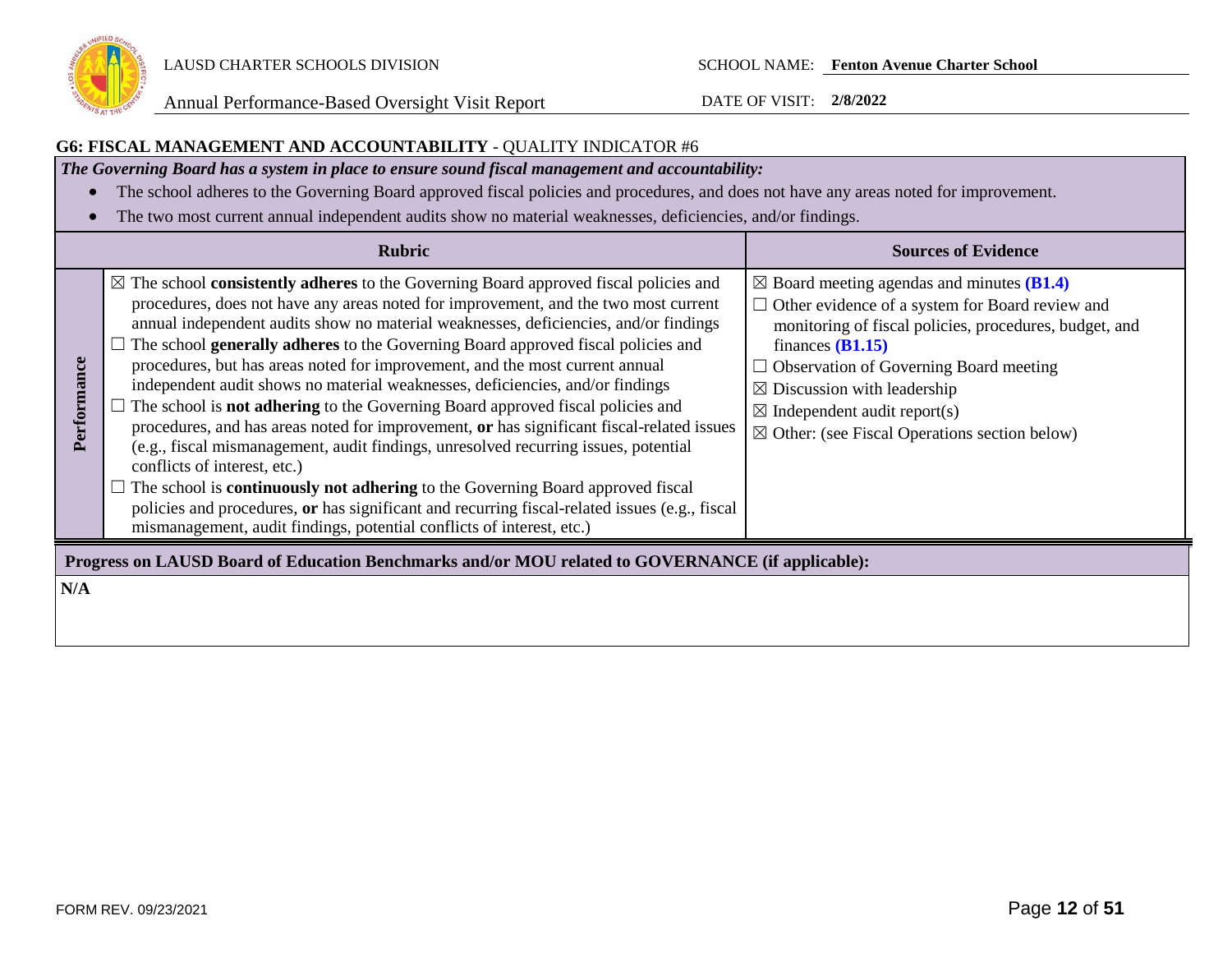

| <b>STUDENT ACHIEVEMENT AND EDUCATIONAL PERFORMANCE</b>                                                                                                                                                                                                                                                                                                                                                                                                                                                                            | RATING*           |
|-----------------------------------------------------------------------------------------------------------------------------------------------------------------------------------------------------------------------------------------------------------------------------------------------------------------------------------------------------------------------------------------------------------------------------------------------------------------------------------------------------------------------------------|-------------------|
| <b>Summary of School Performance</b>                                                                                                                                                                                                                                                                                                                                                                                                                                                                                              | No Rating         |
| <b>California Department of Education's (CDE) Charter School's Performance Category</b>                                                                                                                                                                                                                                                                                                                                                                                                                                           | Middle Performing |
| Does the charter school qualify for technical assistance? $\Box$ YES $\boxtimes$ NO<br>Is the charter school a state-identified school under the Every Student Succeeds Act (ESSA)? $\Box$ YES $\boxtimes$ NO<br>If yes, what is the school's identification? (See additional information within "Notes" section below)<br>$\Box$ Comprehensive Support and Improvement (CSI)<br>$\Box$ Additional Targeted Support and Improvement (ATSI)                                                                                        |                   |
| Areas of Demonstrated Strength and/or Progress<br>A11: The school reclassifies English Learners at a rate similar to the state average<br>FACS reclassification rate is 5.7%, compared to the state at 6.9%<br>** PLEASE SEE NOTES SECTION**                                                                                                                                                                                                                                                                                      |                   |
| Areas Noted for Further Growth and/or Improvement<br>None                                                                                                                                                                                                                                                                                                                                                                                                                                                                         |                   |
| <b>Corrective Action Required</b><br>None noted that require immediate action to remedy concerns indicated in this report.                                                                                                                                                                                                                                                                                                                                                                                                        |                   |
| Notes:<br>Due to the COVID-19 pandemic, state law suspended the reporting of state indicators on the 2021 Dashboard. Accordingly, no overall score will be issued in the<br>Student Achievement and Educational Performance category for the 2021-2022 Annual Performance-Based Oversight Report. Please note that, although the<br>overall Student Achievement and Educational Performance category is not scored, Indicator A11: English Learner Reclassification below is scored based on 2020-<br>2021 reclassification data. |                   |
| Rate of "At Risk" ELs is 21.2%, compared to the state average of 10.1%                                                                                                                                                                                                                                                                                                                                                                                                                                                            |                   |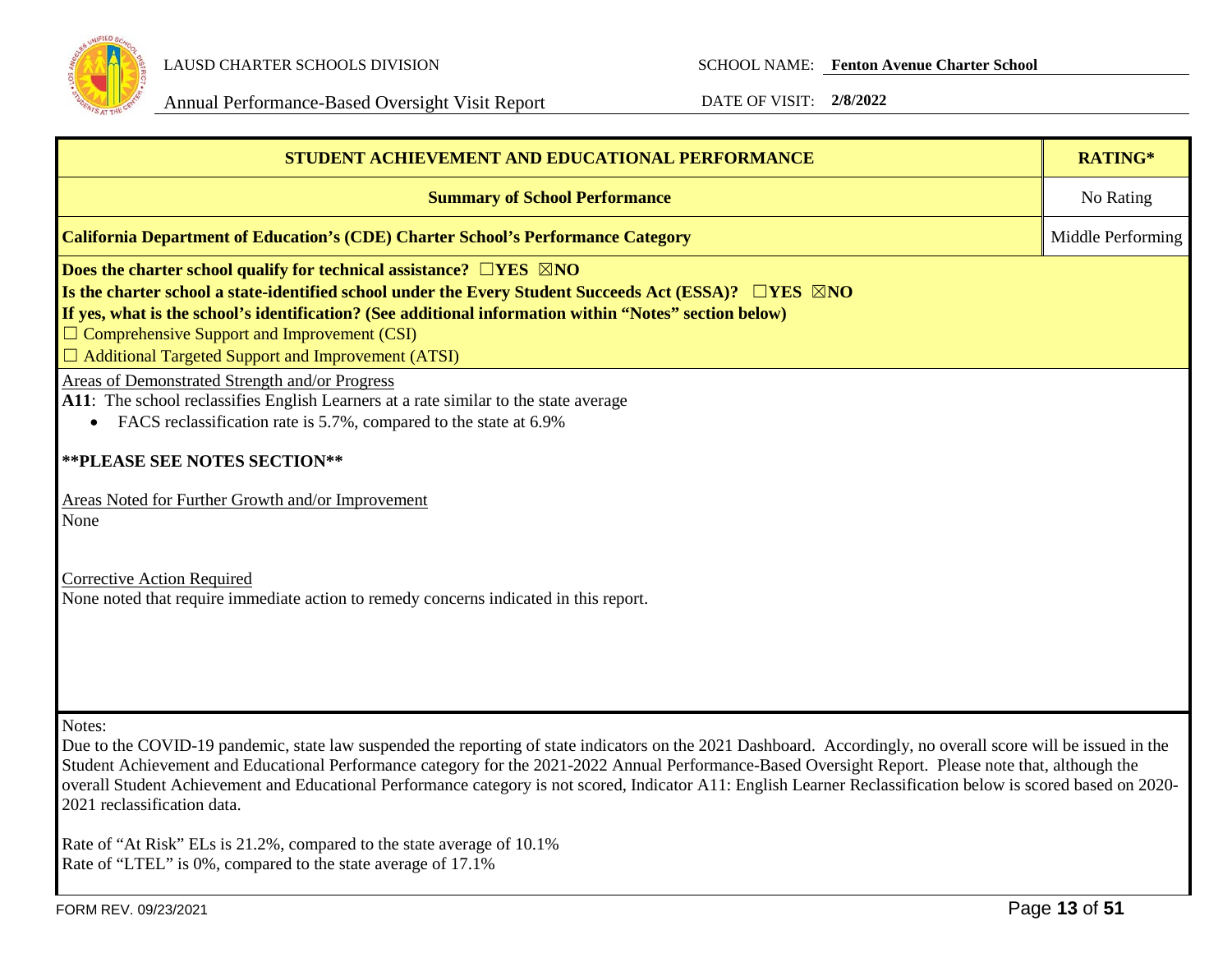

LAUSD CHARTER SCHOOLS DIVISION SCHOOL NAME: **Fenton Avenue Charter School**

Annual Performance-Based Oversight Visit Report DATE OF VISIT: **2/8/2022**

### Reclassification Criteria:

- 1. Assessment of ELP, using an objective assessment instrument, including, but not limited to, the state test of ELPAC; and (ELPAC overall score of 4)
- 2. Teacher evaluation, including, but not limited to, a review of the student's curriculum mastery; and (Report Card Scores of a 3)
- 3. Parent opinion and consultation; and
- 4. Comparison of student performance in basic skills against an empirically established range of performance in basic skills based on the performance of English proficient students of the same age. Examples may include one of the following:
	- a. Smarter Balanced Summative Assessment Results (Score of a 3 or 4)
	- b. Local Assessments
		- i. MAP Assessments (Reading and/or Language) (41 Percentile or Above)
		- ii. Publisher Assessments (Score comparable to native English speakers)

*\*NOTE: A charter school cannot receive a rating in this category greater than a 1 if the school has been identified as Low performing charter school based on the state's published list.*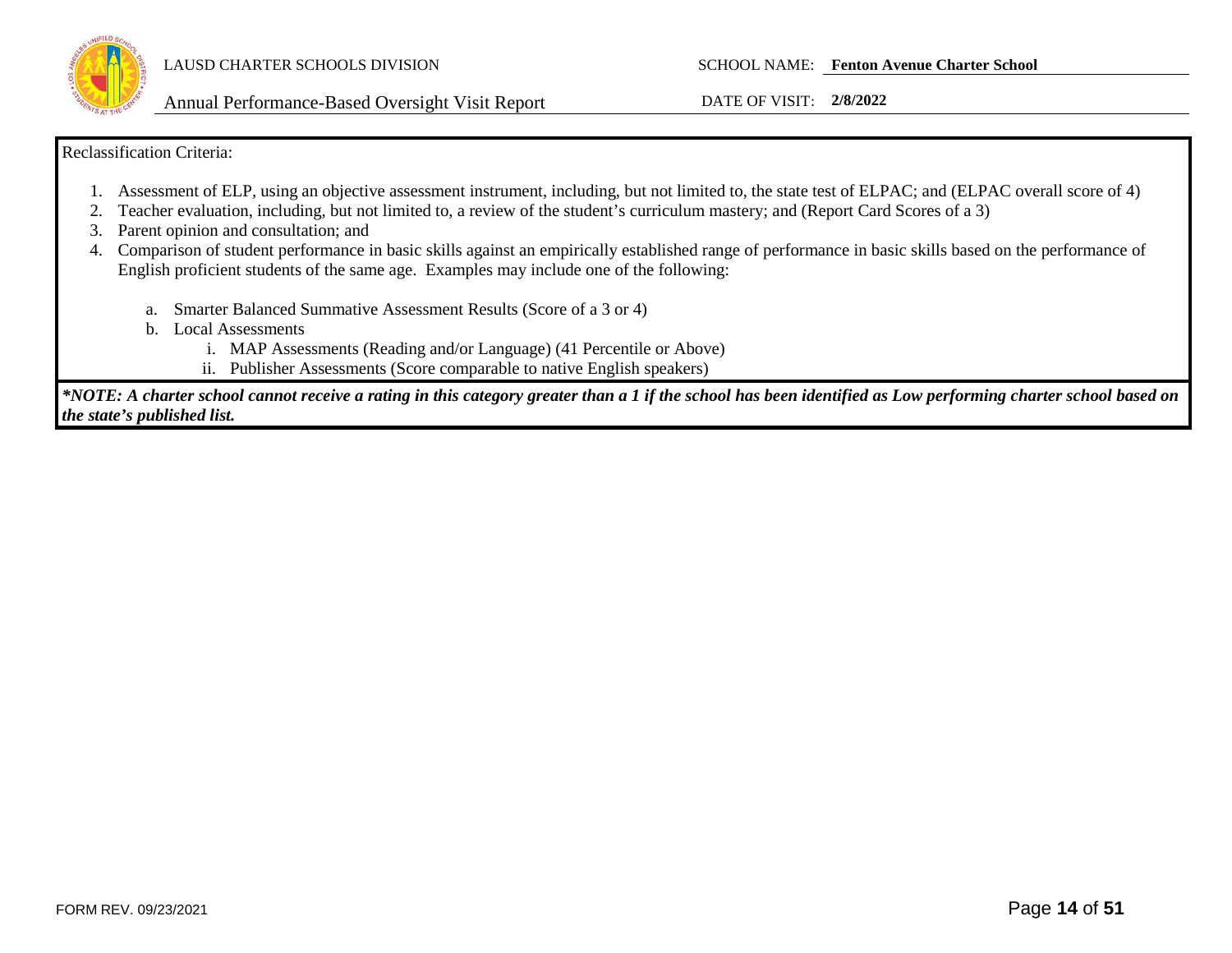

### **A1: DASHBOARD SCHOOLWIDE ELA INDICATOR -** QUALITY INDICATOR #1

*The school demonstrates student academic achievement, including progress towards closing the achievement gap, as measured by:*

• California School Dashboard Schoolwide ELA data (CDE) **Rubric Sources of Evidence**  $\Box$  The schoolwide Dashboard ELA Indicator color is Blue ☐ California School Dashboard Report (CDE)  $\Box$  The schoolwide Dashboard ELA Indicator color is Green; or Yellow and at/above  $\Box$  LAUSD Office of Data & Performance **Performance** Accountability's Data Set **(B2.1)** statewide average □ The schoolwide Dashboard ELA Indicator color is Yellow and below statewide average;  $\Box$  Other: (Specify) or Orange  $\Box$  The schoolwide Dashboard ELA Indicator color is Red □ Not Available - No color assigned for the ELA Indicator on the Dashboard

### **A2: DASHBOARD SCHOOLWIDE MATH INDICATOR** - QUALITY INDICATOR #2

*The school demonstrates student academic achievement, including progress towards closing the achievement gap, as measured by:*

• California School Dashboard Schoolwide Math data (CDE)

| <b>Rubric</b>                                                                      | <b>Sources of Evidence</b>                      |
|------------------------------------------------------------------------------------|-------------------------------------------------|
| $\Box$ The schoolwide Dashboard Math Indicator color is Blue                       | $\Box$ California School Dashboard Report (CDE) |
| The schoolwide Dashboard Math Indicator color is Green; or Yellow and at/above     | $\Box$ LAUSD Office of Data &                   |
| statewide average                                                                  | Accountability's Data Set (B2.1)                |
| $\Box$ The schoolwide Dashboard Math Indicator color is Yellow and below statewide | $\Box$ Other: (Specify)                         |
| average; or Orange                                                                 |                                                 |
| $\Box$ The schoolwide Dashboard Math Indicator color is Red                        |                                                 |
| $\Box$ Not Available - No color assigned for the Math Indicator on the Dashboard   |                                                 |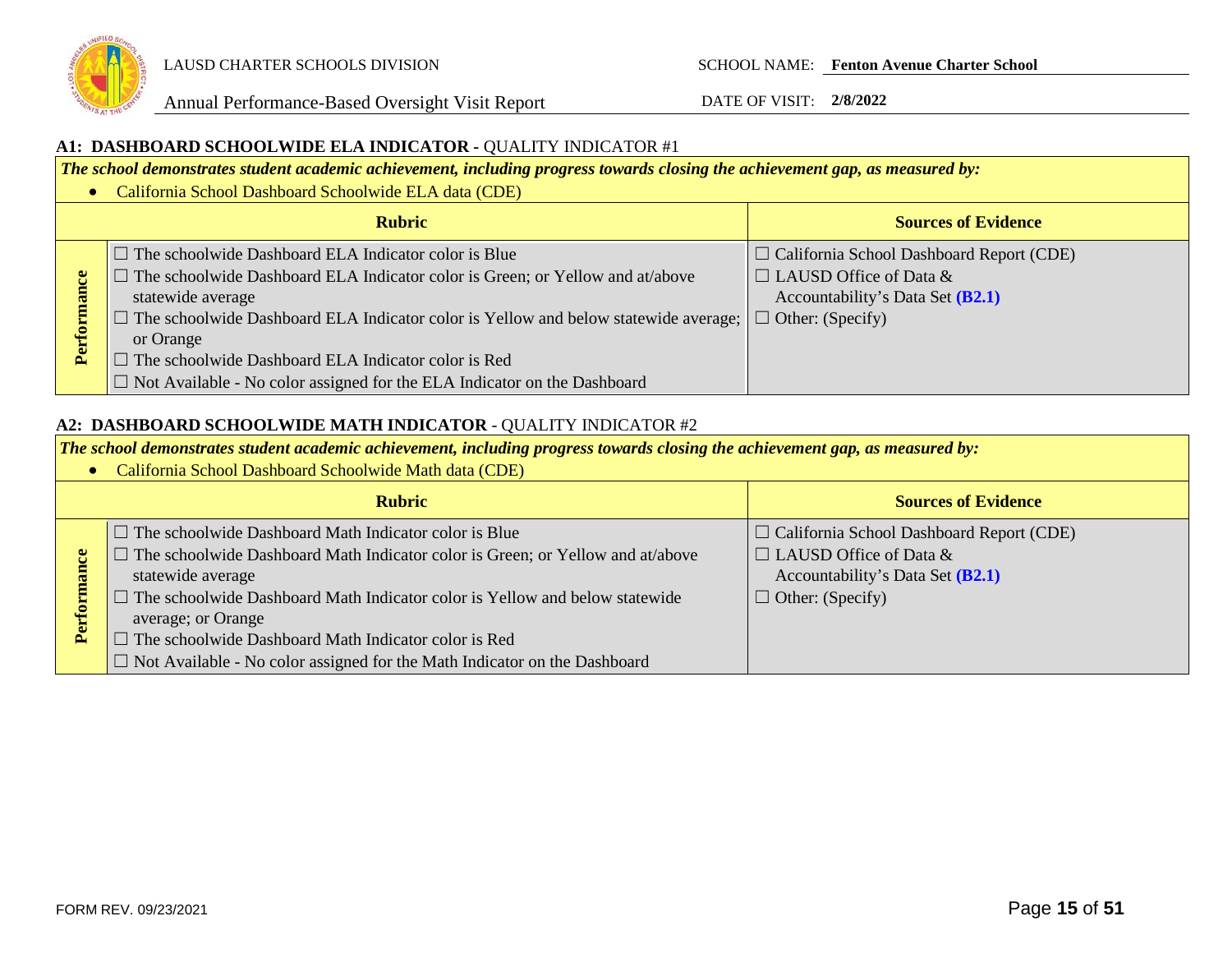

### **A3: DASHBOARD SCHOOLWIDE ENGLISH LEARNER PROGRESS INDICATOR (ELPI) -** QUALITY INDICATOR #3

*The school demonstrates student academic achievement, including progress towards closing the achievement gap, as measured by:*

• California School Dashboard Schoolwide ELPI data (CDE)

|     | <b>Rubric</b>                                                                                                                                                                                                                                                                                                                                                                                 | <b>Sources of Evidence</b>                                                                                                                                                                             |
|-----|-----------------------------------------------------------------------------------------------------------------------------------------------------------------------------------------------------------------------------------------------------------------------------------------------------------------------------------------------------------------------------------------------|--------------------------------------------------------------------------------------------------------------------------------------------------------------------------------------------------------|
| P., | $\Box$ The schoolwide Dashboard ELPI color is Blue<br>$\Box$ The schoolwide Dashboard ELPI color is Green; or Yellow and at/above statewide<br>percentage<br>$\Box$ The schoolwide Dashboard ELPI color is Yellow and below statewide percentage; or<br>Orange<br>$\Box$ The schoolwide Dashboard ELPI color is Red<br>$\Box$ Not Available - No color assigned for the ELPI on the Dashboard | $\Box$ California School Dashboard Report (CDE)<br>$\Box$ LAUSD Office of Data &<br>Accountability's Data Set (B2.1)<br>$\Box$ Summative ELPAC report (CDE) ( <b>B2.3</b> )<br>$\Box$ Other: (Specify) |

### **A4: DASHBOARD SCHOOLWIDE COLLEGE/CAREER INDICATOR (CCI)** - **(GRADES 9-12)** - QUALITY INDICATOR #4

*The school demonstrates student academic achievement, including progress towards closing the achievement gap, as measured by:*

• California School Dashboard Schoolwide CCI data (CDE)

|          | <b>Rubric</b>                                                                                                                                                                                                                                                                                                   | <b>Sources of Evidence</b>                                                                                                                      |
|----------|-----------------------------------------------------------------------------------------------------------------------------------------------------------------------------------------------------------------------------------------------------------------------------------------------------------------|-------------------------------------------------------------------------------------------------------------------------------------------------|
| ల<br>Per | $\Box$ The schoolwide Dashboard CCI color is Blue<br>$\Box$ The schoolwide Dashboard CCI color is Green; or Yellow and at/above statewide<br>percentage<br>$\Box$ The schoolwide Dashboard CCI color is Yellow and below statewide percentage; or<br>Orange<br>$\Box$ The schoolwide Dashboard CCI color is Red | $\Box$ California School Dashboard Report (CDE)<br>$\Box$ LAUSD Office of Data &<br>Accountability's Data Set (B2.1)<br>$\Box$ Other: (Specify) |
|          | $\Box$ Not Available - No color assigned for the CCI on the Dashboard                                                                                                                                                                                                                                           |                                                                                                                                                 |
|          | $\Box$ Not Applicable - CCI is not applicable for the grade levels assigned at the charter school                                                                                                                                                                                                               |                                                                                                                                                 |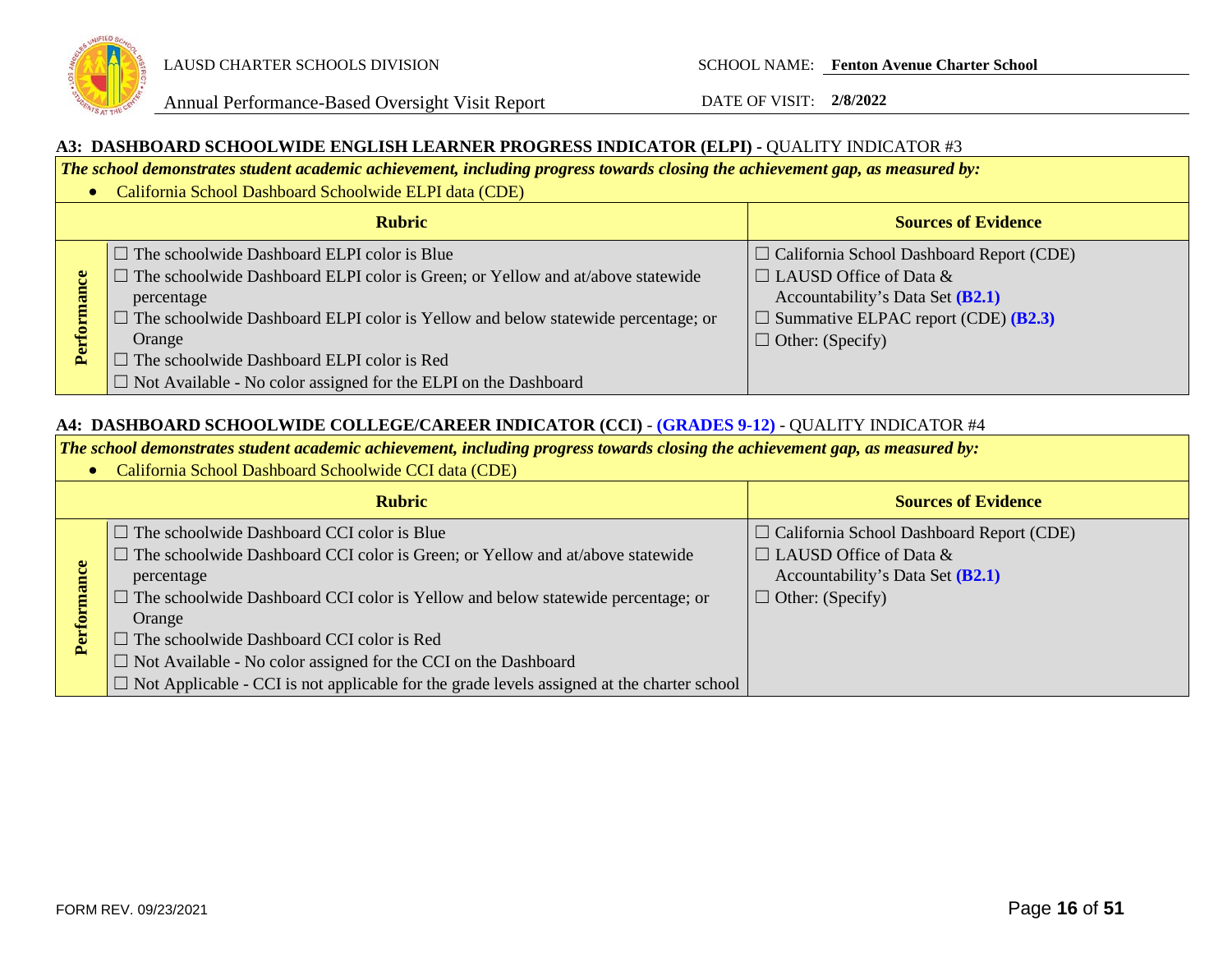

### **A5: DASHBOARD SCHOOLWIDE CHRONIC ABSENTEEISM INDICATOR** - **(GRADES K-8)** - QUALITY INDICATOR #5

*The school demonstrates student academic achievement, including progress towards closing the achievement gap, as measured by:*

• California School Dashboard Schoolwide Chronic Absenteeism Indicator data (CDE)

|                 | <b>Rubric</b>                                                                                                                                                                                                                                                                                                                                                                                                                                                                                                                                                                                                                                                       | <b>Sources of Evidence</b>                                                                                                                        |
|-----------------|---------------------------------------------------------------------------------------------------------------------------------------------------------------------------------------------------------------------------------------------------------------------------------------------------------------------------------------------------------------------------------------------------------------------------------------------------------------------------------------------------------------------------------------------------------------------------------------------------------------------------------------------------------------------|---------------------------------------------------------------------------------------------------------------------------------------------------|
| eoue<br>Perfori | $\Box$ The schoolwide Dashboard Chronic Absenteeism Indicator color is Blue<br>$\Box$ The schoolwide Dashboard Chronic Absenteeism Indicator color is green; or Yellow<br>and at/above statewide percentage<br>$\Box$ The schoolwide Dashboard Chronic Absenteeism Indicator color is Yellow and below<br>statewide percentage; or Orange<br>$\Box$ The schoolwide Dashboard Chronic Absenteeism Indicator color is Red<br>$\Box$ Not Available - No color assigned for the Chronic Absenteeism Indicator on the<br>Dashboard<br>$\Box$ Not Applicable - The Chronic Absenteeism Indicator is not applicable for the grade<br>levels assigned at the charter school | $\Box$ California School Dashboard Report (CDE)<br>$\Box$ LAUSD Office of Data &<br>Accountability's Data Set $(B2.1)$<br>$\Box$ Other: (Specify) |

### **A6: DASHBOARD SCHOOLWIDE SUSPENSION RATE INDICATOR** - QUALITY INDICATOR #6

*The school demonstrates student academic achievement, including progress towards closing the achievement gap, as measured by:*

• California School Dashboard Schoolwide Suspension Rate Indicator data (CDE)

| <b>Rubric</b>                                                                               | <b>Sources of Evidence</b>                      |
|---------------------------------------------------------------------------------------------|-------------------------------------------------|
| $\Box$ The schoolwide Dashboard Suspension Rate Indicator color is Blue                     | $\Box$ California School Dashboard Report (CDE) |
| $\Box$ The schoolwide Dashboard Suspension Rate Indicator color is Green; or Yellow and     | $\Box$ LAUSD Office of Data &                   |
| at/below statewide percentage                                                               | Accountability's Data Set (B2.1)                |
| $\Box$ The schoolwide Dashboard Suspension Rate Indicator color is Yellow and above         | $\Box$ Other: (Specify)                         |
| statewide percentage; or Orange                                                             |                                                 |
| $\Box$ The schoolwide Dashboard Suspension Rate Indicator color is Red                      |                                                 |
| $\Box$ Not Available - No color assigned for the Suspension Rate Indicator on the Dashboard |                                                 |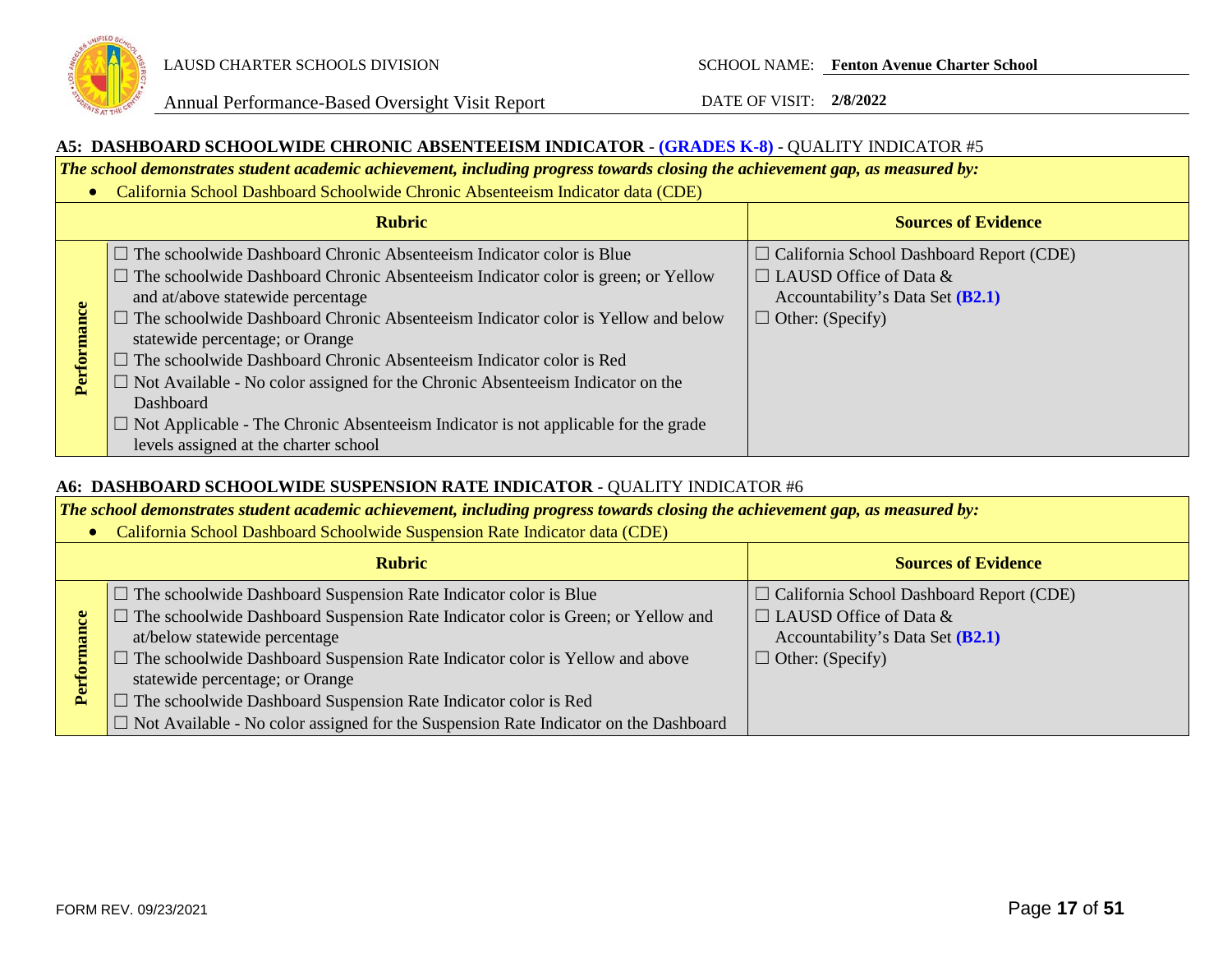

### **A7: DASHBOARD SCHOOLWIDE GRADUATION RATE INDICATOR - (GRADES 9-12)** - QUALITY INDICATOR #7

*The school demonstrates student academic achievement, including progress towards closing the achievement gap, as measured by:*

• California School Dashboard Schoolwide Graduation Rate Indicator data (CDE)

| <b>Rubric</b> |                                                                                                                                                                                                                                                                                                                                                                                                                                                                                                                                                                                                                                      | <b>Sources of Evidence</b>                                                                                                                                                                                                                                 |
|---------------|--------------------------------------------------------------------------------------------------------------------------------------------------------------------------------------------------------------------------------------------------------------------------------------------------------------------------------------------------------------------------------------------------------------------------------------------------------------------------------------------------------------------------------------------------------------------------------------------------------------------------------------|------------------------------------------------------------------------------------------------------------------------------------------------------------------------------------------------------------------------------------------------------------|
| Performance   | $\Box$ The schoolwide Dashboard Graduation Rate Indicator color is Blue<br>$\Box$ The schoolwide Dashboard Graduation Rate Indicator color is Green; or Yellow and<br>at/above statewide percentage<br>$\Box$ The schoolwide Dashboard Graduation Rate Indicator color is Yellow and below<br>statewide percentage; or Orange<br>$\Box$ The schoolwide Dashboard Graduation Rate Indicator color is Red<br>$\Box$ Not Available - No color assigned for the Graduation Rate Indicator on the Dashboard<br>$\Box$ Not Applicable - Graduation Rate Indicator is not applicable for the grade levels<br>assigned at the charter school | $\Box$ California School Dashboard Report (CDE)<br>$\Box$ LAUSD Office of Data &<br>Accountability's Data Set (B2.1)<br>$\Box$ Provide Graduation Requirements<br>$\vert$ (Additional info within "Notes" section above) (B2.5)<br>$\Box$ Other: (Specify) |

### **A8: DASHBOARD SUBGROUP ELA** - QUALITY INDICATOR #8

*The school demonstrates student academic achievement, including progress towards closing the achievement gap, as measured by:*

• Performance of all numerically significant subgroups (30 or more students) on the California School Dashboard ELA (Students with Disabilities, English Learners, Socioeconomically Disadvantaged, etc.)(CDE) **Rubric Sources of Evidence**  $\Box$  All numerically significant subgroups have "Status/Distance From Standard (DFS)" ☐ California School Dashboard Report (CDE) scores above the statewide averages  $\Box$  LAUSD Office of Data &  $\Box$  The majority of numerically significant subgroups have "Status/DFS" scores above the Performance Accountability's Data Set **(B2.1) Performance** statewide averages  $\Box$  Other: (Specify)  $\square$  Less than a majority of the numerically significant subgroups have "Status/DFS" scores above the statewide averages  $\Box$  None of the school's numerically significant subgroups have "Status/DFS" scores above the statewide averages  $\Box$  Not Available - No assessment of performance for this indicator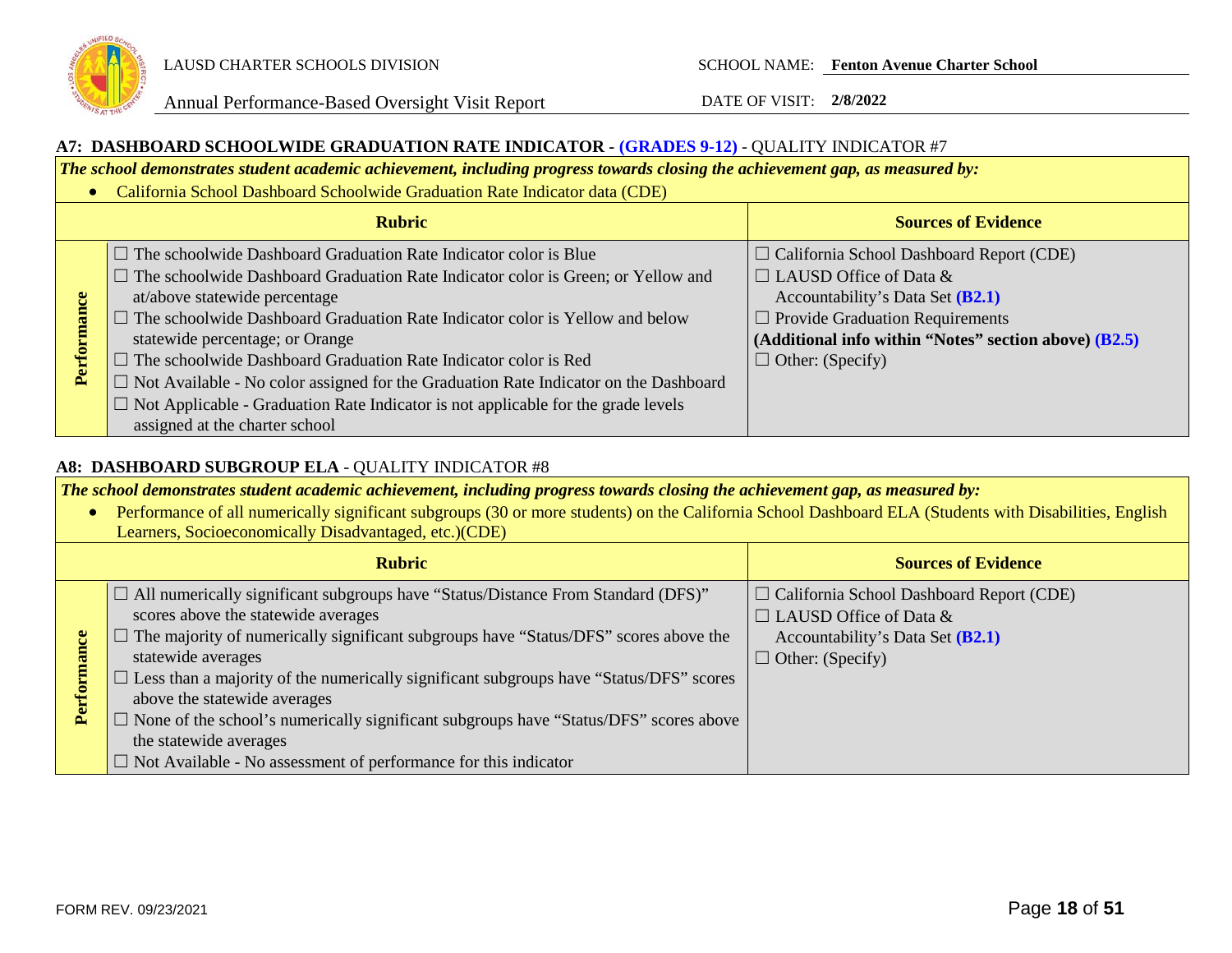

### **A9: DASHBOARD SUBGROUP MATH** - QUALITY INDICATOR #9

*The school demonstrates student academic achievement, including progress towards closing the achievement gap, as measured by:*

• Performance of all numerically significant subgroups (30 or more students) on the California School Dashboard Math (Students with Disabilities, English Learners, Socioeconomically Disadvantaged, etc.)(CDE)

| <b>Rubric</b> |                                                                                                                                                                                                                                                                                                                                                                                                                                                                                                                                                                 | <b>Sources of Evidence</b>                                                                                                                      |
|---------------|-----------------------------------------------------------------------------------------------------------------------------------------------------------------------------------------------------------------------------------------------------------------------------------------------------------------------------------------------------------------------------------------------------------------------------------------------------------------------------------------------------------------------------------------------------------------|-------------------------------------------------------------------------------------------------------------------------------------------------|
| Perforn       | $\Box$ All numerically significant subgroups have "Status/DFS" scores above the statewide<br>averages<br>$\Box$ The majority of numerically significant subgroups have "Status/DFS" scores above the<br>statewide averages<br>$\Box$ Less than a majority of the numerically significant subgroups have "Status/DFS" scores<br>above the statewide averages<br>$\Box$ None of the school's numerically significant subgroups have "Status/DFS" scores above<br>the statewide averages<br>$\Box$ Not Available - No assessment of performance for this indicator | $\Box$ California School Dashboard Report (CDE)<br>$\Box$ LAUSD Office of Data &<br>Accountability's Data Set (B2.1)<br>$\Box$ Other: (Specify) |

### **A10: DASHBOARD SUBGROUP COLLEGE/CAREER INDICATOR (CCI)** - **(GRADES 9-12)** - QUALITY INDICATOR #10

*The school demonstrates student academic achievement, including progress towards closing the achievement gap, as measured by:*

• Performance of all numerically significant subgroups (30 or more students) on the California School Dashboard CCI (Students with Disabilities, English Learners, and Socioeconomically Disadvantaged, etc.)(CDE)

|             | <b>Rubric</b>                                                                                                                                                                                                                                                                                                                                                                                                                                                                                                                                                                                                                                                                       | <b>Sources of Evidence</b>                                                                                                                |
|-------------|-------------------------------------------------------------------------------------------------------------------------------------------------------------------------------------------------------------------------------------------------------------------------------------------------------------------------------------------------------------------------------------------------------------------------------------------------------------------------------------------------------------------------------------------------------------------------------------------------------------------------------------------------------------------------------------|-------------------------------------------------------------------------------------------------------------------------------------------|
| Performance | $\Box$ All numerically significant subgroups have "Status/DFS" scores above the statewide<br>percentages<br>$\Box$ The majority of numerically significant subgroups have "Status/DFS" scores above the<br>statewide percentages<br>$\square$ Less than a majority of the numerically significant subgroups have "Status/DFS" scores<br>above the statewide percentages<br>$\Box$ None of the school's numerically significant subgroups have "Status/DFS" scores above<br>the statewide percentages<br>$\Box$ Not Available - No assessment of performance for this indicator<br>$\Box$ Not Applicable - CCI is not applicable for the grade levels assigned at the charter school | $\Box$ California School Dashboard Report (CDE)<br>$\Box$ Office of Data &<br>Accountability's Data Set (B2.1)<br>$\Box$ Other: (Specify) |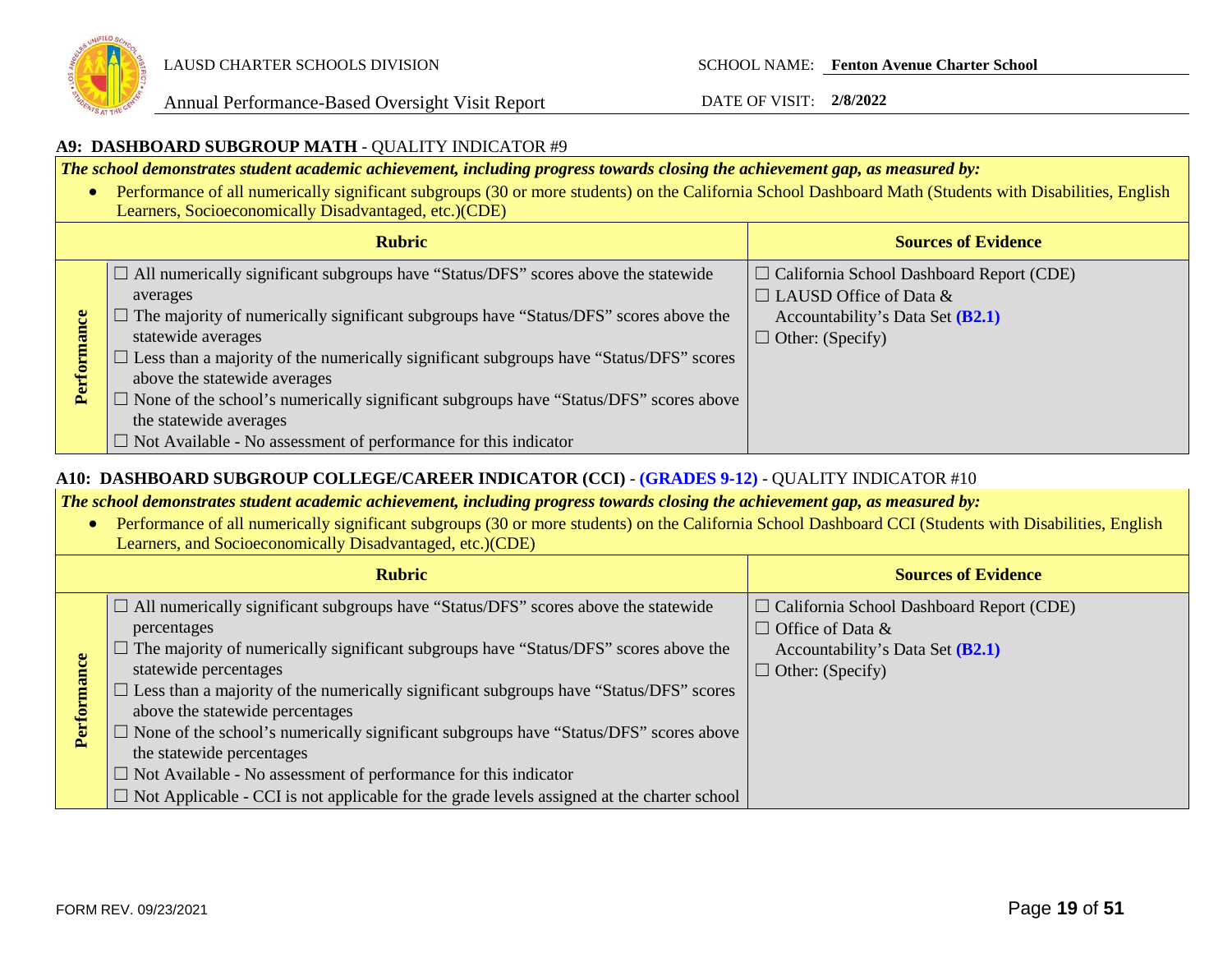

### **A11: ENGLISH LEARNER RECLASSIFICATION** - QUALITY INDICATOR #11

*The school demonstrates student academic achievement, including progress towards closing the achievement gap, as measured by:*

• English Learner reclassification rate for 2020-2021 (CDE)

|         | <b>Rubric</b>                                                                               | <b>Sources of Evidence</b>                                            |
|---------|---------------------------------------------------------------------------------------------|-----------------------------------------------------------------------|
|         | $\Box$ The school reclassifies English Learners at a rate higher than the state average     | $\boxtimes$ Reclassification report (CDE)                             |
|         | $\boxtimes$ The school reclassifies English Learners at a rate similar to the state average | $\boxtimes$ Office of Data &                                          |
|         | $\Box$ The school reclassifies English Learners at a rate lower than the state average      | Accountability's Data Set $(B2.1)$                                    |
|         | $\Box$ The school did not reclassify any of its English Learners                            | $\Box$ Summative ELPAC report (CDE) ( <b>B2.3</b> )                   |
|         | $\Box$ Not Available - The school did not have any English Learners                         | $\boxtimes$ Reclassification Criteria for all applicable grade levels |
|         | $\Box$ Not Applicable - No assessment of performance for this indicator                     | (Additional info within "Notes" section above) (B2.4)                 |
| ance    |                                                                                             | $\boxtimes$ Rate of "At Risk" ELs in comparison to the state average  |
|         |                                                                                             | $\boxtimes$ Higher                                                    |
| Perform |                                                                                             | $\Box$ Same                                                           |
|         |                                                                                             | $\Box$ Lower                                                          |
|         |                                                                                             | (Additional info within "Notes" section above)                        |
|         |                                                                                             | $\boxtimes$ Rate of "LTELs" in comparison to the state average        |
|         |                                                                                             | $\Box$ Higher                                                         |
|         |                                                                                             | $\Box$ Same                                                           |
|         |                                                                                             | $\boxtimes$ Lower                                                     |
|         |                                                                                             | (Additional info within "Notes" section above)                        |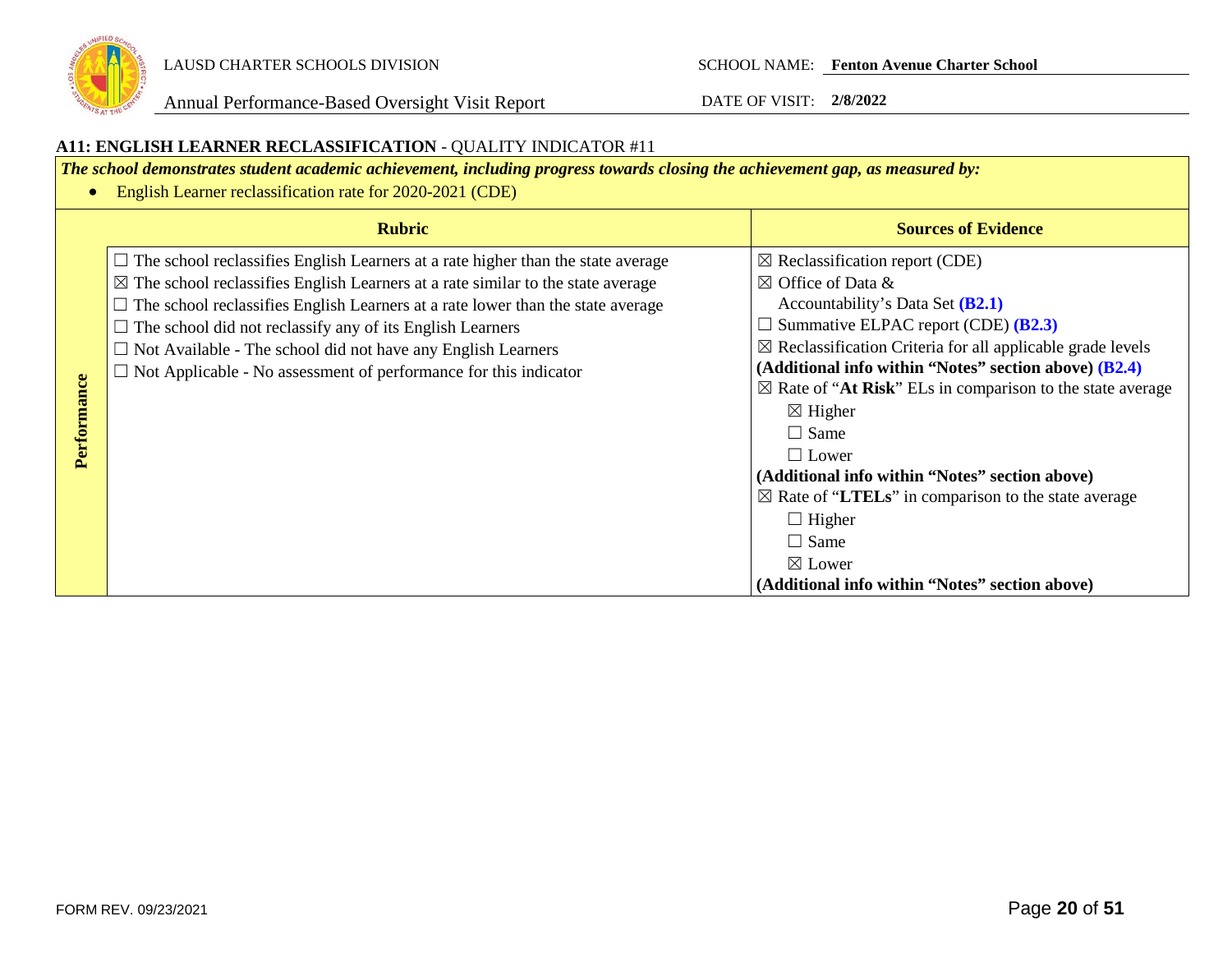

LAUSD CHARTER SCHOOLS DIVISION SCHOOL NAME: **Fenton Avenue Charter School**

| A12: VERIFIED DATA - PERFORMANCE QUALITY INDICATOR #12                                                                                                                                                                                                                                                                                                                                                                                                                                                                                                                                                                                                          |                                                                                                                                         |                                                                                                   |  |  |
|-----------------------------------------------------------------------------------------------------------------------------------------------------------------------------------------------------------------------------------------------------------------------------------------------------------------------------------------------------------------------------------------------------------------------------------------------------------------------------------------------------------------------------------------------------------------------------------------------------------------------------------------------------------------|-----------------------------------------------------------------------------------------------------------------------------------------|---------------------------------------------------------------------------------------------------|--|--|
|                                                                                                                                                                                                                                                                                                                                                                                                                                                                                                                                                                                                                                                                 | <b>VERIFIED DATA</b>                                                                                                                    |                                                                                                   |  |  |
|                                                                                                                                                                                                                                                                                                                                                                                                                                                                                                                                                                                                                                                                 | For Informational Use (Not Scored at This Time)                                                                                         |                                                                                                   |  |  |
| The information provided on verified data is to determine the charter school's verified data implementation. The renewal criteria for charter schools identified by<br>the CDE as Middle and Low performing shall include the consideration of clear and convincing data, demonstrated by verified data, showing either of the following:<br>(a) The charter school achieved measurable increases in academic achievement, as defined by at least one year's progress for each year in school, or (b) Strong<br>postsecondary outcomes, as defined by college enrollment, persistence, and completion rates equal to similar peers (Ed. Code, § 47607(c)(2)(B). |                                                                                                                                         |                                                                                                   |  |  |
|                                                                                                                                                                                                                                                                                                                                                                                                                                                                                                                                                                                                                                                                 | The information below is based on charter school's self-reported data and responses to questions provided prior to the oversight visit. |                                                                                                   |  |  |
| The State Board of Education (SBE), at its November 2020 meeting, approved the criteria to define verified data and the list of valid and reliable assessments and<br>measure of postsecondary outcomes (https://www.cde.ca.gov/sp/ch/verifdata.asp). The charter school identified the academic progress indicator(s) (verified data)<br>used by the charter school during the 2021-2022 academic school year.                                                                                                                                                                                                                                                 |                                                                                                                                         |                                                                                                   |  |  |
| $\Box$ Adaptive, Diagnostic Assessment of Mathematics<br>(ADAM)/Diagnostic Online Math Assessment<br>(DOMA) by Let's Go Learn                                                                                                                                                                                                                                                                                                                                                                                                                                                                                                                                   | $\Box$ FastBridge by Illuminate                                                                                                         | $\Box$ RAPID by Lexia Learning                                                                    |  |  |
| $\Box$ California Assessment of Student Performance and<br>Progress (English Language Arts/Literacy and<br>Mathematics) (methodology mutually agreed upon<br>by the chartering authority and charter school)                                                                                                                                                                                                                                                                                                                                                                                                                                                    | $\boxtimes$ iReady by Curriculum Associates                                                                                             | $\Box$ Reading Inventory by Houghton Mifflin Harcourt                                             |  |  |
| $\Box$ Diagnostic Online Reading Assessment (DORA) by<br>Let's Go Learn                                                                                                                                                                                                                                                                                                                                                                                                                                                                                                                                                                                         | $\Box$ Math Inventory by Houghton Mifflin Harcourt                                                                                      | $\Box$ SAT Suite by College Board                                                                 |  |  |
| $\Box$ easyCBM by Riverside Insights                                                                                                                                                                                                                                                                                                                                                                                                                                                                                                                                                                                                                            | $\Box$ mCLASS by Amplify                                                                                                                | $\Box$ Star Assessments by Renaissance                                                            |  |  |
| $\Box$ ELPAC by Educational Testing Service                                                                                                                                                                                                                                                                                                                                                                                                                                                                                                                                                                                                                     | $\Box$ Measures of Academic Progress by NWEA                                                                                            | $\Box$ The school is not using a state approved verified data<br>(see Verified Data Notes below): |  |  |
|                                                                                                                                                                                                                                                                                                                                                                                                                                                                                                                                                                                                                                                                 |                                                                                                                                         |                                                                                                   |  |  |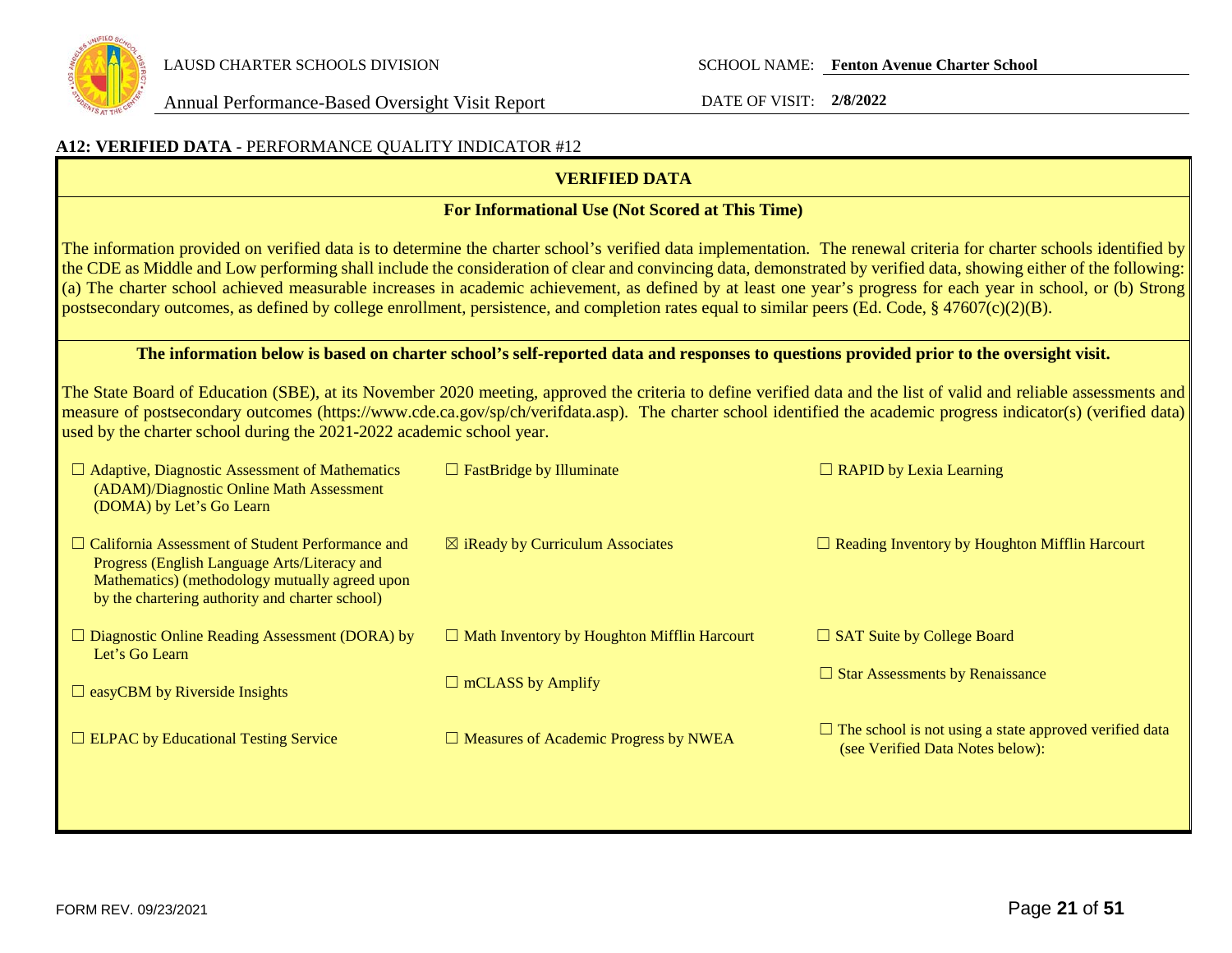

# **L**OS **A**NGELES **U**NIFIED **S**CHOOL **D**ISTRICT CHARTER SCHOOLS DIVISION

|                                                                                                                                                                                                                                                                                                                                                      | <b>Grade Levels</b>                        | 95% Participation Rate            | Frequency of Administration of          |  |  |
|------------------------------------------------------------------------------------------------------------------------------------------------------------------------------------------------------------------------------------------------------------------------------------------------------------------------------------------------------|--------------------------------------------|-----------------------------------|-----------------------------------------|--|--|
| <b>Verified Data Assessment</b>                                                                                                                                                                                                                                                                                                                      | Assessed                                   | (Met/Not Met)                     | <b>Verified Data Assessment</b>         |  |  |
| 1. i-Ready ELA                                                                                                                                                                                                                                                                                                                                       | $3 - 5$                                    | $\boxtimes$ Met<br>$\Box$ Not Met | 3 times per year (Fall, Winter, Spring) |  |  |
| 2. i-Ready Math                                                                                                                                                                                                                                                                                                                                      | $3 - 5$                                    | $\boxtimes$ Met<br>$\Box$ Not Met | Same as above                           |  |  |
| If the charter school did not meet the 95% participation rate, the charter school provided the following plan to address participation rate as follows: N/A                                                                                                                                                                                          |                                            |                                   |                                         |  |  |
| The charter school disaggregated student performance data for the subgroups: $\boxtimes$ Yes $\Box$ No                                                                                                                                                                                                                                               |                                            |                                   |                                         |  |  |
| If applicable, the charter school provided disaggregated student performance data for the following subgroups:                                                                                                                                                                                                                                       |                                            |                                   |                                         |  |  |
| $\Box$ American Indian or Alaska Native                                                                                                                                                                                                                                                                                                              | $\Box$ Foster Youth                        |                                   | $\boxtimes$ Students with Disabilities  |  |  |
| $\Box$ Asian                                                                                                                                                                                                                                                                                                                                         | $\Box$ Homeless                            |                                   | $\Box$ Two or More Races                |  |  |
| $\boxtimes$ Black or African American                                                                                                                                                                                                                                                                                                                | $\boxtimes$ Latino                         |                                   | $\Box$ White                            |  |  |
| $\boxtimes$ English Learner                                                                                                                                                                                                                                                                                                                          | $\Box$ Native Hawaiian or Pacific Islander |                                   |                                         |  |  |
| $\Box$ Filipino<br>$\boxtimes$ Socioeconomically Disadvantaged                                                                                                                                                                                                                                                                                       |                                            |                                   |                                         |  |  |
| The charter school provided the following description of how the school implemented protocols to ensure the assessment(s) are administered as intended:                                                                                                                                                                                              |                                            |                                   |                                         |  |  |
| "All iReady assessments were administered as intended, consistent with the program and publisher. Test security involved an adult proctor, student<br>dividers, scheduled time for administration, and removal of instructional materials. Students were closely monitored to ensure the testing environment<br>was quiet and free of distractions." |                                            |                                   |                                         |  |  |
| The charter school affirmed that the assessments were administered as intended, consistent with the test's publishers' administration and test security procedures:<br>$\boxtimes$ Yes $\Box$ No                                                                                                                                                     |                                            |                                   |                                         |  |  |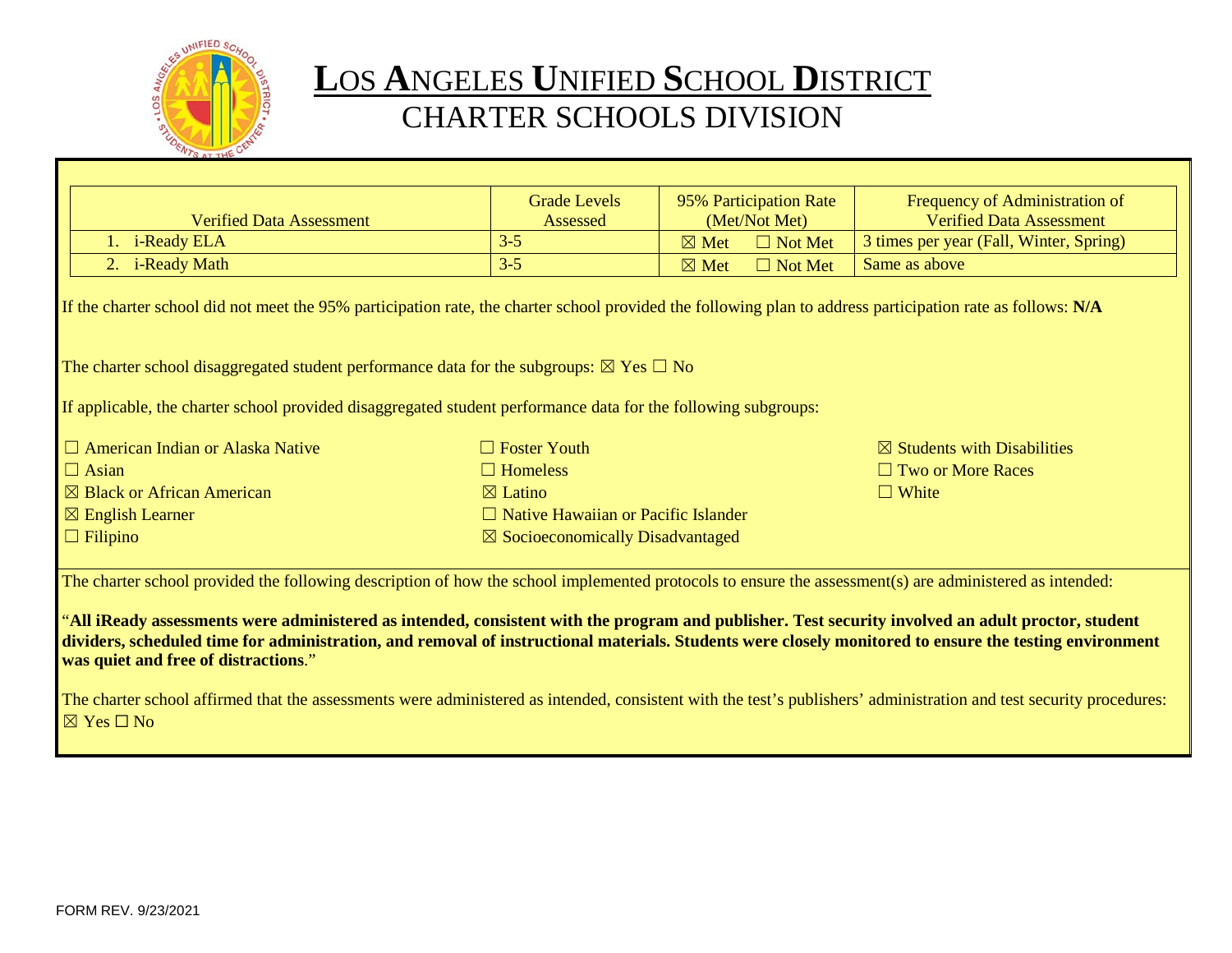

LAUSD CHARTER SCHOOLS DIVISION SCHOOL NAME: **Fenton Avenue Charter School**

| <b>HIGH SCHOOLS ONLY:</b>                                                                                                                                                                                                                                                                                                                                                                                                                                                                                                                                          |                                                                |                                                                                             |  |  |
|--------------------------------------------------------------------------------------------------------------------------------------------------------------------------------------------------------------------------------------------------------------------------------------------------------------------------------------------------------------------------------------------------------------------------------------------------------------------------------------------------------------------------------------------------------------------|----------------------------------------------------------------|---------------------------------------------------------------------------------------------|--|--|
| The California Department of Education (CDE) adopted postsecondary indicator(s) data to be used by the school to verify postsecondary outcomes "as defined by<br>college enrollment, persistence, and completion equal to similar peers." The school is using the following data source(s):                                                                                                                                                                                                                                                                        |                                                                |                                                                                             |  |  |
| $\Box$ California Department of Education DataQuest<br>College-Going Rate                                                                                                                                                                                                                                                                                                                                                                                                                                                                                          | $\Box$ National Student Clearinghouse Student Tracker          | $\Box$ University of California Undergraduate Graduation<br>Rates                           |  |  |
| $\Box$ California State University Enrollment<br>Dashboard Student Origin                                                                                                                                                                                                                                                                                                                                                                                                                                                                                          | $\Box$ University of California Admissions by School<br>Source | The school is not using a state identified data sources<br>(see Verified Data Notes below): |  |  |
| $\Box$ Cal-PASS Plus High School to Community<br><b>College Transition Report</b>                                                                                                                                                                                                                                                                                                                                                                                                                                                                                  |                                                                |                                                                                             |  |  |
| The postsecondary data includes the results of at least 95% percent of eligible students:                                                                                                                                                                                                                                                                                                                                                                                                                                                                          | $\Box$ No<br>$\Box$ Yes                                        |                                                                                             |  |  |
| The postsecondary data includes the number of missing or non-participating students:                                                                                                                                                                                                                                                                                                                                                                                                                                                                               | $\Box$ No<br>$\Box$ Yes                                        |                                                                                             |  |  |
| The charter school provided evidence of comparing the data to similar peers (which may include, but not limited to, similar demographics, pupil subgroups, first-<br>time college attendance, or other similar circumstances and if not available, comparison to statewide data):<br>$\Box$ Yes $\Box$ No                                                                                                                                                                                                                                                          |                                                                |                                                                                             |  |  |
| <b>Verified Data Notes:</b><br>Per iReady, Typical Growth in ELA and Math is 50% from Fall to Winter administration of assessments. Schoolwide, FACS' median progress toward<br>Typical Growth is 90% in ELA from the Fall 2021 to Winter 2022 assessment administration. 46% of all students in ELA met their Typical Growth. In<br>Math, the median percent progress towards Typical Growth is 60% and 27% of all students met their Typical Growth.                                                                                                             |                                                                |                                                                                             |  |  |
| In ELA, schoolwide, Beginning of Year (BOY) assessments indicated that 18%% of students were at or above grade level based on iReady results.<br>Middle of Year (MOY) results indicated that 34% of students are at or above grade level, representing a 16% increase. Numerically significant<br>subgroups also showed growth: English Learners increased by 12%; Latino students increased by 15%; Socioeconomically Disadvantaged students<br>increased by 15%; African-American student increased by 9%; and Students with Disabilities (SWD) increased by 1%. |                                                                |                                                                                             |  |  |
| In Math, schoolwide, BOY assessments indicated that 5% of students were at or above grade level based on iReady results. MOY results indicated that<br>18% of students are at or above grade level, representing a 13% increase. Numerically significant subgroups too showed growth: English Learners<br>increased by 7%; Latino students increased by 14%; African-American students increased by 9%; Socioeconomically Disadvantaged students increased<br>by 13%; and SWD increased by 1%.                                                                     |                                                                |                                                                                             |  |  |
|                                                                                                                                                                                                                                                                                                                                                                                                                                                                                                                                                                    |                                                                |                                                                                             |  |  |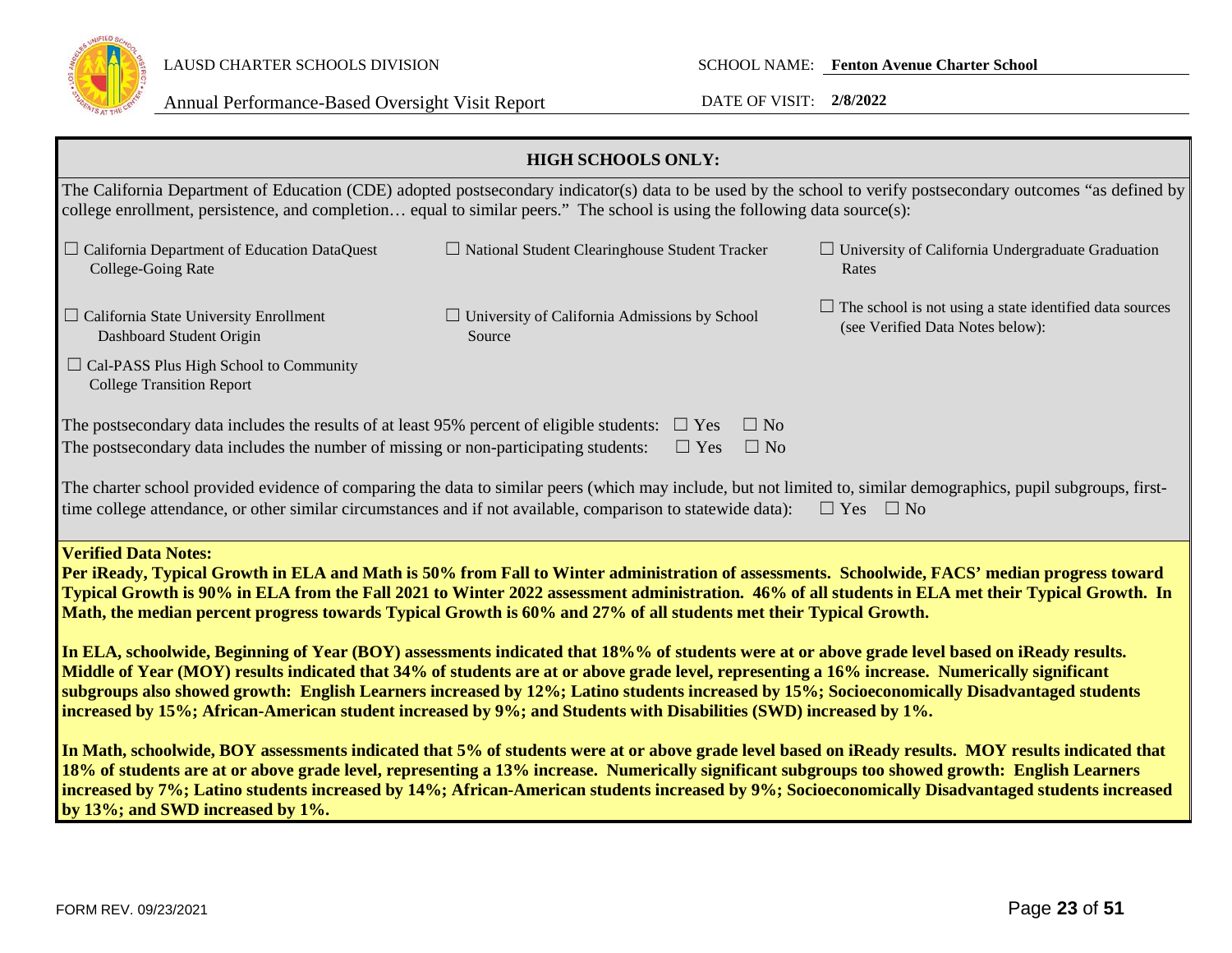

### **LOCAL CONTROL ACCOUNTABILITY PLAN 2021-2022 (For Informational Purposes Only)**

| The CSD reviewed the Local Control Accountability Plan.            |                                                                                                                                                                                                                                                                                                                                                                                                           |                                                                                                        |  |  |
|--------------------------------------------------------------------|-----------------------------------------------------------------------------------------------------------------------------------------------------------------------------------------------------------------------------------------------------------------------------------------------------------------------------------------------------------------------------------------------------------|--------------------------------------------------------------------------------------------------------|--|--|
| All requested template information and descriptions were provided: |                                                                                                                                                                                                                                                                                                                                                                                                           | <b>Sources of Evidence</b>                                                                             |  |  |
|                                                                    | $\boxtimes$ LCFF Budget Overview for Parents<br>$\boxtimes$ Annual Update for the 2019-202 LCAP Year<br>$\boxtimes$ Annual Update for the 2020-2021 Learning Continuity and Attendance Plan<br>$\boxtimes$ 2021-2024 Plan Summary<br>$\boxtimes$ Stakeholder Engagement<br>$\boxtimes$ Goals and Actions<br>$\boxtimes$ Increased or Improved Services for Foster Youth, English Learners, and Low-Income | $\boxtimes$ Local Control Accountability Plan (B2.7)<br>Board Agenda and Minutes (B2.7)<br>$\boxtimes$ |  |  |
|                                                                    | <b>Students</b><br>$\boxtimes$ Expenditures Tables                                                                                                                                                                                                                                                                                                                                                        |                                                                                                        |  |  |
|                                                                    | Notes:                                                                                                                                                                                                                                                                                                                                                                                                    |                                                                                                        |  |  |
| N/A                                                                |                                                                                                                                                                                                                                                                                                                                                                                                           |                                                                                                        |  |  |
|                                                                    |                                                                                                                                                                                                                                                                                                                                                                                                           |                                                                                                        |  |  |
|                                                                    |                                                                                                                                                                                                                                                                                                                                                                                                           |                                                                                                        |  |  |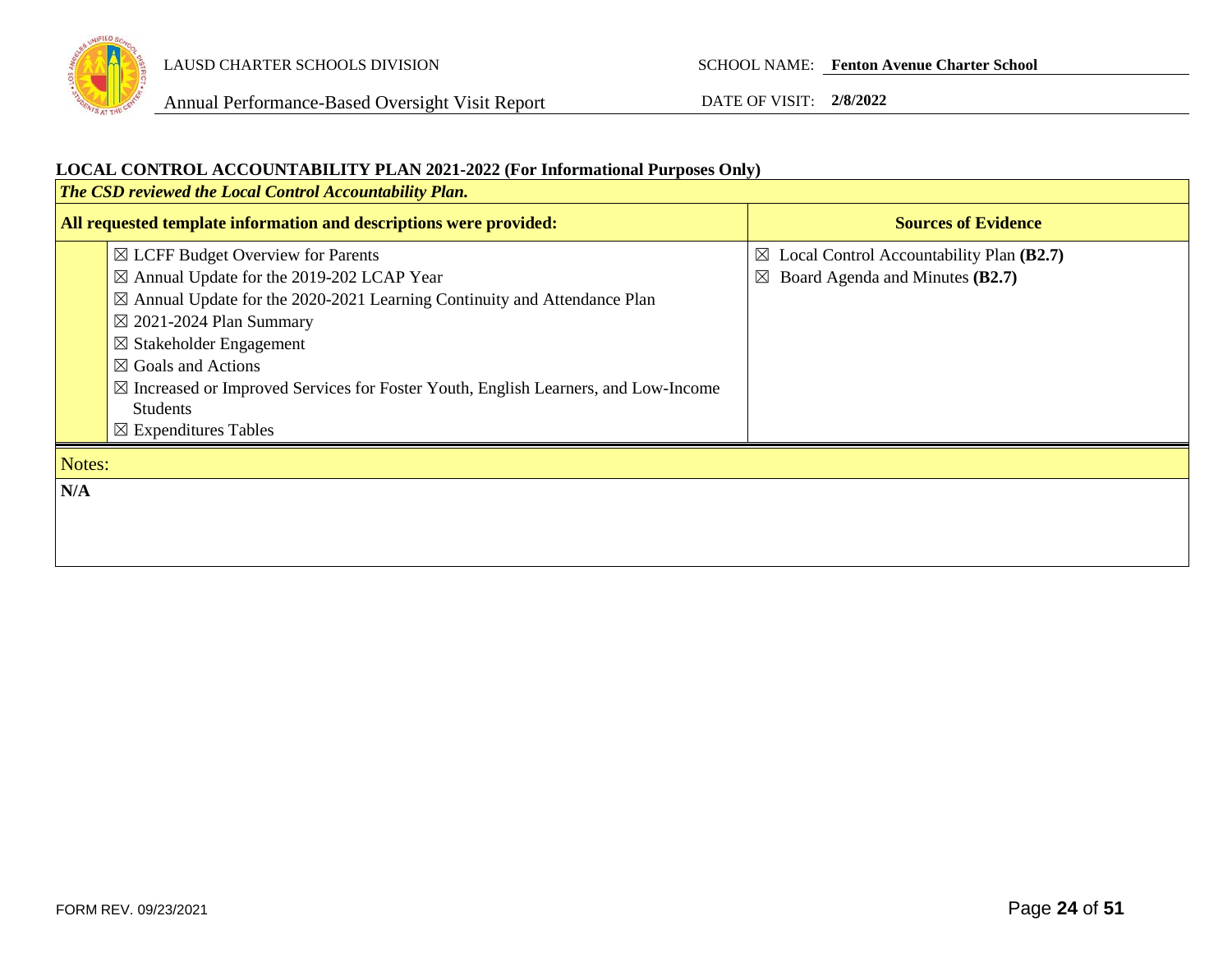

| ORGANIZATIONAL MANAGEMENT, PROGRAMS, AND OPERATIONS                                                                                                                                                                                                                                                                                                                                                                                                                                                                                                                                                                                                                                                                               |  |  |  |
|-----------------------------------------------------------------------------------------------------------------------------------------------------------------------------------------------------------------------------------------------------------------------------------------------------------------------------------------------------------------------------------------------------------------------------------------------------------------------------------------------------------------------------------------------------------------------------------------------------------------------------------------------------------------------------------------------------------------------------------|--|--|--|
| <b>Summary of School Performance</b>                                                                                                                                                                                                                                                                                                                                                                                                                                                                                                                                                                                                                                                                                              |  |  |  |
| <b>Areas of Demonstrated Strength and/or Progress</b>                                                                                                                                                                                                                                                                                                                                                                                                                                                                                                                                                                                                                                                                             |  |  |  |
| O3: The school has fully implemented the educational program, including key features, outlined in the school's charter and aligned to California State Content                                                                                                                                                                                                                                                                                                                                                                                                                                                                                                                                                                    |  |  |  |
| Standards specific to the grade levels served.                                                                                                                                                                                                                                                                                                                                                                                                                                                                                                                                                                                                                                                                                    |  |  |  |
| As evidenced in Binder 3 and classroom observations, FACS continues to implement MyMath, Benchmark Advance ELA/ELD, and online platforms such<br>as Google Classroom, SeeSaw, and Nearpod.                                                                                                                                                                                                                                                                                                                                                                                                                                                                                                                                        |  |  |  |
| The following features were observed during classroom visits: student active engagement (verbally and use of technology); iReady curriculum; Cleaver<br>(an online platform); theater.com (online platform using manipulatives for math); activities that involve Growth Mindset; and student to student<br>engagement via Think-Pair-Share.                                                                                                                                                                                                                                                                                                                                                                                      |  |  |  |
| Per school leadership, FACS transitioned to TWIG Science and Mystery Science this school year. The program includes teacher editions in print and<br>digital format. Additionally, students have access to hands-on learning kits, leveled readers, and workbooks for each module. Mystery Science is a video-<br>based scient program and the platform is compatible with Google Classroom.                                                                                                                                                                                                                                                                                                                                      |  |  |  |
| Key feature continues with Learn with Laney from Paws for Patients. New this year: Crayon Initiative Recycling Program and a Sustainability Squad is<br>currently being formed with teachers as lead.                                                                                                                                                                                                                                                                                                                                                                                                                                                                                                                             |  |  |  |
| <b>O5:</b> The school continues to have a highly developed system in place for full implementation and monitoring of its special education processes and program in                                                                                                                                                                                                                                                                                                                                                                                                                                                                                                                                                               |  |  |  |
| compliance with all requirements.                                                                                                                                                                                                                                                                                                                                                                                                                                                                                                                                                                                                                                                                                                 |  |  |  |
| As evidenced by responses to guiding questions, FACS offers weekly two hour Welligent Clinic/office hours via Zoom to all special education staff to<br>drop in and discuss any issues with provision of services or tracking. This is offered by the Special Education Coordinator for all Fenton Charter Public<br>Schools (FCPS). Additionally, the Special Education Lead Teacher at FACS schedules and leads weekly Special Education team meetings with the<br>education specialists, school psychologist, counseling, other administrative staff, Registered Behavior Technician (RBT), and speech pathologist weekly to<br>review student needs, plan internally, and provide ongoing support and monitoring to the team. |  |  |  |
| As evidenced by the school's website (as well as all FCPS), there is a Special Education link that provides stakeholders access to information such as<br>education resources, behavior supports, parent brochures, and Frequently Asked Questions (FAQs)                                                                                                                                                                                                                                                                                                                                                                                                                                                                         |  |  |  |
| FACS continues to implement Intensive learning center focusing on ELA and Math.                                                                                                                                                                                                                                                                                                                                                                                                                                                                                                                                                                                                                                                   |  |  |  |

• Staff receive ongoing professional development in the area of special education. Some of the topics include the following: Supporting students with Autism; Positive Behavior Intervention and Support; Trauma Informed Practices; Restorative Justice; and Mental Health topics such as Anxiety, Depression, and Self-Care

**O8:** The school continues to have a highly developed system for stakeholder engagement, including gathering input, encouraging involvement, sharing information, and resolving concerns.

• As evidenced in Binder 3 and discussion with school leadership, FACS continues to implement ELAC, SSC, and a School-Community Relations Council. Additionally, families are informed of school activities and information via newsletters, Class Dojo, text messages, and phone calls. The school has social media accounts with Facebook, Instagram, and YouTube.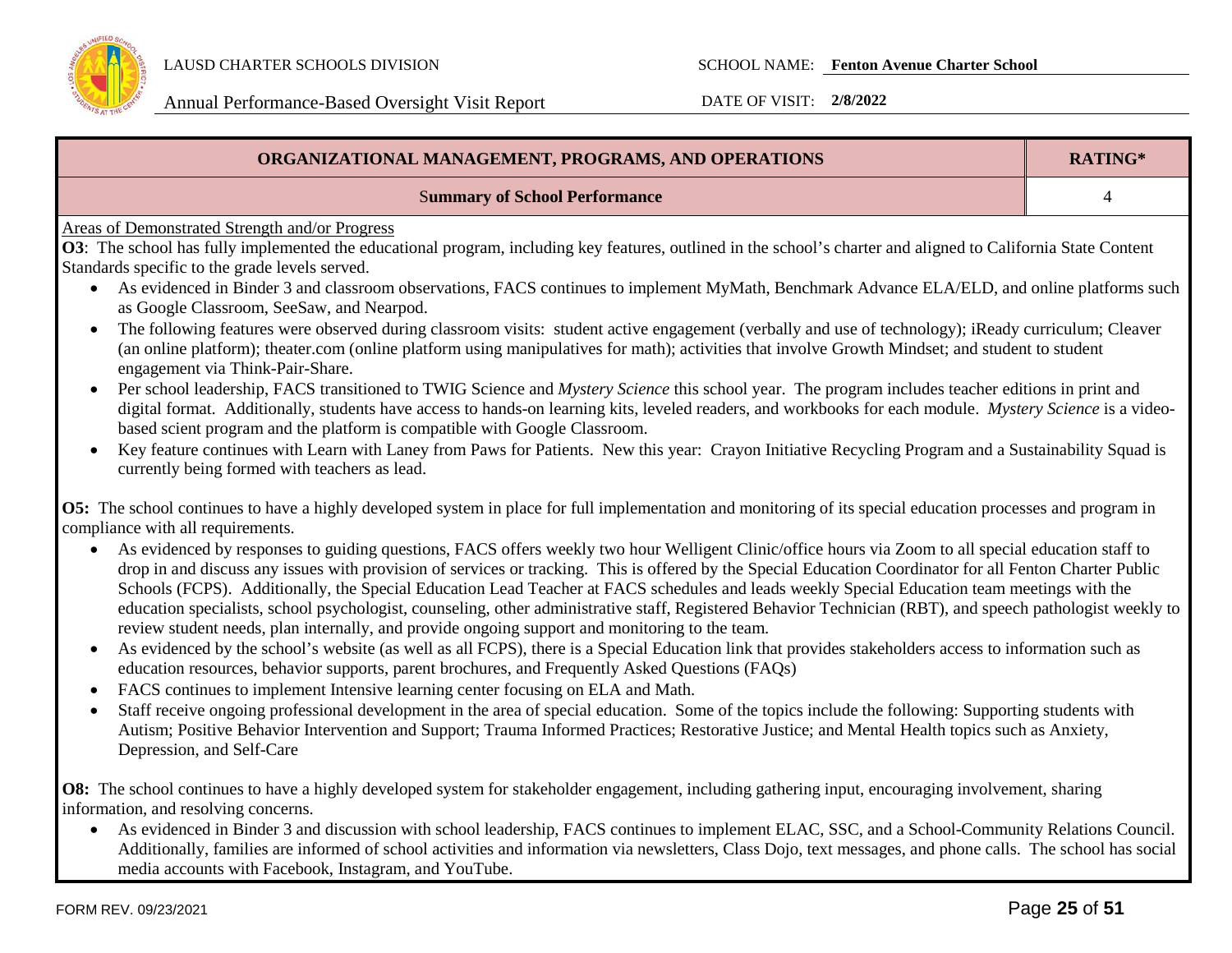

Areas Noted for Further Growth and/or Improvement

None

Corrective Action Required

None noted that require immediate action to remedy concerns indicated in this report.

Notes: None

### *\*NOTE:*

- *A charter school cannot receive a rating in this category greater than 1 for any of the following reasons: (1) Failed to complete criminal background clearances for any new staff and/or sole proprietor (as defined on the Certification of Clearances, Credentialing, and Mandated Reporter Training 2021-2022***)** *prior to employment; and/or failed to obtain DOJ clearance certification, as appropriate, from a vendor; or (2) Failed to have Health, Safety, and Emergency Plan in place.*
- *A charter school cannot receive a rating in this category greater than 2 for any of the following reasons: (1) Failed to conduct child abuse mandated reporter training in accordance with Education Code 44691; or (2) Any teacher of the core instructional program is not appropriately credentialed and assigned per legal requirements and the school's current approved charter.*

### **O1: SCHOOL SAFETY PLAN AND PROCEDURES** - QUALITY INDICATOR #1

### *The school has a system in place to ensure:*

- A current site-specific Certificate of Occupancy or equivalent that authorizes the current use of the site
- A current site-specific comprehensive Health, Safety, and Emergency Plan is completed (**Note**: for co-locations, the charter school adheres and complies with the District school's Integrated Safe School Plan)
- A visitor's policy is visible in the school's main office and Parent-Student Handbook
- Documentation of student immunizations
- Documentation of health screenings per applicable law and terms of the charter (vision screenings upon school entry and every third year thereafter through grade 8 and hearing screenings are mandated in kindergarten/first grade and in second, fifth, eighth, tenth/eleventh grade and upon first school entry)
- A Board adopted Pupil Suicide Prevention Policy (grades 1-6 and/or grades 7-12, as applicable), as outlined in Ed. Code, § 215
- Needy students receive one nutritionally adequate free or reduced priced meal each school day, as outlined in Ed. Code, § 47613.5
- For schools offering an interscholastic athletic program, at least one automated external defibrillator (AED) is onsite and available for use, as outlined in Ed. Code, § 35179.4 and 35179.6
- For schools serving grades 7-12, Student ID cards have the phone number of the National Suicide Prevention Lifeline printed on at least one side, as outlined in Ed. Code, § 215.5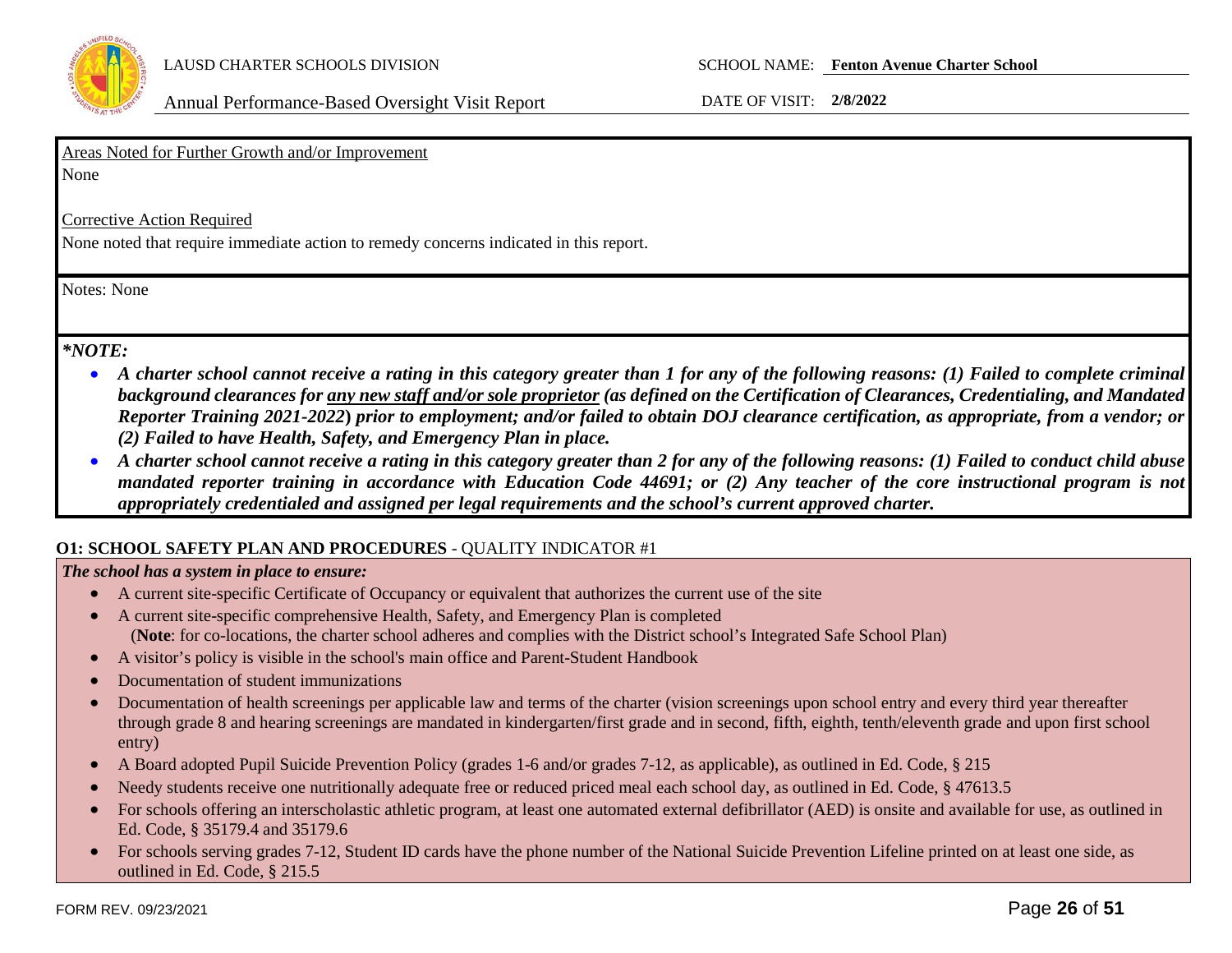

|             | <b>Rubric</b>                                                                                                                                                                                                                                                                                                                                                                                                                                                                                                                                                                                                                                                                                                                                                                                                                                                                         | <b>Sources of Evidence</b>                                                                                                                                                                                                                                                                                                                                                                                                                                                                                                                                                                                                                                                                                                                                                                                                                                                                                    |
|-------------|---------------------------------------------------------------------------------------------------------------------------------------------------------------------------------------------------------------------------------------------------------------------------------------------------------------------------------------------------------------------------------------------------------------------------------------------------------------------------------------------------------------------------------------------------------------------------------------------------------------------------------------------------------------------------------------------------------------------------------------------------------------------------------------------------------------------------------------------------------------------------------------|---------------------------------------------------------------------------------------------------------------------------------------------------------------------------------------------------------------------------------------------------------------------------------------------------------------------------------------------------------------------------------------------------------------------------------------------------------------------------------------------------------------------------------------------------------------------------------------------------------------------------------------------------------------------------------------------------------------------------------------------------------------------------------------------------------------------------------------------------------------------------------------------------------------|
| Performance | $\boxtimes$ The school has a highly developed system in place to ensure the protection of student<br>and staff health and safety in compliance with applicable legal and charter requirements<br>related to health and safety<br>$\Box$ The school has a well-developed system in place to ensure protection of student and staff<br>health and safety in compliance with applicable legal and charter requirements related to<br>health and safety<br>The school has a partially developed system in place to ensure protection of student and<br>staff health and safety in compliance with applicable legal and charter requirements<br>related to health and safety<br>The school has a minimal or no system in place to ensure protection of student and staff<br>health and safety in compliance with applicable legal and charter requirements related to<br>health and safety | $\boxtimes$ Parent-Student Handbook(s) ( <b>B1.10a</b> )<br>$\Box$ Certificate of Occupancy or equivalent ( <b>B3.2a</b> )<br>$\boxtimes$ Student immunization (B3.2b)<br>$\boxtimes$ Health screening ( <b>B3.2b</b> )<br>$\boxtimes$ Comprehensive Health, Safety, and Emergency Plan<br>(B3.1b)<br>$\boxtimes$ Evacuation route maps ( <b>B3.1b</b> )<br>$\Box$ AED (schools with an interscholastic athletic program)<br>(B3.2e)<br>$\Box$ Student ID card printed with the National Suicide<br>Prevention Lifeline phone number $(B3.2f)$<br>$\boxtimes$ Board adopted policy on pupil suicide prevention (grades<br>$K-6$ (B3.1g)<br>$\Box$ Board adopted policy on pupil suicide prevention (grades<br>$7-12)$ ( <b>B3.1f</b> )<br>$\boxtimes$ Site/classroom observation<br>$\boxtimes$ Visitor's Policy ( <b>B3.1a</b> )<br>$\boxtimes$ Discussion with school leadership<br>$\Box$ Other: (Specify) |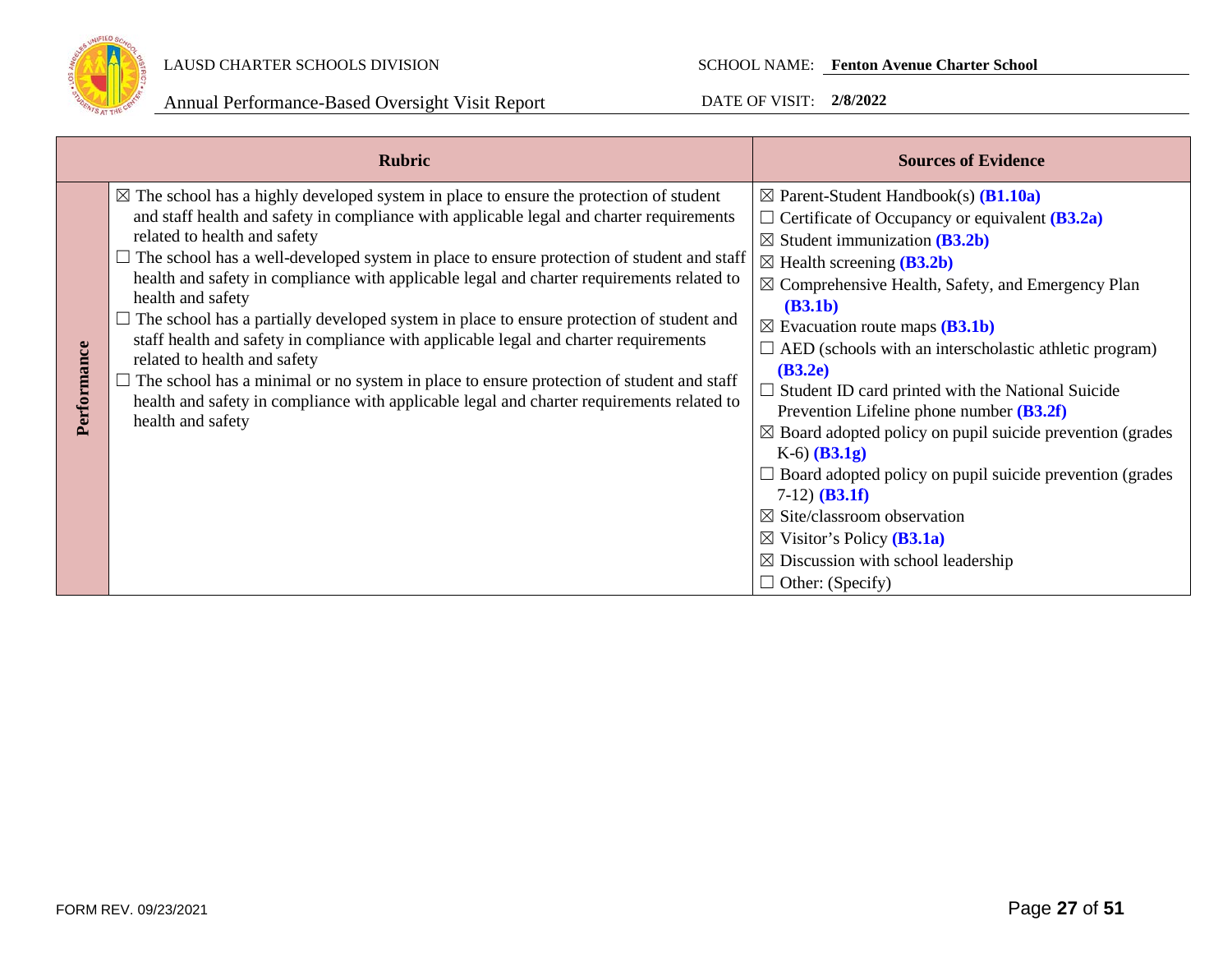

### **O2: HEALTH AND SAFETY TRAINING AND PREPARATION –** QUALITY INDICATOR #2

### *The school has a system in place to ensure:*

- The school is able and prepared to implement its emergency procedures in the event of a natural disaster or other emergency (includes threat assessment protocol)
- School staff and other mandated reporters working on behalf of the school receive timely training on child abuse awareness and reporting, as outlined in Ed. Code, § 44691
- Maintenance of an emergency epinephrine auto-injector ("epi-pen") onsite and training has been provided to volunteer staff member(s) in the storage and emergency use of the epi-pen, per applicable laws
- Pupil Suicide Prevention and Awareness Training (as applicable)

|             | <b>Rubric</b>                                                                                                                                                                                                                                                                                                                                                                                                                                                                                                                                                                                                                                                                                                                                                                                                                                                                                                                                                                                                                                                                                        | <b>Sources of Evidence</b>                                                                                                                                                                                                                                                                                                                                                                                                                                                                                                                                                                                                                                                                      |
|-------------|------------------------------------------------------------------------------------------------------------------------------------------------------------------------------------------------------------------------------------------------------------------------------------------------------------------------------------------------------------------------------------------------------------------------------------------------------------------------------------------------------------------------------------------------------------------------------------------------------------------------------------------------------------------------------------------------------------------------------------------------------------------------------------------------------------------------------------------------------------------------------------------------------------------------------------------------------------------------------------------------------------------------------------------------------------------------------------------------------|-------------------------------------------------------------------------------------------------------------------------------------------------------------------------------------------------------------------------------------------------------------------------------------------------------------------------------------------------------------------------------------------------------------------------------------------------------------------------------------------------------------------------------------------------------------------------------------------------------------------------------------------------------------------------------------------------|
| Performance | $\boxtimes$ The school has a highly developed system in place to ensure required health and safety<br>training for the protection of students and staff is completed and in compliance with<br>applicable legal and charter school requirements related to health and safety<br>$\Box$ The school has a well-developed system in place to ensure required health and safety<br>training for the protection of students and staff is completed and in compliance with<br>applicable legal and charter school requirements related to health and safety<br>$\Box$ The school has a partially developed system in place to ensure required health and safety<br>training for the protection of students and staff is completed and in compliance with<br>applicable legal and charter school requirements related to health and safety<br>The school has a minimal or no system in place to ensure required health and safety<br>training for the protection of students and staff is completed and in compliance with<br>applicable legal and charter school requirements related to health and safety | $\boxtimes$ Documentation of emergency drills and training (B3.1c)<br>$\boxtimes$ Provision and location of onsite emergency supplies<br>(B3.1b)<br>$\boxtimes$ Child abuse mandated reporter training documentation<br><b>(B3.1d and B3A.5)</b><br>$\boxtimes$ Bloodborne pathogens training documentation (B3.1e and<br><b>B3A.5</b> )<br>$\boxtimes$ Pupil Suicide Prevention and Awareness Training (B3.1f,<br>$g$ and B3A.5)<br>$\boxtimes$ Epi-pen and training ( <b>B3.2c</b> )<br>$\boxtimes$ Certification of Clearances, Credentialing, and Mandated<br>Reporter Training 2021-2022 ("ESSA Grid") (B3A.1)<br>$\boxtimes$ Discussion with school leadership<br>$\Box$ Other: (Specify) |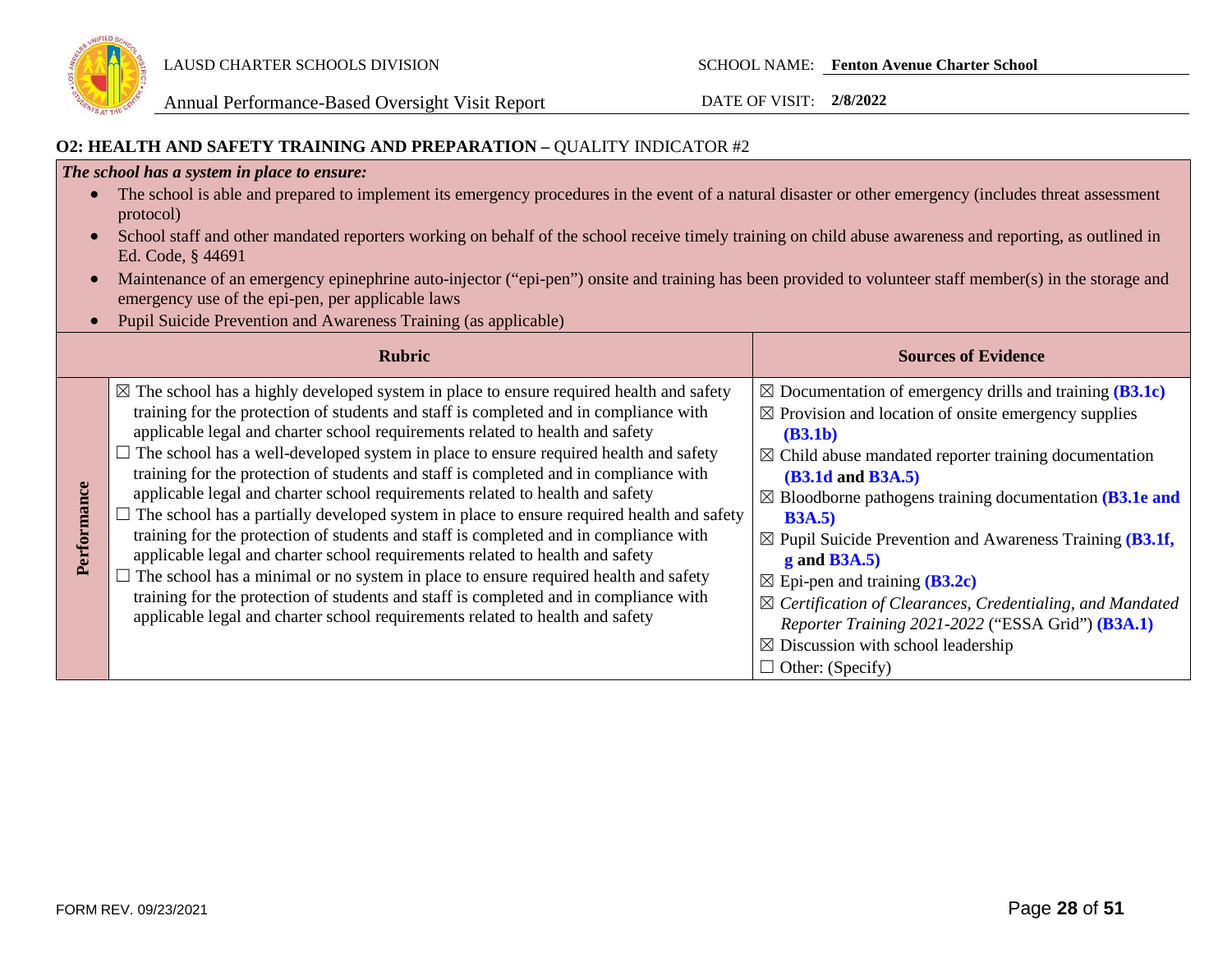

### **O3: IMPLEMENTATION OF THE EDUCATIONAL PROGRAM**- QUALITY INDICATOR #3

*The school has systems in place to ensure alignment to the curricular and educational program outlined in the approved charter petition by:* 

- Implementing key features of the educational program described in the charter
- Implementing standards-based instruction schoolwide in accordance with the California State Content Standards specific to the grade levels served and aligned with the needs of students
- Implementing assessments to measure the development of grade-level appropriate academic and non-academic skills
- Reviewing progress towards annual goals for all students and subgroups the school serves consistent with educational outcomes detailed in the California School Dashboard
- Providing teacher, staff, and administrator professional development specific to supporting desired student outcomes and key features outlined in the school's charter
- Implementing a system to monitor student progress toward and completion of graduation and A-G requirements (**high schools only**)

|             | <b>Rubric</b>                                                                                                                                                                                                                                                                                                                                                                                                                                                                                                                                                                                                                                                                                                                                                                                                                                                                                                                  | <b>Sources of Evidence</b>                                                                                                                                                                                                                                                                                                                                                                                                                                                                                                                                                                                                                                   |
|-------------|--------------------------------------------------------------------------------------------------------------------------------------------------------------------------------------------------------------------------------------------------------------------------------------------------------------------------------------------------------------------------------------------------------------------------------------------------------------------------------------------------------------------------------------------------------------------------------------------------------------------------------------------------------------------------------------------------------------------------------------------------------------------------------------------------------------------------------------------------------------------------------------------------------------------------------|--------------------------------------------------------------------------------------------------------------------------------------------------------------------------------------------------------------------------------------------------------------------------------------------------------------------------------------------------------------------------------------------------------------------------------------------------------------------------------------------------------------------------------------------------------------------------------------------------------------------------------------------------------------|
| Performance | $\boxtimes$ The school has fully implemented the educational program, including key features,<br>outlined in the school's charter and aligned to California State Content Standards specific<br>to the grade levels served<br>$\Box$ The school has substantially implemented the educational program, including key<br>features, outlined in the school's charter and aligned to California State Content<br>Standards specific to the grade levels served<br>$\Box$ The school has partially implemented the educational program, including key features,<br>outlined in the school's charter and aligned to California State Content Standards specific<br>to the grade levels served<br>The school has minimally implemented, or not at all, the educational program, including<br>key features, outlined in the school's charter and aligned to California State Content<br>Standards specific to the grade levels served | $\boxtimes$ Implementation of an educational program serving all<br>grade levels approved to be served per charter $(B3.3i, j,$<br>$\boxtimes$ California State Content Standards-based instructional<br>program $(B3.3a)$<br>$\boxtimes$ LCAP ( <b>B3.3b</b> )<br>$\Box$ Technology readiness to administer CAASPP assessments<br>$(B3.3c)$ *new schools only<br>$\boxtimes$ WASC accreditation (B3.3d)<br>$\Box$ UC Doorways course approval documentation ( <b>B3.3e</b> )<br>$\boxtimes$ Professional development documentation (B3.4c)<br>$\boxtimes$ Classroom observation<br>$\boxtimes$ Discussion with school leadership<br>$\Box$ Other: (Specify) |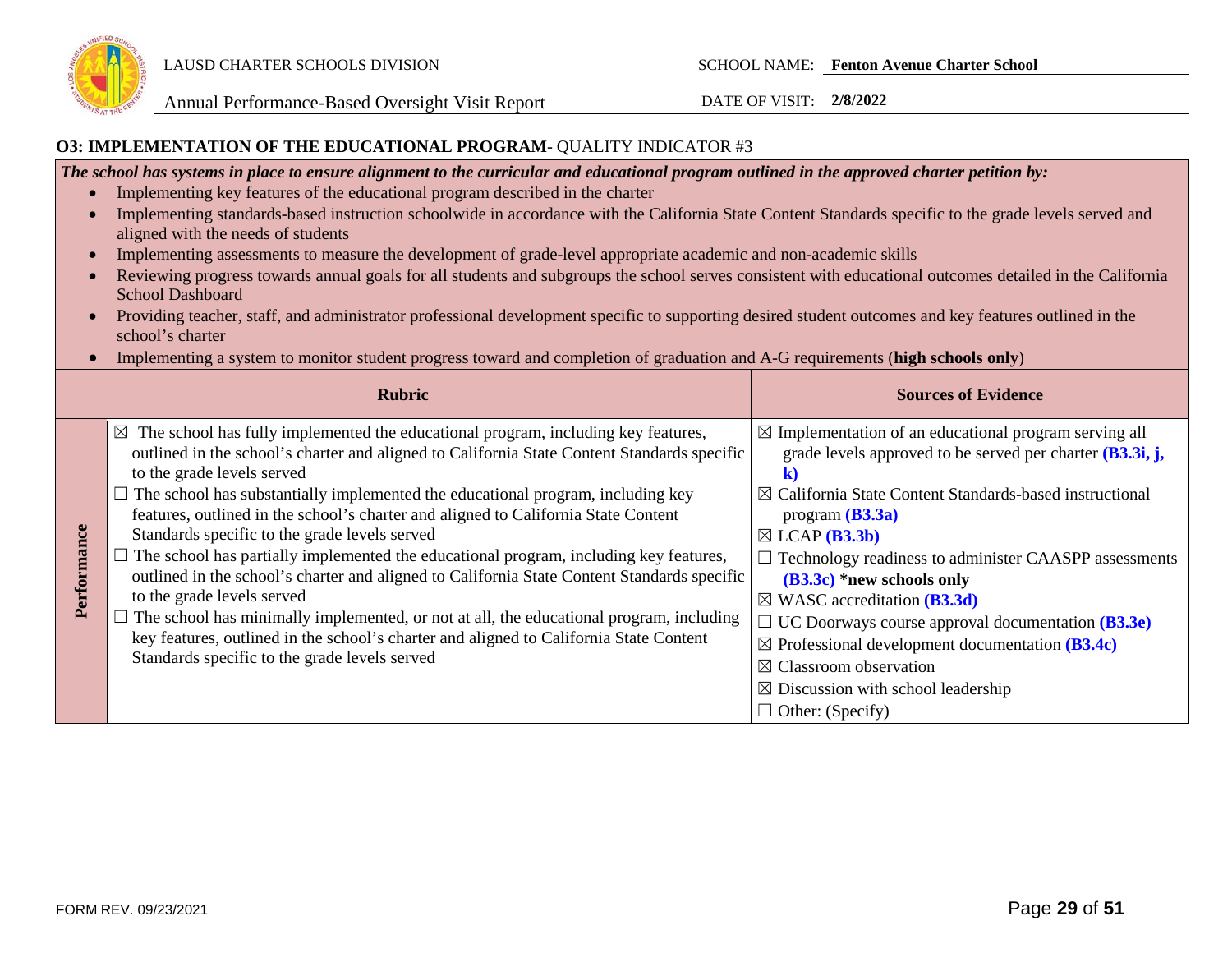

### **O4: MEETING THE NEEDS OF ALL STUDENTS; SUBGROUP DATA ANALYSIS -** QUALITY INDICATOR #4

### *The school has a system in place to ensure:*

| Implementation of differentiated instructional strategies and approaches described in the charter designed to meet the learning needs of all students, |
|--------------------------------------------------------------------------------------------------------------------------------------------------------|
| including all numerically significant subgroups identified in the school's LCAP and by the CDE                                                         |

- Implementation of internal student assessments aligned with instructional outcomes to determine student mastery of California State Content Standards
- Disaggregation and analysis of data on a regular basis to address individual student needs and guide instructional planning and use of interventions
- Implementation, review, and modification, as appropriate, of its Master Plan for English Learners (EL identification, designated and integrated ELD standards-based instruction, progress monitoring, assessment, and reclassification)
- A staff person is designated to assist and support foster youth/students experiencing homelessness

|             | <b>Rubric</b>                                                                                                                                                                                                                                                                                                                                                                                                                                                                                                                                                                                                                                                                                                                                                                                                                                                                                                                                                                                                                                           | <b>Sources of Evidence</b>                                                                                                                                                                                                                                                                                                                                                                                                                                                                                                                                                                                                                                                                                                                                                                                                                                                                  |
|-------------|---------------------------------------------------------------------------------------------------------------------------------------------------------------------------------------------------------------------------------------------------------------------------------------------------------------------------------------------------------------------------------------------------------------------------------------------------------------------------------------------------------------------------------------------------------------------------------------------------------------------------------------------------------------------------------------------------------------------------------------------------------------------------------------------------------------------------------------------------------------------------------------------------------------------------------------------------------------------------------------------------------------------------------------------------------|---------------------------------------------------------------------------------------------------------------------------------------------------------------------------------------------------------------------------------------------------------------------------------------------------------------------------------------------------------------------------------------------------------------------------------------------------------------------------------------------------------------------------------------------------------------------------------------------------------------------------------------------------------------------------------------------------------------------------------------------------------------------------------------------------------------------------------------------------------------------------------------------|
| Performance | $\Box$ The school has fully implemented and monitors the components of the charter's<br>instructional program designed to meet the learning needs of all students, including its<br>subgroups, and modifies instruction based on data analysis<br>$\boxtimes$ The school has substantially implemented and monitors the components of the charter's<br>instructional program designed to meet the learning needs of all students, including its<br>subgroups, and generally modifies instruction based on data analysis<br>$\Box$ The school has partially implemented the components of the charter's instructional<br>program designed to meet the learning needs of all students, including its subgroups, and<br>partially modifies instruction based on data analysis<br>$\Box$ The school has minimally implemented, or not at all, the components of the charter's<br>instructional program designed to meet the learning needs of all students, including its<br>subgroups, and does not consistently modify instruction based on data analysis | $\boxtimes$ Standards-based instructional program<br>(B3.3a)<br>$\boxtimes$ LCAP ( <b>B3.3b</b> )<br>$\boxtimes$ Professional development documentation (B3.4c)<br>$\boxtimes$ Intervention and support for all students, including but not<br>limited to foster youth, low-income, English Learners,<br>students with disabilities, at-risk students, and high<br>performing students (B3.3i)<br>$\boxtimes$ Implementation of the school's English Learner Master<br>Plan $(B3.3i)$<br>$\boxtimes$ Implementation of a data analysis system ( <b>B2.1 and B2.6</b> )<br>$\boxtimes$ Internal assessment and analysis documentation (e.g.,<br>School Internal Assessment Data Report or equivalent)<br>(B2.6)<br>Foster youth/students experiencing homelessness designee<br>$\boxtimes$ Classroom observation<br>$\boxtimes$ Discussion with school leadership<br>$\Box$ Other: (Specify) |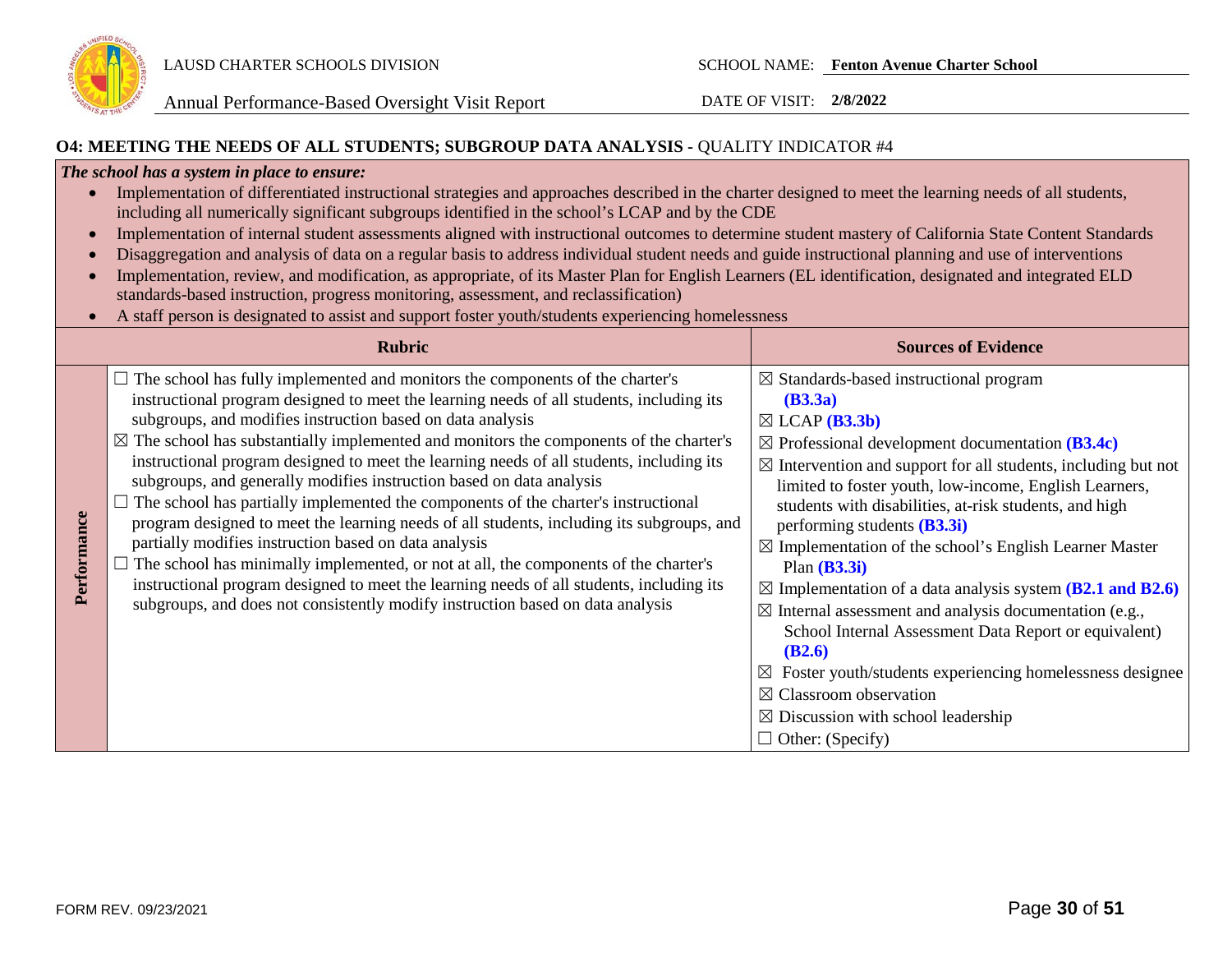

### **O5: SPECIAL EDUCATION** - QUALITY INDICATOR #5

| The school has a system in place to ensure that the school:<br>Provides special education programs and services in accordance with students' IEPs<br>Provides special education training for staff<br>Conducts a special education self-review annually, using the Special Education Self-Review Checklist<br>Maintains timely IEP timeline records and accurate service provision records in Welligent |                                                                                                                                                                                                                                                                                                                                                                                                                                                                                                                                                                                                                                                                                                                                                                                                                                                            |                                                                                                                                                                                                                                                                                                                                                                                                                                                                                                                                                                                                                                                                                                                                       |
|---------------------------------------------------------------------------------------------------------------------------------------------------------------------------------------------------------------------------------------------------------------------------------------------------------------------------------------------------------------------------------------------------------|------------------------------------------------------------------------------------------------------------------------------------------------------------------------------------------------------------------------------------------------------------------------------------------------------------------------------------------------------------------------------------------------------------------------------------------------------------------------------------------------------------------------------------------------------------------------------------------------------------------------------------------------------------------------------------------------------------------------------------------------------------------------------------------------------------------------------------------------------------|---------------------------------------------------------------------------------------------------------------------------------------------------------------------------------------------------------------------------------------------------------------------------------------------------------------------------------------------------------------------------------------------------------------------------------------------------------------------------------------------------------------------------------------------------------------------------------------------------------------------------------------------------------------------------------------------------------------------------------------|
|                                                                                                                                                                                                                                                                                                                                                                                                         | <b>Rubric</b><br><b>Sources of Evidence</b>                                                                                                                                                                                                                                                                                                                                                                                                                                                                                                                                                                                                                                                                                                                                                                                                                |                                                                                                                                                                                                                                                                                                                                                                                                                                                                                                                                                                                                                                                                                                                                       |
| Performance                                                                                                                                                                                                                                                                                                                                                                                             | $\boxtimes$ The school has a highly developed system in place for full implementation and<br>monitoring of its special education processes and program in compliance with all<br>requirements<br>$\Box$ The school has a well-developed system in place for full implementation and monitoring<br>of its special education processes and program in compliance with all requirements<br>$\Box$ The school has a partially developed system in place for full implementation and<br>monitoring of its special education processes and program in compliance with all<br>requirements<br>$\Box$ The school has a minimal or no system in place for full implementation and monitoring<br>of its special education processes and program in compliance with all requirements<br>$\Box$ Not Applicable - Charter school participates in LAUSD's Option 1 SELPA | $\boxtimes$ Parent-Student Handbook(s) ( <b>B1.10a</b> )<br>$\Box$ District Validation Review (DVR) ( <b>B3.4a</b> )<br>$\boxtimes$ Self-Review Checklist ( <b>B3.4a</b> )<br>$\boxtimes$ Welligent reports and/or other documentation, including<br>from the Division of Special Education $(B3.4a)$<br>$\boxtimes$ Professional development documentation (B3.4c)<br>$\boxtimes$ Intervention and support for students with<br>disabilities $(B3.3i)$<br>$\boxtimes$ Consultation with Charter Operated Programs office<br>$\boxtimes$ Other special education documentation (B3.4a)<br>$\boxtimes$ Classroom observation<br>$\boxtimes$ Discussion with school leadership<br>$\Box$ MOU Non-LAUSD SELPA<br>$\Box$ Other: (Specify) |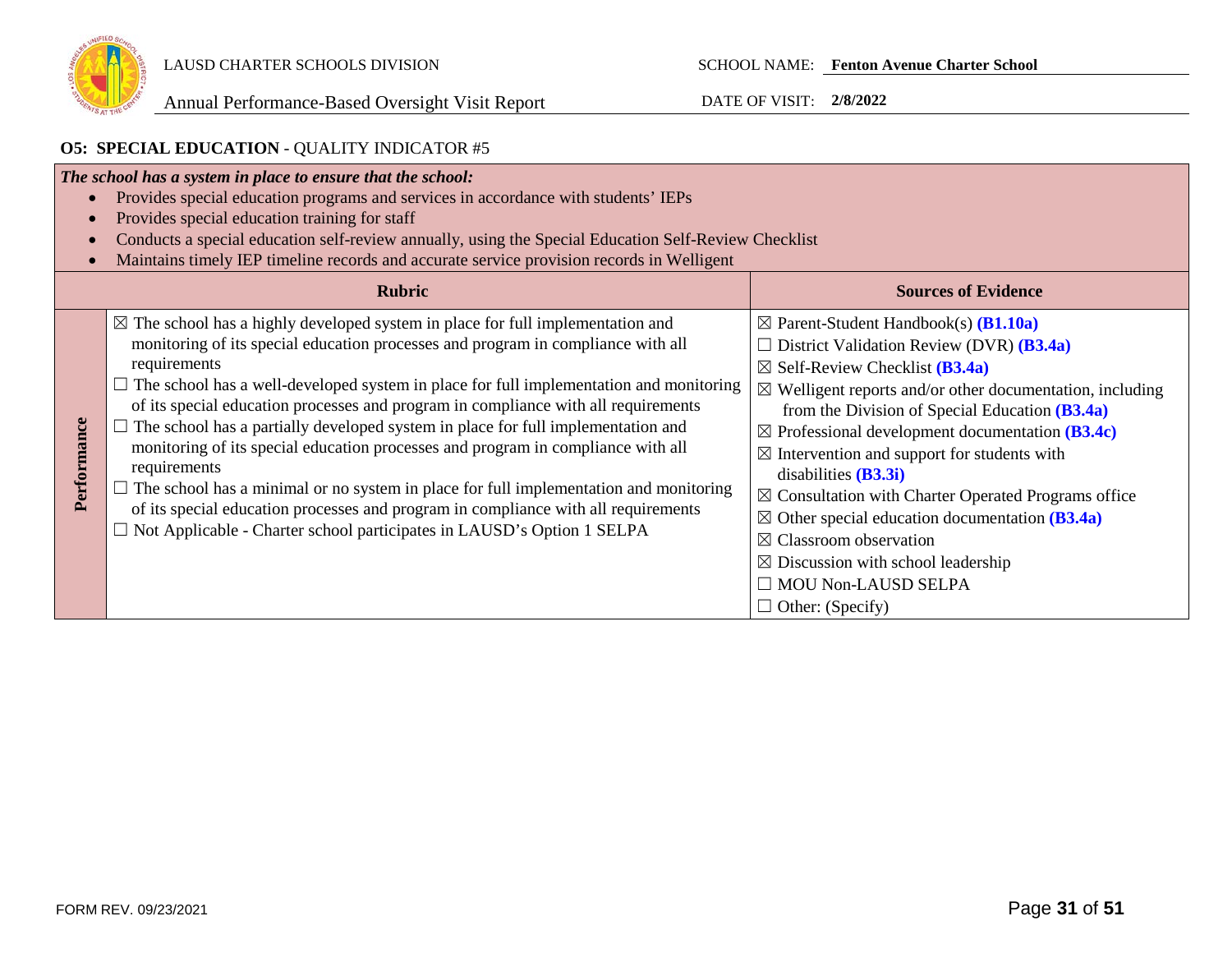

### **O6: SCHOOL CLIMATE AND STUDENT DISCIPLINE** - QUALITY INDICATOR #6

*The school has a school climate and schoolwide student discipline system in place to ensure that the school's practices:* 

- Align with the principles of the District's Discipline Foundation Policy and School Climate Bill of Rights Resolution, including but not limited to, tiered behavior intervention, alternatives to suspension, and schoolwide positive behavior support, data monitoring and, includes a discipline system complaint process
- Provide positive opportunities for student wellness, growth and success, aimed at making the school safe, welcoming, supportive and inclusive
- Minimize discretionary suspensions and expulsions
- Reduce or eliminate suspension disproportionality for student subgroups
- Minimize chronic absenteeism for all students and student subgroups
- Procedures for preventing acts of bullying, including cyberbullying, in accordance with the requirements of Ed. Code, § 32283.5 and 234.4

|             | <b>Rubric</b>                                                                                                                                                                                                                                                                                                                                                                                                                                                                                                                                                                                                                                                                                                                                                                                                                                                                       | <b>Sources of Evidence</b>                                                                                                                                                                                                                                                                                                                                                                                                                                                                                                                                                                                                                                                                                                                                                                                                                                                                                                                                                                                                                                          |
|-------------|-------------------------------------------------------------------------------------------------------------------------------------------------------------------------------------------------------------------------------------------------------------------------------------------------------------------------------------------------------------------------------------------------------------------------------------------------------------------------------------------------------------------------------------------------------------------------------------------------------------------------------------------------------------------------------------------------------------------------------------------------------------------------------------------------------------------------------------------------------------------------------------|---------------------------------------------------------------------------------------------------------------------------------------------------------------------------------------------------------------------------------------------------------------------------------------------------------------------------------------------------------------------------------------------------------------------------------------------------------------------------------------------------------------------------------------------------------------------------------------------------------------------------------------------------------------------------------------------------------------------------------------------------------------------------------------------------------------------------------------------------------------------------------------------------------------------------------------------------------------------------------------------------------------------------------------------------------------------|
| Performance | $\boxtimes$ The school has a highly developed school climate and student discipline system in place<br>that is aligned with the principles of the Discipline Foundation Policy and School<br>Climate Bill of Rights<br>$\Box$ The school has a well-developed school climate and student discipline system in place<br>that is aligned with the principles of the Discipline Foundation Policy and School<br>Climate Bill of Rights<br>$\Box$ The school has a partially developed school climate and student discipline system in<br>place that is aligned with the principles of the Discipline Foundation Policy and School<br>Climate Bill of Rights<br>$\Box$ The school has a minimally developed or no school climate and student discipline<br>system in place that is aligned with the principles of the Discipline Foundation Policy<br>and School Climate Bill of Rights | $\boxtimes$ Parent-Student Handbook(s) ( <b>B1.10a</b> )<br>$\boxtimes$ LCAP (B3.3b)<br>$\boxtimes$ Professional development documentation (B3.4c)<br>$\boxtimes$ Implementation of school climate and student discipline<br>system that aligns with Discipline Foundation Policy and<br>School Climate Bill of Rights principles (B3.4b)<br>$\boxtimes$ Implementation of tiered behavior intervention, such as<br>$SST/COST$ $(B3.4b)$<br>$\boxtimes$ Implementation of alternatives to suspension (B3.4b)<br>$\boxtimes$ Implementation of schoolwide positive behavior support<br>system $(B3.4b)$<br>$\boxtimes$ Data monitoring (B3.4b)<br>$\boxtimes$ LAUSD Office of Data & Accountability's Data Set for<br>suspension, expulsion, disproportionality, and chronic<br>absenteeism $(B2.1)$<br>Chronic absenteeism rates<br>$\Box$<br>$\boxtimes$ Implementation of procedures for preventing acts of<br>bullying, including cyberbullying $(B3.4b)$<br>Stakeholder focus group<br>$\boxtimes$ Discussion with school leadership<br>$\Box$ Other: (Specify) |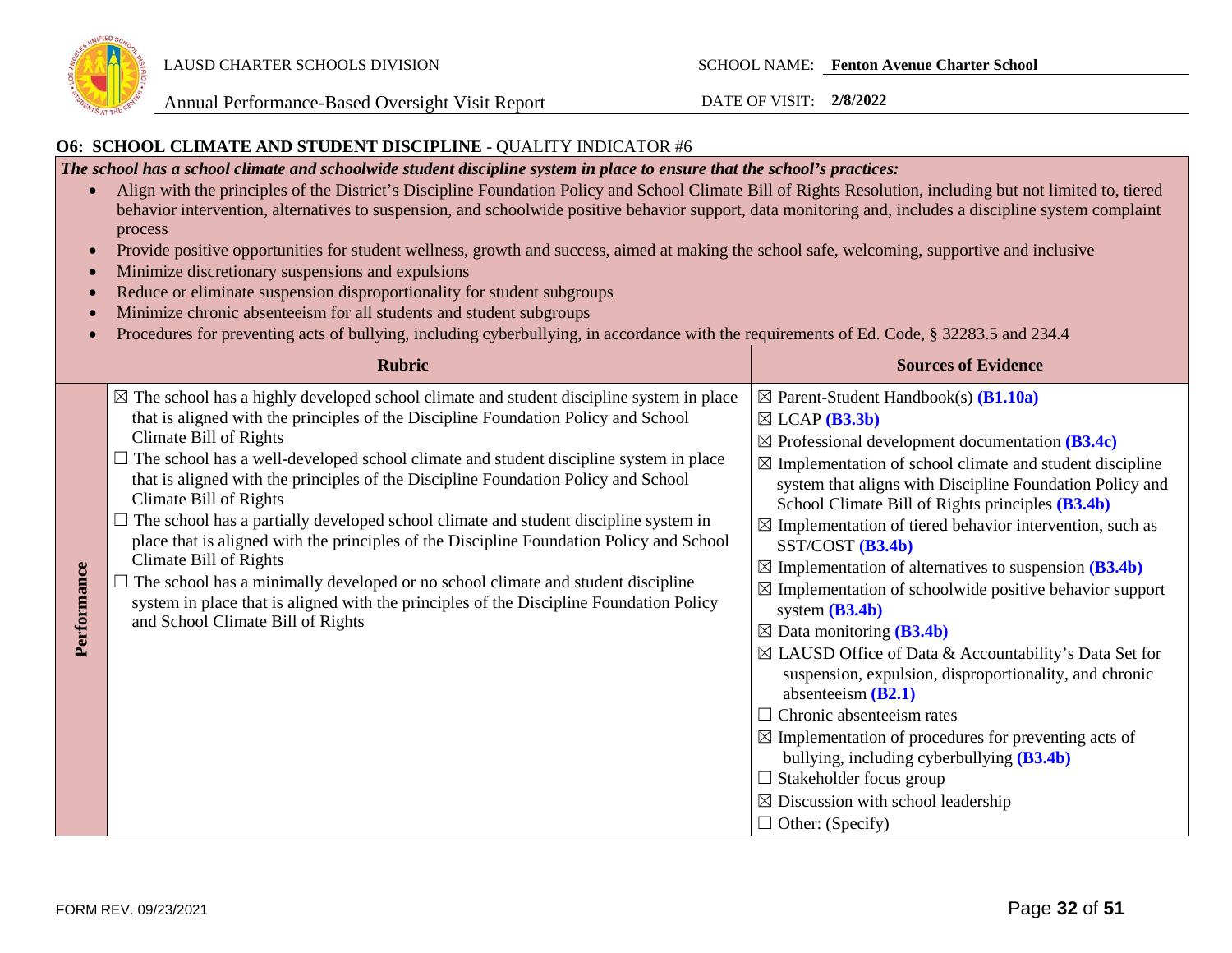

### **O7: PROFESSIONAL DEVELOPMENT** - QUALITY INDICATOR #**7**

### *The school:*

- Has a schoolwide professional development plan for teachers and other staff that supports the educational program set forth in the charter and targets identified needs
- Provides faculty and other instructional staff with professional development opportunities to improve instructional practice
- Provides opportunities for teachers to collaborate regularly for the purpose of planning and improving curriculum and instruction

| <b>Rubric</b>                                                                                                                                                                                                                                                                                                                                                                                                                                                                                                                                                                                                                                                                                                                                                                                                                                                                                                                                                    | <b>Sources of Evidence</b>                                                                                                                                                                                                                                                                                                                                                                                                                           |
|------------------------------------------------------------------------------------------------------------------------------------------------------------------------------------------------------------------------------------------------------------------------------------------------------------------------------------------------------------------------------------------------------------------------------------------------------------------------------------------------------------------------------------------------------------------------------------------------------------------------------------------------------------------------------------------------------------------------------------------------------------------------------------------------------------------------------------------------------------------------------------------------------------------------------------------------------------------|------------------------------------------------------------------------------------------------------------------------------------------------------------------------------------------------------------------------------------------------------------------------------------------------------------------------------------------------------------------------------------------------------------------------------------------------------|
| $\boxtimes$ The school has fully implemented a professional development plan for teachers and<br>other staff that supports instructional practices, targets identified needs, and aligns with<br>the education program set forth in the charter<br>The school has implemented a professional development plan for teachers and other staff<br>that supports instructional practices, targets identified needs, and aligns with the<br>education program set forth in the charter<br>The school has partially implemented a professional development plan for teachers and<br>other staff that supports instructional practices, targets identified needs, and aligns with<br>the education program set forth in the charter<br>The school has not implemented a professional development plan for teachers and other<br>staff that supports instructional practices, targets identified needs, and aligns with the<br>education program set forth in the charter | $\boxtimes$ LCAP ( <b>B3.3b</b> )<br>$\boxtimes$ Professional development documentation (e.g.<br>professional development year-long plan, agendas, and<br>sign-ins) $(B3.4c)$<br>$\boxtimes$ Professional development training materials (B3.4c)<br>$\boxtimes$ System to assess professional development needs (B3.4c)<br>Interview of teachers and/or other staff<br>┓<br>$\boxtimes$ Discussion with school leadership<br>$\Box$ Other: (Specify) |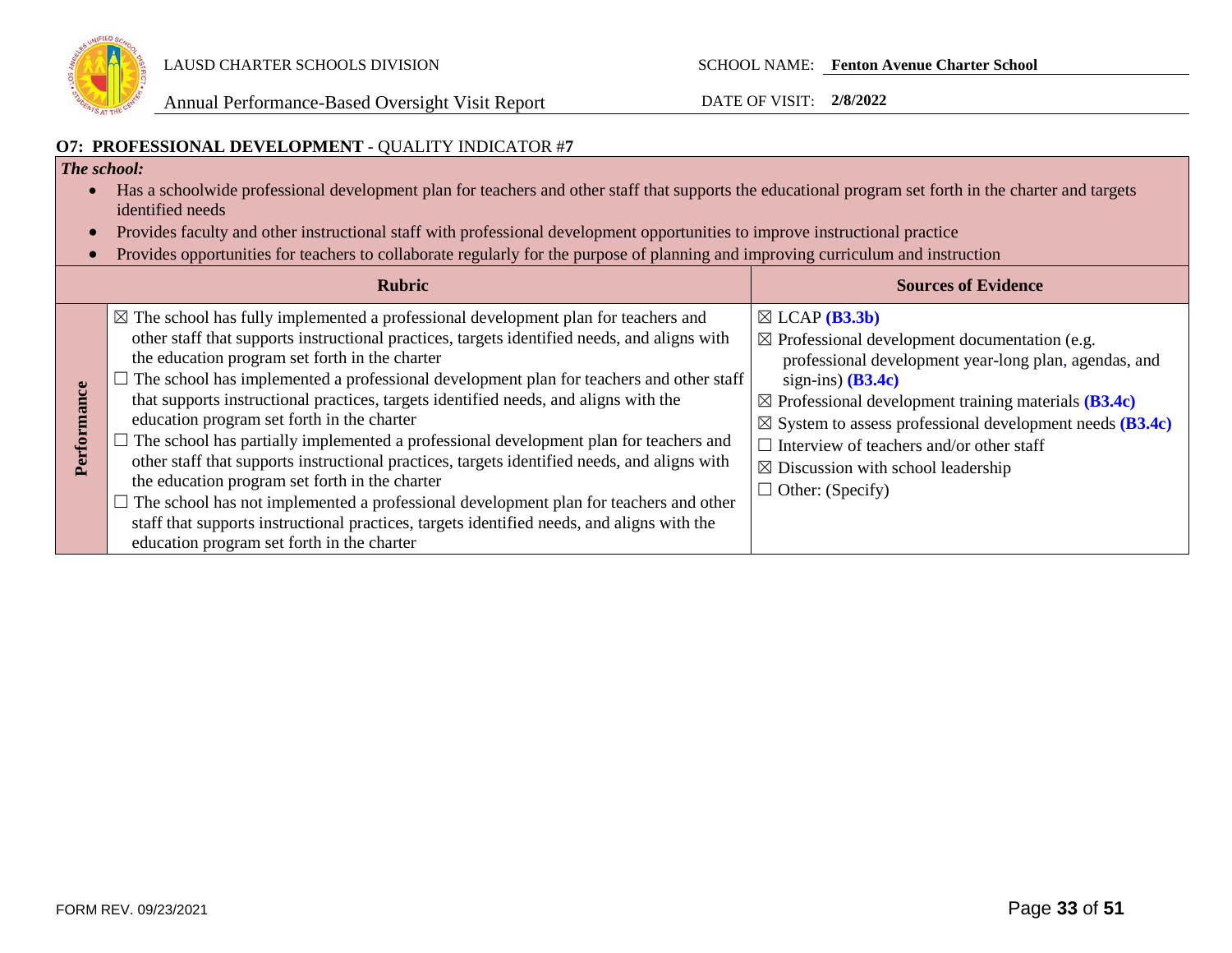

### **O8: STAKEHOLDER ENGAGEMENT AND INVOLVEMENT** - QUALITY INDICATOR #8

*The school has a system for stakeholder engagement, including gathering input, facilitating and encouraging involvement, sharing information, and resolving concerns, which:*

- Provides parents, teachers, and students with meaningful opportunities for involvement and engagement that meet the requirements and goals of applicable federal and state law, the school's charter, and the school LCAP
- Implements a School Site Council (SSC) and/or English Learner Advisory Committee (ELAC), in accordance with legal requirements (e.g., member composition of committee/council, legally required topics, etc.), if applicable
- Engages in communication that notifies parents, teachers, pupils and other stakeholders of the process for resolving concerns, including how they may contact board members, and supports students, families, and other stakeholders in effectively resolving concerns

|   | <b>Rubric</b>                                                                                                                                                                                                                                                                                                                                                                                                                                                                                                                                                                                                                                                                                                             | <b>Sources of Evidence</b>                                                                                                                                                                                                                                                                                                                                                                                                                                                                                                                                                                                         |
|---|---------------------------------------------------------------------------------------------------------------------------------------------------------------------------------------------------------------------------------------------------------------------------------------------------------------------------------------------------------------------------------------------------------------------------------------------------------------------------------------------------------------------------------------------------------------------------------------------------------------------------------------------------------------------------------------------------------------------------|--------------------------------------------------------------------------------------------------------------------------------------------------------------------------------------------------------------------------------------------------------------------------------------------------------------------------------------------------------------------------------------------------------------------------------------------------------------------------------------------------------------------------------------------------------------------------------------------------------------------|
| Ξ | $\boxtimes$ The school has a highly developed system for stakeholder engagement, including<br>gathering input, encouraging involvement, sharing information, and resolving concerns<br>$\Box$ The school has a well-developed system for stakeholder engagement, including<br>gathering input, encouraging involvement, sharing information, and resolving concerns<br>The school has a partially developed system for stakeholder engagement, including<br>gathering input, encouraging involvement, sharing information, and resolving concerns<br>The school has a minimal or no system for stakeholder engagement, including gathering<br>input, encouraging involvement, sharing information, and resolving concerns | $\boxtimes$ Parent-Student Handbook (B1.10a)<br>$\boxtimes$ LCAP ( <b>B3.3b</b> )<br>$\boxtimes$ Documentation of SSC and ELAC meetings (e.g.,<br>calendars, agendas, minutes, roster, and sign-in) (B3.4d)<br>$\boxtimes$ Stakeholder consultation (B3.4d)<br>$\boxtimes$ Parent/stakeholder involvement and<br>engagement $(B3.4d)$<br>$\boxtimes$ Communication to parents and other stakeholders of<br>complaint resolution process(es) $(B3.4d)$<br>$\boxtimes$ School website ( <b>B3.4e</b> )<br>$\Box$ Stakeholder focus group<br>$\boxtimes$ Discussion with school leadership<br>$\Box$ Other: (Specify) |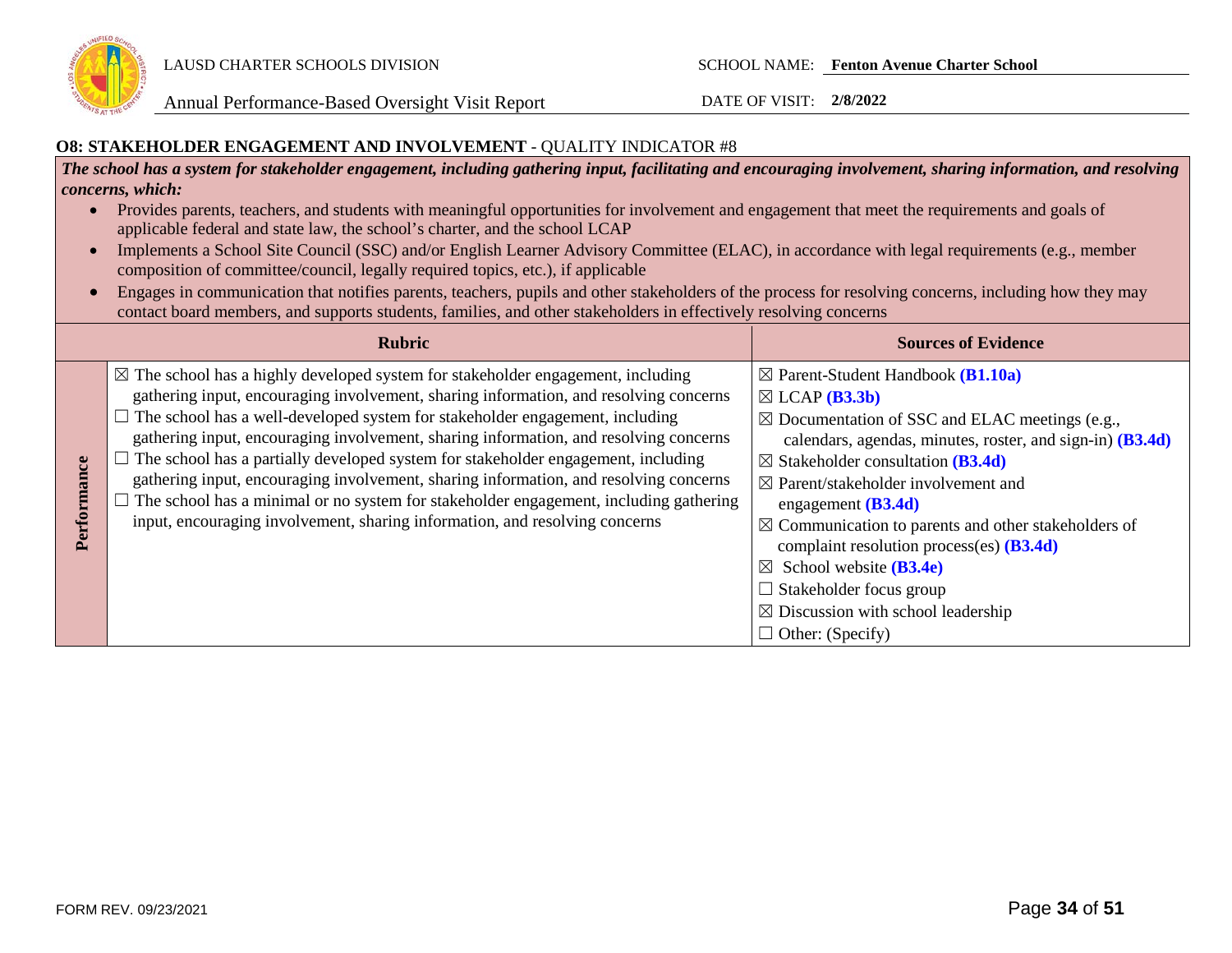

### **O9: TRANSPARENCY FOR STAKEHOLDERS-** QUALITY INDICATOR #9

*The school's documents that are available both manually and electronically serve as a vehicle for transparency through its displays and provision of information.* 

- Information is easily accessible to the public and school stakeholders, and is presented in English and applicable languages as required by law
- Applicable categories described in Charter School Transparency Resolution
- UCP and all complaint procedures
- Title IX information in accordance with Ed. Code, § 221.61<sup>\*\*</sup>
- Suicide Prevention policy in accordance with Ed. Code, § 215<sup>\*\*</sup>
- Notification requirements to pupils and parents or guardians of pupils on how to initiate access to available pupil mental health services on campus, in the community, or both no less than twice during the school year, in accordance with Ed. Code, § 49428
- Ensure that specified information on bullying and harassment prevention is readily accessible in a prominent location on the LEA's existing website in a manner that is easily accessible to parents or guardians of pupils, in accordance with Ed. Code, § 234.1 et seq.\*\*
- Provides all stakeholders with appropriate, accessible, and relevant information about individual student and schoolwide academic progress and performance
- Identifies and implements the most appropriate methods of informing parents and guardians of pupils in grades 6-12, of human trafficking prevention resources, in accordance with Ed. Code, § 49381
- Informs parents of high school students about transferability of courses to other public high schools and the eligibility of courses to meet college entrance requirements (**high schools only**)

\*\*\*" Indicates that the policy must be posted on website.

**Rubric Sources of Evidence**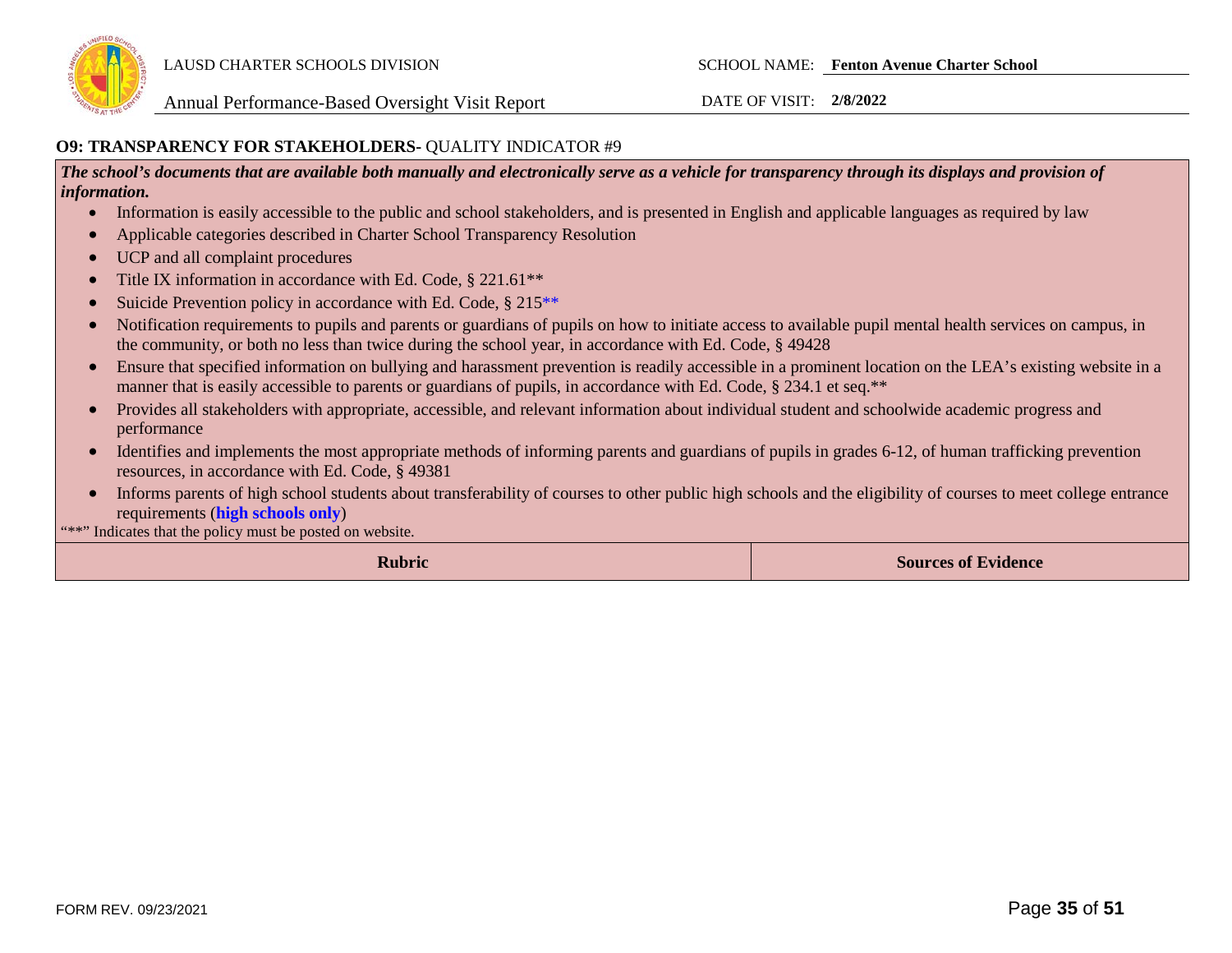

### LAUSD CHARTER SCHOOLS DIVISION SCHOOL NAME: **Fenton Avenue Charter School**

|             | $\boxtimes$ The school has a highly developed system to share information with stakeholders, that is<br>easily accessible via its documents available both manually, electronically and on its<br>website<br>$\Box$ The school has a well-developed system to share information with stakeholders via its<br>documents available both manually, electronically and on its website<br>$\Box$ The school has a partially developed system to share information with stakeholders via<br>its documents available manually/electronically or on its website<br>$\Box$ The school has a minimally developed system to share information with stakeholders<br>with limited to no availability of documents manually/electronically or on its website | $\boxtimes$ Review of the availability of information to the<br>public/stakeholders $(B3.4e)$ for:<br>$\boxtimes$ LCAP<br>$\boxtimes$ UCP Procedure and Forms<br>$\boxtimes$ Complaint Procedure and Forms<br>$\boxtimes$ Title IX Information<br>$\boxtimes$ Suicide Prevention and Awareness<br>$\Box$ Financial Audit<br>$\boxtimes$ Student Demographics<br>$\boxtimes$ Student Achievement Information<br>$\boxtimes$ Sharing accessible and relevant information about                                                                                                                                                                                                                                            |
|-------------|------------------------------------------------------------------------------------------------------------------------------------------------------------------------------------------------------------------------------------------------------------------------------------------------------------------------------------------------------------------------------------------------------------------------------------------------------------------------------------------------------------------------------------------------------------------------------------------------------------------------------------------------------------------------------------------------------------------------------------------------|-------------------------------------------------------------------------------------------------------------------------------------------------------------------------------------------------------------------------------------------------------------------------------------------------------------------------------------------------------------------------------------------------------------------------------------------------------------------------------------------------------------------------------------------------------------------------------------------------------------------------------------------------------------------------------------------------------------------------|
| Performance |                                                                                                                                                                                                                                                                                                                                                                                                                                                                                                                                                                                                                                                                                                                                                | individual student and schoolwide academic progress and<br>performance with all stakeholders as appropriate (B3.4e)<br>$\boxtimes$ Parents are informed about transferability of<br>courses/course credit and eligibility to meet A-G<br>requirements $(B3.4e)$<br>$\boxtimes$ Provision of stakeholder access to school's approved<br>charter $(B3.4e)$<br>Informing parents/guardians of human trafficking<br>prevention resources (grades $6-12$ ) ( <b>B3.4e</b> )<br>$\boxtimes$ Notification of access to available mental health services<br>(B3.4e)<br>$\boxtimes$ Specified information on bullying and harassment<br>prevention $(B3.4e)$<br>School website (B3.4e)<br>$\boxtimes$<br>$\Box$ Other: (Specify) |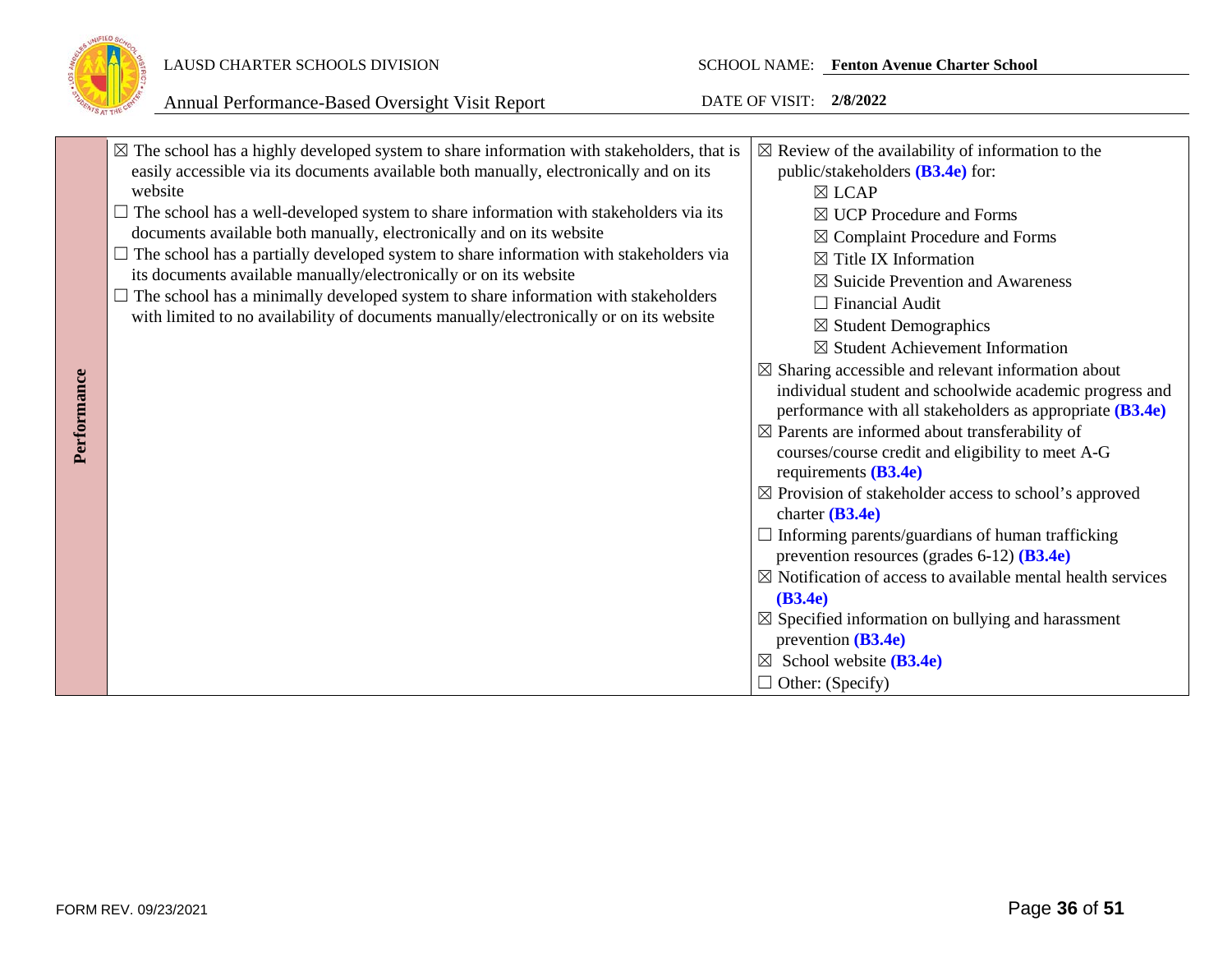

### **O10: EVALUATION OF SCHOOL STAFF** - QUALITY INDICATOR #10

*The school has a system in place for the evaluation of school staff designed to ensure that the school's educational program yields high student achievement and complies with all applicable legal requirements, including:* 

- Evaluation procedures with clear performance standards for all school-based staff, including but not limited to administrators, certificated staff, and classified staff
- Evaluation tool for all school-based staff, including but not limited to administrators, certificated staff, and classified staff

|                 | <b>Rubric</b>                                                                                                                                                                                                                                                                                                                                                                                                                                                                                                                                                                                                                                                                                                                                                                                                                                                                                                                                                                      | <b>Sources of Evidence</b>                                                                                                                                                                                                                                                                                                                                                                                                                  |
|-----------------|------------------------------------------------------------------------------------------------------------------------------------------------------------------------------------------------------------------------------------------------------------------------------------------------------------------------------------------------------------------------------------------------------------------------------------------------------------------------------------------------------------------------------------------------------------------------------------------------------------------------------------------------------------------------------------------------------------------------------------------------------------------------------------------------------------------------------------------------------------------------------------------------------------------------------------------------------------------------------------|---------------------------------------------------------------------------------------------------------------------------------------------------------------------------------------------------------------------------------------------------------------------------------------------------------------------------------------------------------------------------------------------------------------------------------------------|
| ance<br>Perform | $\boxtimes$ The school has a highly developed system in place for the evaluation of school staff<br>designed to ensure that the school's educational program yields high student achievement<br>and complies with all applicable legal requirements<br>The school has a well-developed system in place for the evaluation of school staff<br>designed to ensure that the school's educational program yields high student achievement<br>and complies with all applicable legal requirements<br>The school has a partially developed system in place for the evaluation of school staff<br>designed to ensure that the school's educational program yields high student achievement<br>and complies with all applicable legal requirements<br>The school has a minimal or no system in place for the evaluation of school staff<br>designed to ensure that the school's educational program yields high student achievement<br>and complies with all applicable legal requirements | $\boxtimes$ Evaluation procedures with clear performance standards<br>for all school-based staff, including but not limited to<br>administrators, certificated staff, and classified staff<br>(B3.4f)<br>$\boxtimes$ Evaluation tool for all school-based staff, including but not<br>limited to administrators, certificated staff, and classified<br>staff $(B3.4f)$<br>$\boxtimes$ Discussion with school leadership<br>Other: (Specify) |

### **O11: CLEARANCES AND CREDENTIALING COMPLIANCE** - QUALITY INDICATOR #11

*The school is in compliance with applicable law and the terms of its approved charter regarding clearances and credentialing:*

- All certificated staff are fully credentialed, including EL authorizations, and appropriately assigned as authorized by their credentials at all times
- Individuals employed in a teaching position during the 2019–20 school year obtain the appropriate certificate, permit, or other document for their certificated assignment no later than July 1, 2025 (Ed. Code, § 47605.4(a).)
- The charter school maintains appropriate assignments and monitoring throughout the year and addresses Exceptions (and makes Determinations, as appropriate) in CalSAAS during the CTC-identified annual window.
- Charter school identifies its charter user(s) who participate in CTC trainings as well as those through LACOE and/or LAUSD, and they establish internal processes that address not only the CalSAAS monitoring, but also the accurate submission of CALPADS Codes as they relate to the CalSAAS Determinations.
- The school has obtained all necessary employee clearances, including criminal background and tuberculosis (TB) risk assessments/clearances, prior to employment, and keeps all clearances current
- The school has obtained all necessary vendor clearances, including criminal background and tuberculosis (TB) risk assessments/clearances, prior to the provision of service, and keeps all clearances current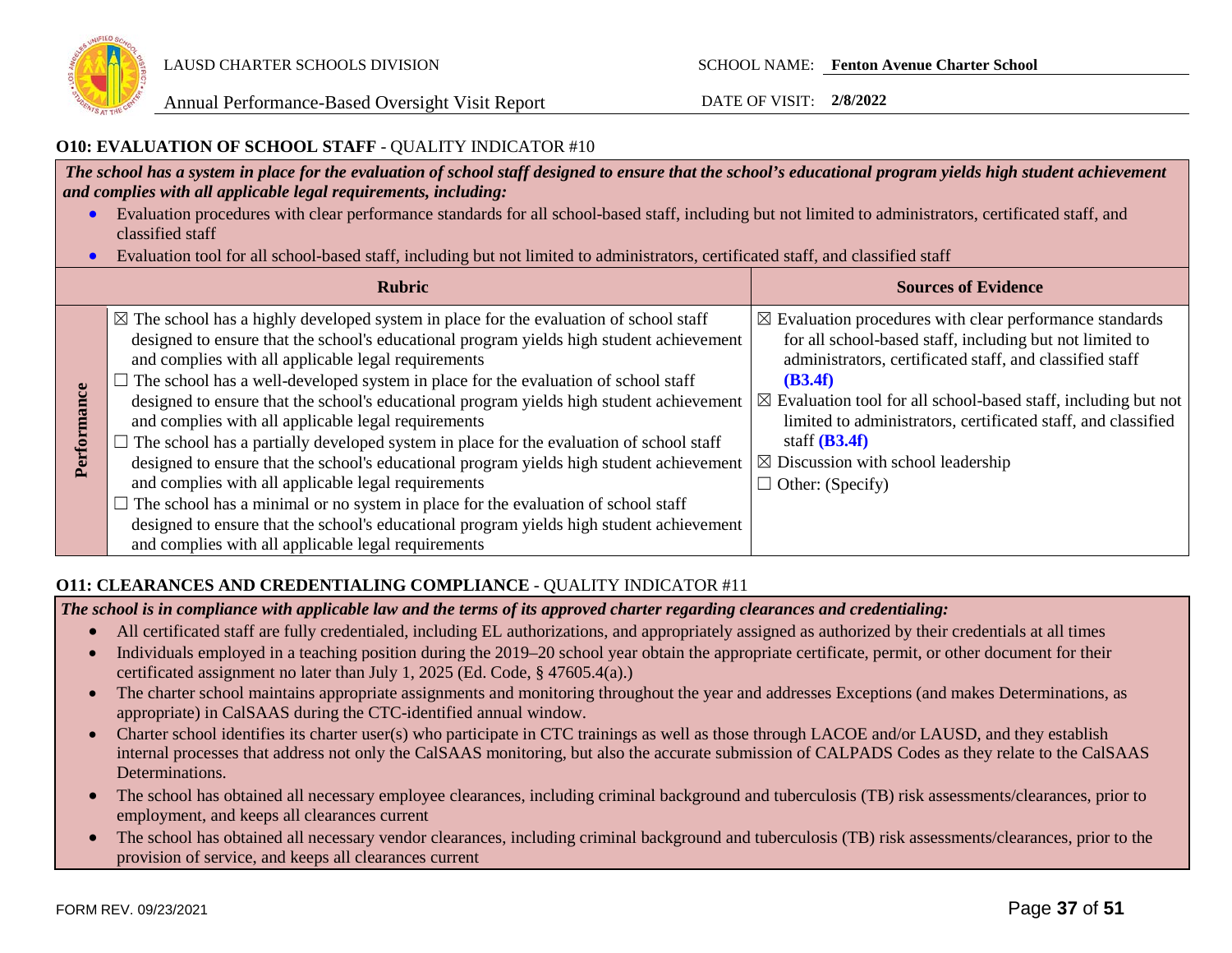

| The school has conducted volunteer clearances in accordance with applicable law and policy, including criminal background clearances for all<br>volunteers who perform school site services while not under the direct supervision of a school employee, and tuberculosis (TB) risk<br>assessments/clearances for all volunteers with frequent or prolonged contact with students |                                                                                                                                                                                                                                                                                                                                                                                                                                                                                                                                                                                                                                                                                                                                                                                                                                                                                                                                                |                                                                                                                                                                                                                                                                                                                                                                                                                                                                                                                                                                                                                                                                                                                                                                                                                                                                                                                                                         |  |
|-----------------------------------------------------------------------------------------------------------------------------------------------------------------------------------------------------------------------------------------------------------------------------------------------------------------------------------------------------------------------------------|------------------------------------------------------------------------------------------------------------------------------------------------------------------------------------------------------------------------------------------------------------------------------------------------------------------------------------------------------------------------------------------------------------------------------------------------------------------------------------------------------------------------------------------------------------------------------------------------------------------------------------------------------------------------------------------------------------------------------------------------------------------------------------------------------------------------------------------------------------------------------------------------------------------------------------------------|---------------------------------------------------------------------------------------------------------------------------------------------------------------------------------------------------------------------------------------------------------------------------------------------------------------------------------------------------------------------------------------------------------------------------------------------------------------------------------------------------------------------------------------------------------------------------------------------------------------------------------------------------------------------------------------------------------------------------------------------------------------------------------------------------------------------------------------------------------------------------------------------------------------------------------------------------------|--|
|                                                                                                                                                                                                                                                                                                                                                                                   | <b>Rubric</b>                                                                                                                                                                                                                                                                                                                                                                                                                                                                                                                                                                                                                                                                                                                                                                                                                                                                                                                                  | <b>Sources of Evidence</b>                                                                                                                                                                                                                                                                                                                                                                                                                                                                                                                                                                                                                                                                                                                                                                                                                                                                                                                              |  |
| Performance                                                                                                                                                                                                                                                                                                                                                                       | $\boxtimes$ The school has fully implemented and continually monitors systems and procedures that<br>maintain 100% compliance with applicable law, including but not limited to clearance,<br>credentialing, and assignment requirements at all times<br>$\Box$ The school has implemented and monitors systems and procedures that maintain<br>substantial compliance with applicable law, including but not limited to clearance,<br>credentialing, and assignment requirements<br>$\Box$ The school has partially implemented and intermittently monitors systems and<br>procedures to maintain compliance with applicable law, including but not limited to<br>clearance, credentialing, and assignment requirements<br>The school has not implemented and/or does not monitor systems and procedures to<br>maintain compliance with applicable law, including but not limited to clearance,<br>credentialing, and assignment requirements | $\boxtimes$ Certification of Clearances, Credentialing, and Mandated<br>Reporter Training 2021-2022 form ("ESSA Grid")<br>(B3A.1a)<br>$\boxtimes$ Human Resources policies and procedures regarding ESSA<br>qualifications and credentialing requirements<br>$\boxtimes$ CalSAAS detail and summary reports; HR procedures for<br>the CalSAAS; List of CalSAAS users who actively engage<br>in the assignment monitoring process<br>⊠ Staff rosters and school master schedule (B3A.1b and<br><b>B3A.1c)</b><br>$\boxtimes$ Custodian(s) of Records documentation<br>(B3A.1d)<br>$\boxtimes$ Criminal Background Clearance Certifications<br>(B3A.2a, B3A.3, and B3A.4)<br>$\boxtimes$ Teaching credential/authorization documentation<br>(B3A.2b)<br>$\boxtimes$ Vendor certifications (B3A.6)<br>$\Box$ Volunteer (TB) risk assessment/clearance certification<br>(B3A.7)<br>$\boxtimes$ Discussion with school leadership<br>$\Box$ Other: (Specify) |  |
| Progress on LAUSD Board of Education Benchmarks and/or MOU related to ORGANIZATIONAL MANAGEMENT (if applicable):                                                                                                                                                                                                                                                                  |                                                                                                                                                                                                                                                                                                                                                                                                                                                                                                                                                                                                                                                                                                                                                                                                                                                                                                                                                |                                                                                                                                                                                                                                                                                                                                                                                                                                                                                                                                                                                                                                                                                                                                                                                                                                                                                                                                                         |  |
| N/A                                                                                                                                                                                                                                                                                                                                                                               |                                                                                                                                                                                                                                                                                                                                                                                                                                                                                                                                                                                                                                                                                                                                                                                                                                                                                                                                                |                                                                                                                                                                                                                                                                                                                                                                                                                                                                                                                                                                                                                                                                                                                                                                                                                                                                                                                                                         |  |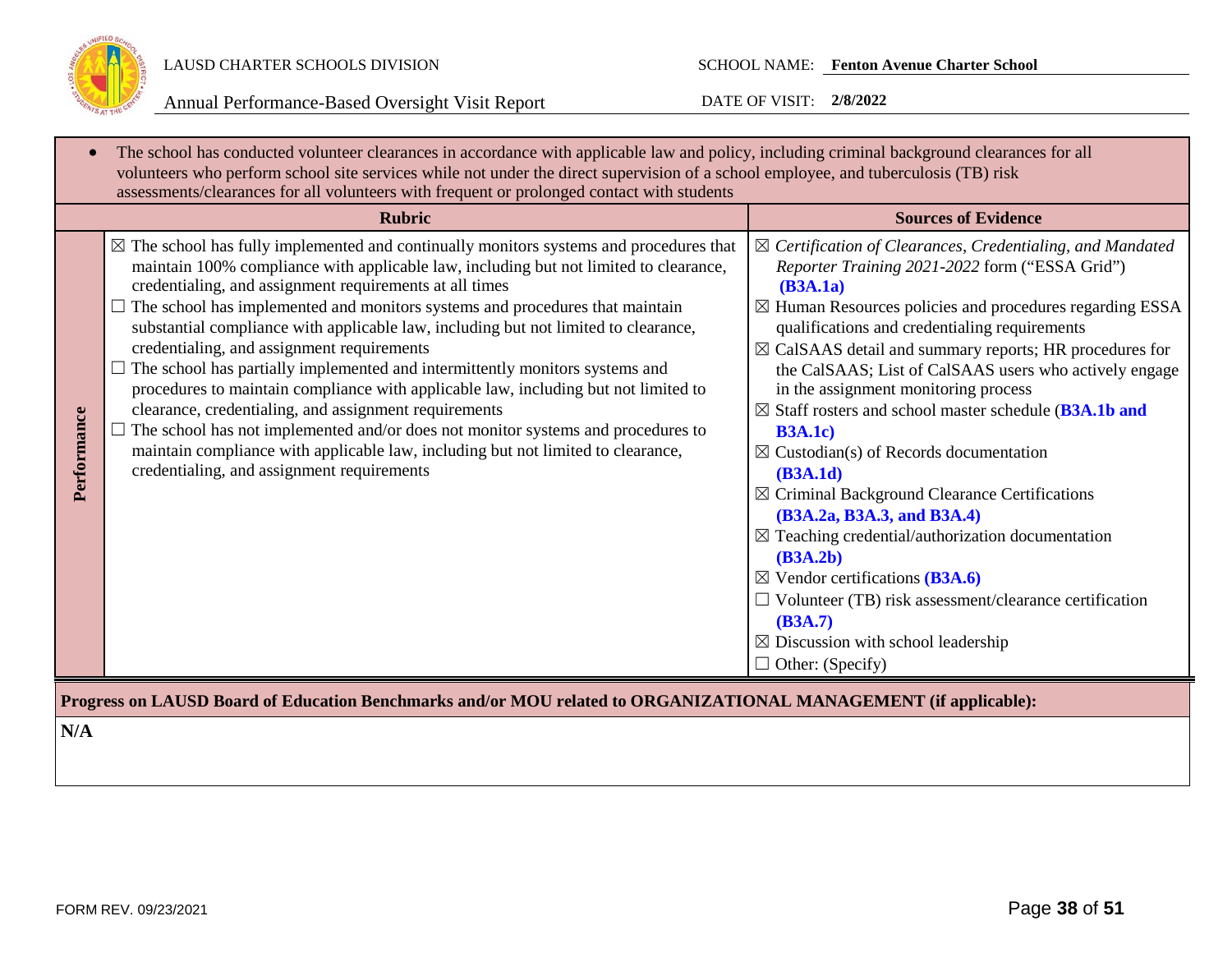

| 3747                                                      |               |            | 2018-2019   |                  |                   |               |           | 2019-2020 |                  |                   |               |           | 2020-2021 |                  |                   |
|-----------------------------------------------------------|---------------|------------|-------------|------------------|-------------------|---------------|-----------|-----------|------------------|-------------------|---------------|-----------|-----------|------------------|-------------------|
|                                                           | Preliminary   | First      | Second      | <b>Unaudited</b> | <b>Audited</b>    | Preliminarv   | First     | Second    | <b>Unaudited</b> | <b>Audited</b>    | Preliminary   | First     | Second    | <b>Unaudited</b> | <b>Audited</b>    |
| <b>Fenton Avenue Charter</b>                              | <b>Budget</b> | Interim    | Interim     | <b>Actuals</b>   | <b>Financials</b> | <b>Budget</b> | Interim   | Interim   | <b>Actuals</b>   | <b>Financials</b> | <b>Budget</b> | Interim   | Interim   | <b>Actuals</b>   | <b>Financials</b> |
| Cash and Cash Equivalents                                 |               |            | 3,744,042   | 4,308,846        | 4,308,846         |               | 3,710,077 | 4,273,058 | 3,425,757        | 3,425,758         |               | 3,732,066 | 4,067,569 | 3,646,020        | 2,556,272         |
| <b>Current Assets</b>                                     |               |            | 4,154,325   | 4,743,499        | 4,764,736         |               | 4,005,534 | 4,715,812 | 4,750,928        | 4,796,265         |               | 5,169,404 | 5,497,274 | 6,344,123        | 6,344,122         |
| <b>Fixed and Other Assets</b>                             |               |            | 4,092,012   | 3,810,891        | 3,810,891         |               | 4,021,213 | 4,056,968 | 3,852,101        | 3,853,768         |               | 3,596,295 | 3,596,294 | 3,598,060        | 3,602,711         |
| <b>Total Assets</b>                                       |               |            | 8,246,337   | 8,554,390        | 8,575,627         |               | 8,026,747 | 8,772,780 | 8,603,029        | 8,650,033         |               | 8,765,699 | 9,093,568 | 9,942,183        | 9,946,833         |
| <b>Deferred Outflow</b>                                   |               |            |             |                  |                   |               |           |           |                  |                   |               |           |           |                  |                   |
| <b>Current Liabilities</b>                                |               |            | 106,168     | 133,895          | 137,697           |               | 137,196   | 137,197   | 212,595          | 212,595           |               | 134,300   | 134.300   | 756,637          | 756,637           |
| Other Long Term Liabilities                               |               |            |             |                  |                   |               |           |           |                  |                   |               |           | $\Omega$  |                  | 4,650             |
| Unfunded OPEB Liabilities/Deferred Inflow                 |               |            | 2.644.136   | 2,557,320        | 1,802,858         |               | 1.998.741 | 1,998,741 | 1.853.446        | 1,853,446         |               | 1.853.446 | 1,853,446 | 1,131,959        | 1,131,959         |
| <b>Total Liabilities</b>                                  |               |            | 2,750,304   | 2,691,215        | 1,940,555         |               | 2,135,937 | 2,135,938 | 2.066.041        | 2,066,041         |               | 1,987,746 | 1,987,746 | 1,888,596        | 1,893,246         |
| <b>Net Assets</b>                                         |               | 8,089,440  | 5,496,033   | 5,863,175        | 6,635,072         |               | 5,890,810 | 6,636,842 | 6,536,988        | 6,583,992         |               | 6,777,953 | 7,105,822 | 8,053,587        | 8,053,587         |
|                                                           |               |            |             |                  |                   |               |           |           |                  |                   |               |           |           |                  |                   |
| <b>Total Revenues</b>                                     | 10,158,290    | 9.601.892  | 9,752,141   | 9,804,265        | 9,825,504         | 9,080,945     | 8,708,529 | 8,797,571 | 8,999,700        | 9,535,223         | 8,794,816     | 9,285,510 | 8,761,969 | 8,985,107        | 9,400,119         |
| <b>Total Expenditures</b>                                 | 9,851,896     | 9,826,578  | 9,926,096   | 9,611,078        | 9,614,882         | 8,928,928     | 8,680,894 | 8,795,801 | 9,097,784        | 9,586,303         | 8,770,046     | 9,044,545 | 8,240,139 | 7,515,512        | 7,930,524         |
| Net Income / (Loss)                                       | 306,394       | (224, 686) | (173, 955)  | 193,187          | 210,622           | 152,017       | 27,635    | 1.770     | (98,084)         | (51,080)          | 24,770        | 240,965   | 521,830   | 1,469,595        | 1,469,595         |
| Operating Transfers In (Out) and Sources /<br><b>Uses</b> |               |            |             |                  |                   |               |           |           |                  |                   |               |           |           |                  |                   |
|                                                           |               |            |             |                  |                   |               |           |           |                  |                   |               |           |           |                  |                   |
| Extraordinary Item - Transfer of Net Assets               |               |            |             |                  |                   |               |           |           |                  |                   |               |           |           |                  |                   |
| Inc / (Dec) in Net Assets                                 | 306,394       | (224, 686) | (173, 955)  | 193,187          | 210,622           | 152,017       | 27,635    | 1,770     | (98,084)         | (51,080)          | 24,770        | 240,965   | 521,830   | 1,469,595        | 1,469,595         |
| Net Assets, Beginning                                     | 8,348,320     | 8,314,126  | 8.314.126   | 8,314,126        | 5,669,988         | 8,314,126     | 5,863,175 | 5,863,175 | 5,863,175        | 6,635,072         | 6,636,842     | 6,536,988 | 6,536,989 | 6,536,989        | 6,583,992         |
| Adj. for restatement / Prior Yr Adj                       |               |            | (2.644.138) | (2.644.138)      | 754,462           | (2.818.093)   | $\Omega$  | 771.897   | 771.897          |                   | $\Omega$      |           | 47,003    | 47.003           | 0                 |
| Net Assets, Beginning, Adjusted                           | 8,348,320     | 8,314,126  | 5,669,988   | 5,669,988        | 6,424,450         | 5,496,033     | 5,863,175 | 6,635,072 | 6,635,072        | 6,635,072         | 6,636,842     | 6,536,988 | 6,583,992 | 6,583,992        | 6,583,992         |
| Net Assets, End                                           | 8,654,714     | 8,089,440  | 5,496,033   | 5,863,175        | 6,635,072         | 5,648,050     | 5,890,810 | 6,636,842 | 6,536,988        | 6,583,992         | 6,661,612     | 6,777,953 | 7,105,822 | 8,053,587        | 8,053,587         |
|                                                           |               |            |             |                  |                   |               |           |           |                  |                   |               |           |           |                  |                   |

| 3747                                        |               |           | <b>Audited Financials</b> |           |              |               |            | 2021-2022 |                  |                   |
|---------------------------------------------|---------------|-----------|---------------------------|-----------|--------------|---------------|------------|-----------|------------------|-------------------|
|                                             |               |           |                           |           |              | Preliminary   | First      | Second    | <b>Unaudited</b> | Audited           |
| <b>Fenton Avenue Charter</b>                | 2017-2018     | 2018-2019 | 2019-2020                 | 2020-2021 | 2021-2022    | <b>Budget</b> | Interim    | Interim   | <b>Actuals</b>   | <b>Financials</b> |
| Cash and Cash Equivalents                   | 4.103.931     | 4,308,846 | 3,425,758                 | 2,556,272 |              |               | 5.700.062  |           | $\Omega$         |                   |
| <b>Current Assets</b>                       | 4.534.169     | 4,764,736 | 4,796,265                 | 6,344,122 |              |               | 6,764,545  |           |                  |                   |
| <b>Fixed and Other Assets</b>               | 3.886.077     | 3,810,891 | 3,853,768                 | 3,602,711 |              |               | 3.376.750  |           |                  |                   |
| <b>Total Assets</b>                         | 8,420,246     | 8,575,627 | 8,650,033                 | 9,946,833 |              |               | 10,141,295 |           |                  |                   |
| <b>Deferred Outflow</b>                     |               |           |                           |           |              |               |            |           |                  |                   |
| <b>Current Liabilities</b>                  | 106,122       | 137.697   | 212,595                   | 756.637   |              |               | 954,685    |           |                  |                   |
| Other Long Term Liabilities                 |               |           |                           | 4,650     |              |               |            |           |                  |                   |
| Unfunded OPEB Liabilities/Deferred Inflow   | 2,644,136     | 1,802,858 | 1.853.446                 | 1,131,959 |              |               | 1,131,959  |           |                  |                   |
| <b>Total Liabilities</b>                    | 2,750,258     | 1,940,555 | 2,066,041                 | 1,893,246 |              |               | 2.086.644  |           |                  |                   |
| <b>Net Assets</b>                           | 5,669,988     | 6,635,072 | 6,583,992                 | 8,053,587 | 0            |               | 8,054,651  |           |                  |                   |
| <b>Total Revenues</b>                       | 9,840,582     | 9,825,504 | 9,535,223                 | 9,400,119 |              | 10,047,585    | 10,393,115 |           | $\Omega$         |                   |
| <b>Total Expenditures</b>                   | 9,882,949     | 9,614,882 | 9,586,303                 | 7,930,524 |              | 9,789,440     | 10,392,051 |           | $\Omega$         | 0                 |
| Net Income / (Loss)                         | (42, 367)     | 210,622   | (51,080)                  | 1,469,595 | 0            | 258.145       | 1,064      |           | $\Omega$         | 0                 |
| Operating Transfers In (Out) and Sources /  |               |           |                           |           |              |               |            |           |                  |                   |
| <b>Uses</b>                                 |               |           |                           |           |              |               |            |           | O                |                   |
| Extraordinary Item - Transfer of Net Assets |               |           |                           |           |              |               |            |           | $\Omega$         |                   |
| Inc / (Dec) in Net Assets                   | (42, 367)     | 210,622   | (51,080)                  | 1,469,595 |              | 258,145       | 1,064      |           | 0                | 0                 |
| Net Assets, Beginning                       | 7,905,533     | 5,669,988 | 6,635,072                 | 6,583,992 |              | 7,105,822     | 8,053,587  |           |                  |                   |
| Adj. for restatement / Prior Yr Adj         | (2, 193, 178) | 754,462   |                           |           |              |               |            |           | $\Omega$         |                   |
| Net Assets, Beginning, Adjusted             | 5,712,355     | 6,424,450 | 6,635,072                 | 6,583,992 | $\Omega$     | 7,105,822     | 8,053,587  | $\Omega$  | $\Omega$         |                   |
| <b>Net Assets, End</b>                      | 5,669,988     | 6,635,072 | 6,583,992                 | 8,053,587 | <sup>0</sup> | 7,363,967     | 8,054,651  |           |                  |                   |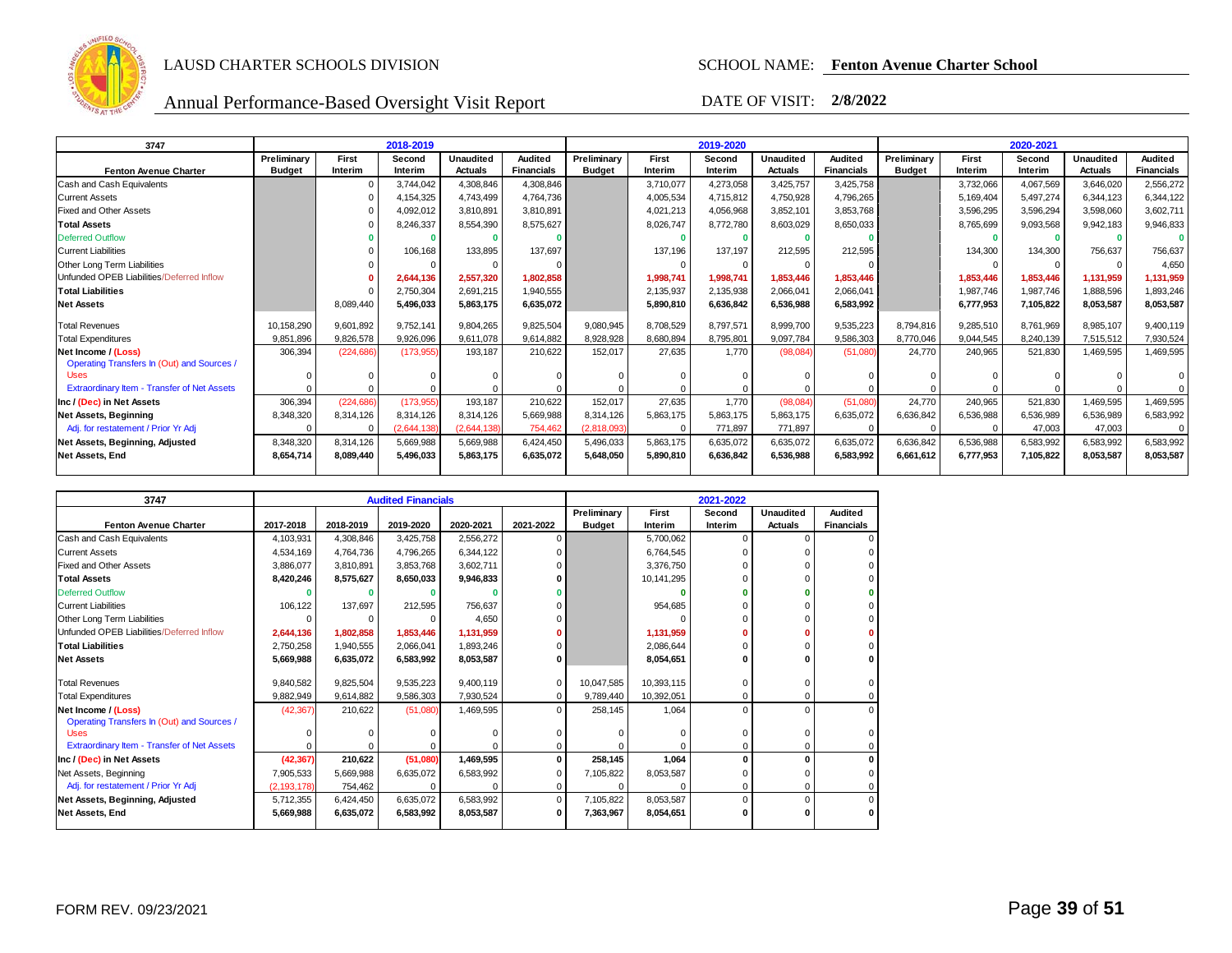

LAUSD CHARTER SCHOOLS DIVISION SCHOOL NAME: **Fenton Avenue Charter School**

| <b>FISCAL OPERATIONS</b>                                                                                                                                                                                                                                                                                                                                                                                                                                                                                                                                                                                                                                                                                                                                                                                                                                                                                                                                                                                                                                                                                                                                                            | <b>RATING</b>  |
|-------------------------------------------------------------------------------------------------------------------------------------------------------------------------------------------------------------------------------------------------------------------------------------------------------------------------------------------------------------------------------------------------------------------------------------------------------------------------------------------------------------------------------------------------------------------------------------------------------------------------------------------------------------------------------------------------------------------------------------------------------------------------------------------------------------------------------------------------------------------------------------------------------------------------------------------------------------------------------------------------------------------------------------------------------------------------------------------------------------------------------------------------------------------------------------|----------------|
| You have been assessed by the Fiscal Oversight team and you are receiving the rating of 4, Accomplished.                                                                                                                                                                                                                                                                                                                                                                                                                                                                                                                                                                                                                                                                                                                                                                                                                                                                                                                                                                                                                                                                            | $\overline{4}$ |
| Other circumstances and information could influence the rating and are noted in this evaluation.                                                                                                                                                                                                                                                                                                                                                                                                                                                                                                                                                                                                                                                                                                                                                                                                                                                                                                                                                                                                                                                                                    |                |
| Fenton Avenue Charter's fiscal condition is positive. According to the 2020-2021 independent audit report, the school had positive net assets of<br>\$8,053,587 and net income of \$1,469,595 when factoring in the school's obligation for its unfunded post-retirement medical plan or Other Post-<br>Employment Benefits (OPEB), and the related accrued expenses, as required by Accounting Standards Codification 715 (ASC 715). The 2021-<br>2022 First Interim projected positive net assets of \$8,054,651 and net income of \$1,064, including the accrued OPEB obligation and related<br>expenses.                                                                                                                                                                                                                                                                                                                                                                                                                                                                                                                                                                        |                |
| According to Fenton Charter Public School's (FCPS) independent audit report dated June 30, 2021, Fenton Avenue Charter is one of five schools<br>operated by FCPS, all of which are currently authorized by the Los Angeles Unified School District (LAUSD). FCPS, its related entities, and its<br>charter schools reported positive net assets of \$31,685,088and net income of \$6,448,696. FCPS, without its related entities and its charter schools,<br>reported positive net assets of \$3,560,340 and a net loss of (\$105,685). In response to the CSD's inquiry regarding FCPS' net loss, FCPS' back<br>office provider (EdTec) explained that the net loss of \$105K is due to the share of business office rent allocated to the home office as reduction<br>of Charter Management Organization (CMO) fee from Fenton Charter Leadership Academy (FCLA) & Fenton Stem Academy (STEM) (totaling<br>\$99,172.80 in the aggregate) and a late depreciation accounting journal entry not included in the CMO fee calculation (\$6,512). See further<br>explanations in the following paragraph below.                                                                       |                |
| FCPS' management fees for its individual schools fluctuate from year to year, because the FCPS Home Office's net expenses [i.e., the Home<br>Office's total expenses less its local revenues received for the school year (e.g., donations)], net of home office's use of space on the FCLA/STEM<br>campus, are allocated to the FCPS schools based on their pro-rata revenue shares. The FCPS Home Office does not collect more management<br>fees than its expenses require, and the net result of the home office typically incurs a minor net loss as a result of their share of space usage at<br>the FCLA/STEM shared location. This use of space adjustment is made by reducing the CMO fee expense from FCLA and STEM, and therefore<br>reducing CMO fee income for the FCPS Home Office, in an amount proportionally allocated based on square footage usage of the Business<br>Office. According to FCPS, Fenton Avenue Charter pays annual management fees of 6.98% to FCPS for administrative services such as: payroll,<br>technology services, facilities maintenance, finance, accounting, and accounts payable support, student, finance, and compliance reporting, |                |
| contract negotiations, maintaining vendor relationships (e.g., food services, etc.), and student data tracking and analysis.                                                                                                                                                                                                                                                                                                                                                                                                                                                                                                                                                                                                                                                                                                                                                                                                                                                                                                                                                                                                                                                        |                |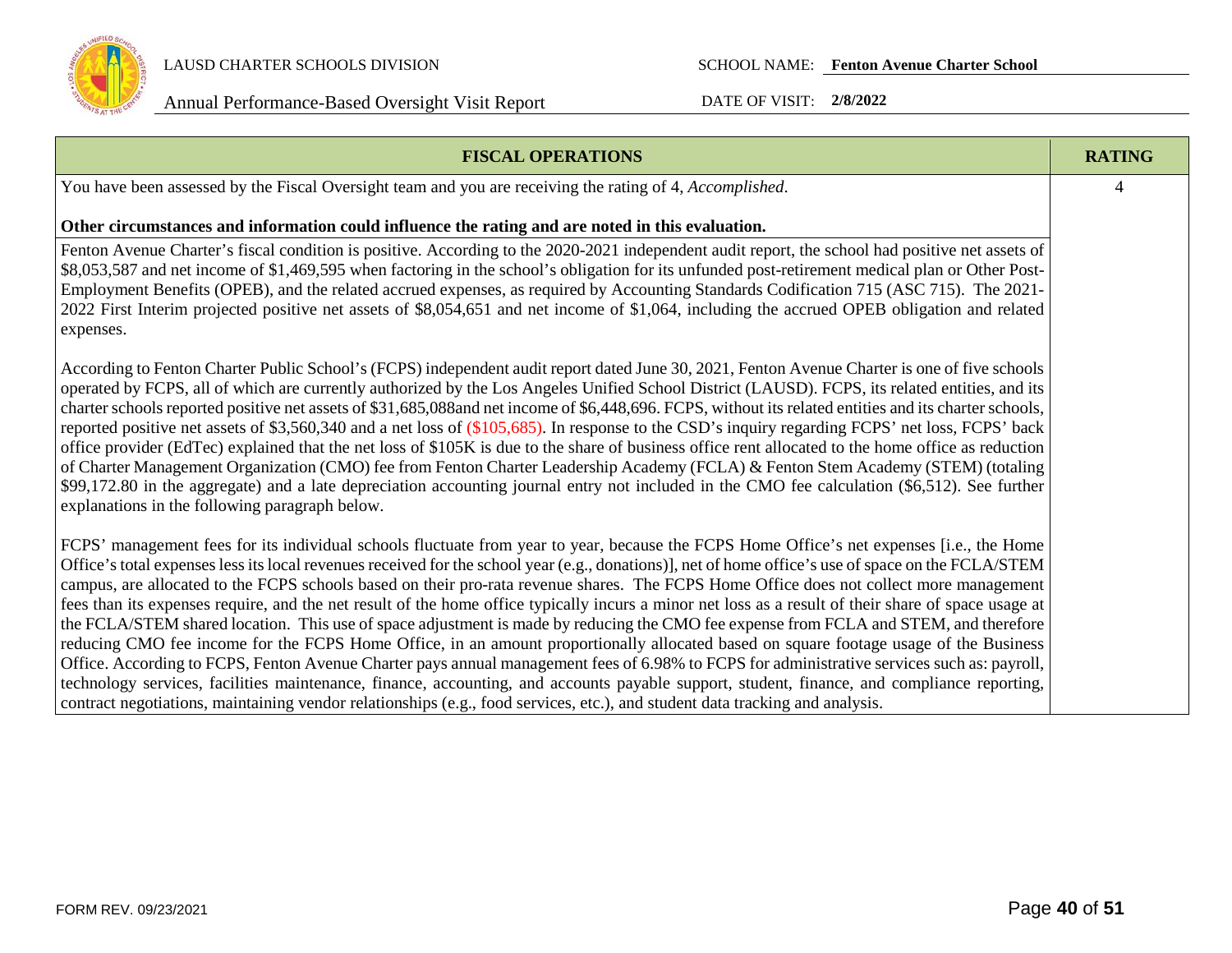

### **Areas of Demonstrated Strength and/or Progress:**

1. The school's fiscal condition is positive.

|                             | 2017-2018<br>(Audited<br>Actuals) | 2018-2019<br>(Audited<br>Actuals) | 2019-2020<br>(Audited<br>Actuals) | 2020-2021<br>(Audited)<br>Actuals) | 2021-2022<br>(First)<br>Interim) |
|-----------------------------|-----------------------------------|-----------------------------------|-----------------------------------|------------------------------------|----------------------------------|
| Net Assets *                | \$5,669,998                       | \$6,635,072                       | \$6,583,992                       | \$8,053,587                        | \$8,054,651                      |
| <b>Net</b><br>Income/Loss   | $(\$42,367)$                      | \$210,622                         | $(\$51,080)$                      | \$1,469,595                        | \$1,064                          |
| <b>Transfers</b><br>In/Out  | \$0                               | \$0                               | \$0                               | \$0                                | \$0                              |
| Prior Year<br>Adjustment(s) | $(\$2,193,178)**$                 | \$754,462***                      | \$0                               | \$0                                | \$0                              |

\*The school's net asset includes OPEB liability. According to the latest ASC 715 Report or Actuarial Valuation Report (issued on July 23, 2021 by FCPS' actuary) and the 2020-2021 independent audit report, as of June 30, 2021, the school's accumulated post-retirement benefit obligation is estimated at \$1,131,959. Per the Financial Accounting Standards Board (FASB, ASC 715), which became effective December 15, 2016 (or Fiscal Year 2016-2017), this long-term obligation is required to be reported as a liability on the school's balance sheet. Per FCPS, the school's accrued OPEB expenses were \$257,599, \$472,108, and (\$342,413) for Fiscal Years 2018-2019, 2019-2020, and 2020-2021, respectively. FCPS stated that the reason for the credit balance in Fiscal Year 2020-2021 is because FCPS adopted changes to their OPEB plan (whereby new employees are no longer offered an OPEB plan at retirement) that resulted in a reduction in future OPEB liabilities, and the negative adjustment reflects those changes.

Per FCPS, Fenton Avenue Charter made annual contributions to its OPEB in the amounts of \$195,883, \$330,040, and \$379,074 during Fiscal Years 2018-2019, 2019-2020, and 2020-2021, respectively. As of December 31, 2021, the market value of FCPS's plan assets pertaining to its OPEB funds on deposit with its third-party administrator was reported at approximately \$8.6M, which exceeds the projected post-retirement costs under the school's OPEB plan over the next 10 years. Based on the ASC 715 Report and the 2020-2021 audit report, the expected retiree payments (mainly the actual pay-as-you-go costs) were estimated at \$3.2M over the next 10 years (i.e., from June 30, 2022 through June 30, 2031).

\*\* Fiscal Year 2017-2018 was the first year that the school recorded its OPEB liability and related expenses. As a result, the school's net assets were restated in the amount of (\$2,193,178).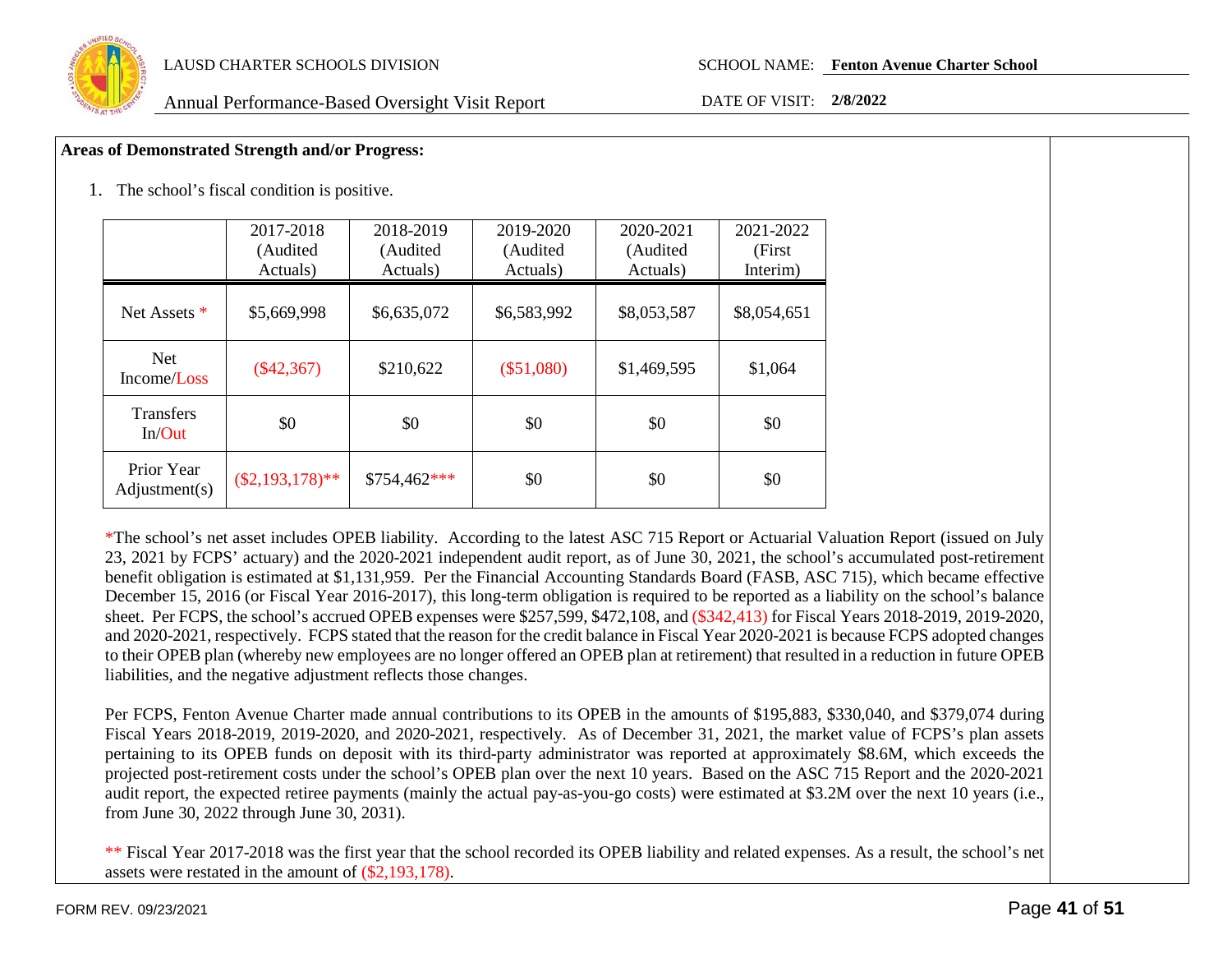

\*\*\* The prior-year adjustments of \$754,462 in Fiscal Year 2018-2019 represent the reclassification of the OPEB liability in FCPS' consolidated Statement of Activities. Per FCPS and its 2018-2019 independent audit report, during Fiscal Year 2018-2019, FCPS revised the method used to allocate the defined benefit liability to each of its charter schools (from the time method formerly used to the compensation method now utilized) to more accurately report the liabilities by location. The updated allocation method now reports each location's liabilities based on each employee's share of total compensation paid by the Fenton schools and the FCPS Home Office.

**Areas Noted for Further Growth and/or Improvement:**

No significant items noted.

**Other Observations (Items described in this section, which may not have been addressed in the charter school's Fiscal Policies and Procedures, are recommended for improvement to align with optimal business practices).**

None noted.

**Corrective Action Required:**

None noted that require immediate action to remedy concerns in this report.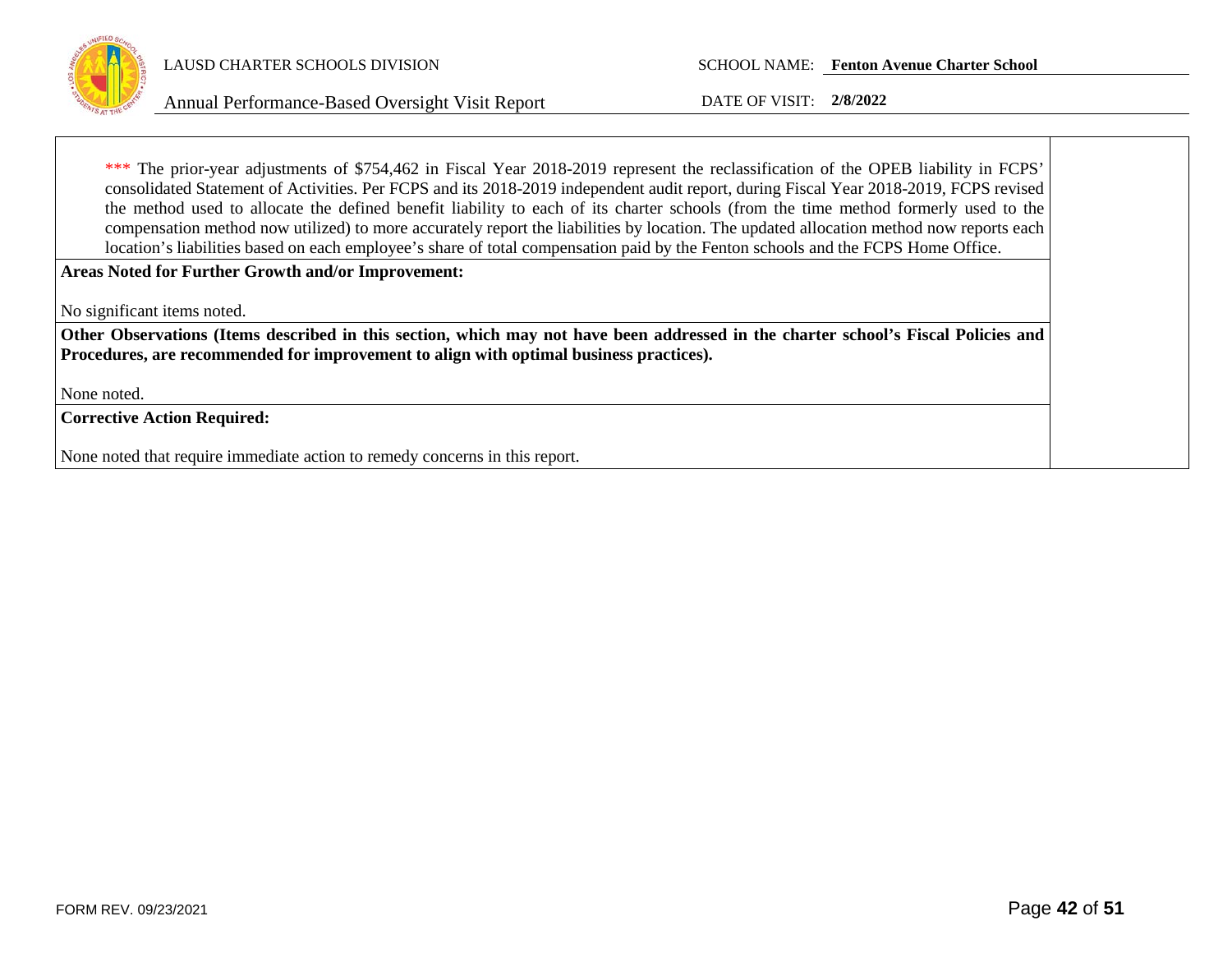

Notes:

- 1. Reviewed independent audit report for the Fiscal Year ended June 30, 2021, and noted the following:
	- a. Audit opinion: Unmodified
	- b. Material weaknesses: None Reported
	- c. Deficiencies/Findings: None Reported
	- d. Lack of Going Concern: None Reported
- 2. Governing board meeting minutes reflecting the presentation of financial reports, such as balance sheets, income statements, and cash flow statements were provided.
- 3. Governing board meeting minutes reflecting the adoption of the 2021-2022 budget were provided.
- 4. Evidence of Fenton Avenue Charter offering STRS, PERS, and/or Social Security benefits to its employees and proof of payment was provided.
- 5. Governing board meeting minutes reflecting the selection of the current independent auditor were provided.
- 6. Governing board meeting minutes reflecting the discussion of the most current independent audit report were provided.
- 7. Per the 2020-2021 audit report, the school's unrestricted ending fund/net asset balance is \$7,786,593 and total expenditures equal \$7,930,524. Therefore, the school's reserve for economic uncertainty as defined in California Code of Regulations (CCR), Title 5, Section 15450 is 98.18%, which exceeds the minimum 4% based on the school's Average Daily Attendance (ADA) of 523.74 per the school's 2021-2022 First Principal Apportionment data reported.
- 8. Per the 2020-2021 audit report, the school's cash and cash equivalents is \$2,556,272 and total expenditures equal \$7,930,524. Therefore, the school's cash reserve level is 32.23%, which exceeds the recommended 5%.
- 9. Governing board meeting minutes reflecting the receipt, review, and approval of interim financial reports submitted to LAUSD were provided.
- 10. Governing board meeting minutes reflecting the receipt, review, and discussion of the most current Annual Performance-Based Oversight Visit report were provided.
- 11. Governing board meeting minutes reflecting the approval of the current fiscal policies and procedures were provided.
- 12. A copy of the charter school's organizational chart, which depicts the current reporting structure of the charter school, including but not limited to, any board member, charter management organization employees, or school employee, who handle day-to-day finances and/or have responsibilities outlined within the charter school's financial policies and procedures, was provided.
- 13. An itemized accounting regarding total compensation paid in Fiscal Year 2020-2021 to all executives, school leaders, administrators, directors, and noncertificated staff either employed directly by the school or the entity managing the charter school, including the organization's home office, charter management organization, or related entities which may have decision-making authority over the school was provided.
- 14. Governing board meeting minutes reflecting the approval of the management fees, licensing fees, or other related party fees were provided.
- 15. The most current accounts payable aging report was provided.
- 16. Reviewed the following 30 checks. No discrepancies were noted.
	- a. Check numbers (East West Bank Checking Account Ending in X7895): 115060, 114534, 115127, 113694, 115104, 115133, 115126, 114944, 114270, 114696, 114025, 114978, 114272, 115030, 113575, 114831,114789, 114655, 115069, 114508, 113746, 114482, 114616, 114485, 114535, 114195, 113628, 114601, 113937, and 115219.
- 17. Reviewed credit card statements from April 2021 through September 2021. Selected the months of April 2021 through September 2021 for sample testing. No discrepancies were noted.
	- a. American Express Credit Card Ending in X44000 (Executive Director)
	- b. Elan Credit Card Ending in X6767 (Executive Director)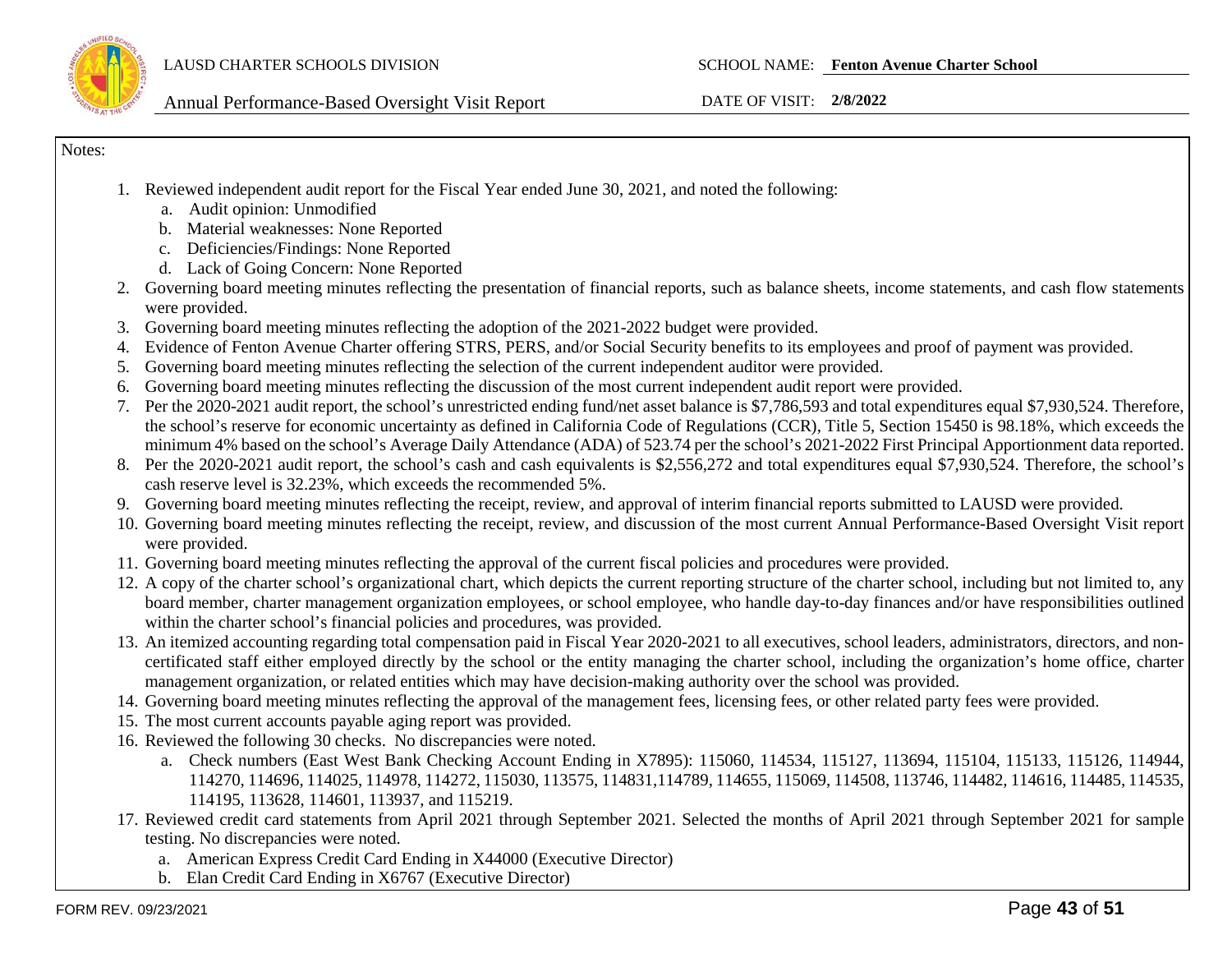Annual Performance-Based Oversight Visit Report DATE OF VISIT: **2/8/2022**

- c. Elan Credit Card Ending in X5199 (Chief Academic Officer)
- d. Elan Credit Card Ending in X8572 (Chief Operating Officer)
- e. Elan Credit Card Ending in X5317 (Director, Fenton Avenue Charter School)
- f. Elan Credit Card Ending in X0022 (Director, Fenton Primary Center)
- g. Elan Credit Card Ending in X3099 (Director, Santa Monica Boulevard Community Charter School)
- h. Elan Credit Card Ending in X3432 (Director, Fenton Charter Leadership Academy/Fenton STEM Academy)
- i. Elan Credit Card Ending in X6785 (M&O Manager)
- j. Home Depot Credit Card Ending in X2178 (Facilities staff)
- 18. Reviewed bank statements and bank reconciliations from April 2021 through September 2021. Selected the months of April 2021 through September 2021 for sample testing. No discrepancies were noted.
	- a. East West Bank Checking Account Ending in X7895 (Operating Account)
	- b. Cathay Wealth Management Account Ending in X6597 (Investment Account)
- 19. A Segregation of Duties (SOD) review was conducted remotely at Fenton Primary Center via videoconference. No discrepancies were noted.
- 20. Equipment inventory was provided.
- 21. The Education Protection Account (EPA) allocation and expenditures pertaining to the prior Fiscal Year (i.e., 2020-2021) are posted on the charter school's website.
- 22. The most current Audited Financial Statements are posted on the charter school's website.
- 23. The 2021-2022 Local Control and Accountability Plan was submitted to LAUSD.
- 24. The most current Local Control and Accountability Plan is posted on the charter school's website.
- 25. FCPS disclosed Fenton Primary Center's involvement in a real estate refinancing transaction pertaining to Fenton Primary Center's school site, located at 11351 Dronfield Avenue, Pacoima, CA 91331 (which closed on or about February 26, 2020). According to FCPS, this transaction was executed for the purpose of refinancing the indebtedness incurred by related entity Dronfield, LLC to fund the acquisition and development of the property. Documents provided by the school indicate that FCPS has agreed to lease the property from related entity Fenton, LLC through a series of three separate leases that span the following time periods: 1) February 1, 2020 through June 30, 2020; 2) July 1, 2020 through June 30, 2021, and 3) July 1, 2021 through June 30, 2058. According to the organization, Fenton, LLC is wholly owned by SFV Education, which is a tax-exempt California nonprofit public benefit corporation formed and operated to support FCPS.
- 26. FCPS' plans for the facilities-related expansions and major improvements to the existing school site at Fenton STEM Academy and Fenton Charter Leadership Academy were provided. Documents provided to the CSD consist of signed and executed lease agreements and the FCPS governing board's related meeting minutes approving the refinancing transactions pertaining to these two FCPS schools —i.e., STEM and Fenton Charter Leadership Academy, who both sublease their respective school sites from related entity Fenton, LLC. FCPS Leadership also shared that Fenton, LLC intends to make substantial improvements to a property that is adjacent to the 8926 Sunland Boulevard site (which is located at 8928 Sunland Boulevard, Sun Valley, CA 91352).
- 27. FCPS applied for U.S. Small Business Administration's (SBA) Paycheck Protection Program (PPP) in April 2020. However, in May 2020 based on FCPS' Board's re-evaluation and recommendation from its then-Executive Director and its Finance Committee, FCPS returned the \$5,043,100 loan amount, plus \$3,642.24 interest of 1% for 26 days.
- 28. Documentation pertaining to grants that the school received during both Fiscal Years 2020-2021 and/or 2021-2022 due to the COVID-19 pandemic was provided.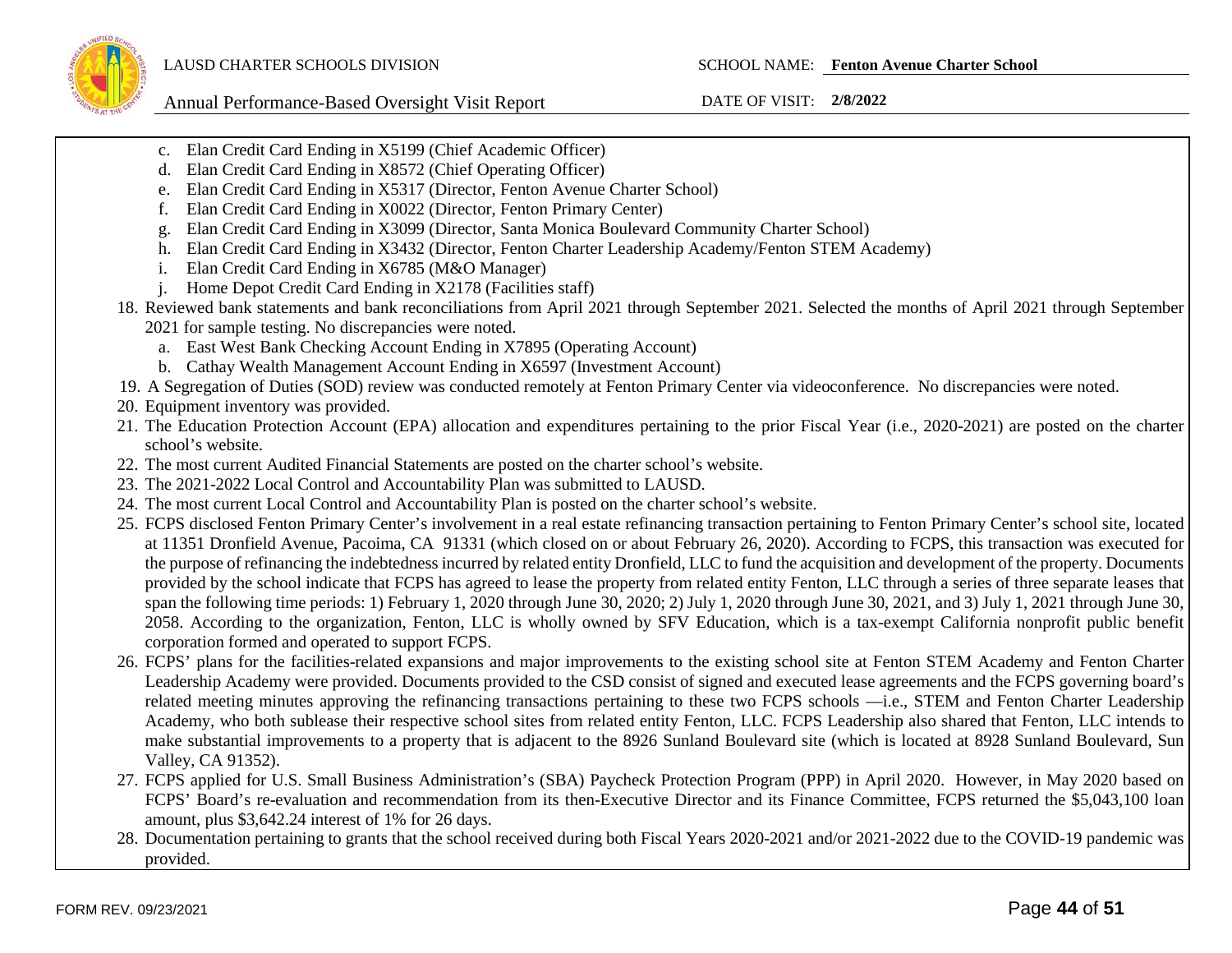

- 29. Pursuant to AB 1871, a signed and dated written statement that indicates that Fenton Avenue Charter is providing each needy pupil with one nutritionally adequate free or reduced-price meal during each school day was provided.
- 30. Fenton Avenue Charter did not disclose any legal actions, regulatory proceedings, or investigations that might have a material fiscal impact (including financial viability) to the Charter School, and that is currently pending or was filed within the last year or since the last disclosure period, whichever is later.
- 31. The 2020-2021 audited and unaudited actuals do not mirror each other. There are variances: 1) (\$1,089,748) in cash and cash equivalents, 2) (\$1,127,309) in other long-term liabilities, and 3) \$415,012 in total expenditures. EdTec attributed these variances to the following corresponding factors: 1) Intercompany balances settled after UAR; 2) OPEB classified differently between UAR and audit, in addition to FY21 activity for new capitalized lease standard; and 3) STRS "on-behalf contributions" payment amount, which is computed as the proportionate share of total 2019-2020 State on-behalf contributions (per the school's 2020-2021 audit).
- 32. The school's reported Norm Enrollment was 771, 723, 633, 609, and 555 for Fiscal Years 2017-2018, 2018-2019 2019-2020, 2020-2021, and 2021- 2022, respectively. As summarized in the table below, the school's Norm Enrollment count has been trending downwards with the school reporting losses of 2, 48, 90, 24, and 54 students for the respective years.

| Fenton Avenue Charter – Norm Enrollment History |           |           |           |           |           |
|-------------------------------------------------|-----------|-----------|-----------|-----------|-----------|
| Grade Level                                     | 2017-2018 | 2018-2019 | 2019-2020 | 2020-2021 | 2021-2022 |
| <b>KND</b>                                      | 34        | 13        |           |           |           |
| 2rd                                             | 231       | 227       | 189       | 209       | 176       |
|                                                 |           |           |           |           |           |
| 4 <sup>th</sup>                                 | 252       | 230       | 226       | 184       | 202       |
| 5 <sup>th</sup>                                 | 254       | 253       | 218       | 216       | 177       |
| <b>Total Enrollment</b>                         | 771       | 723       | 633       | 609       | 555       |
| Increase/(Decrease) in                          |           |           |           |           |           |
| <b>Enrollment From Prior</b>                    | (2)       | (48)      | (90)      | (24)      | (54)      |
| Year                                            |           |           |           |           |           |

In response to the CSD's observations regarding the school's declining Norm Enrollment since Fiscal Year 2017-2018 per the historical Norm Enrollment data, FCPS Chief Executive Officer (CEO) stated: "COVID is our biggest obstacle - Current %DELTA is 6.73% with an enrollment of 568. Enrollment continues to increase as health conditions improve." Furthermore, the CEO communicated that FCPS' action plan to address the declining enrollment consists of: "1) Increase awareness of services available to families including the expansion of TK and Expanded Learning services; 2) Communicate and maintain COVID-Safety Plan to mitigate the risk of virus transmission, exposure to environmental health hazards, and to support student health needs; 3) Engage in meaningful consultation with individuals and/or advocates representing the interests of students with disabilities, English learners, students experiencing homelessness, students in foster care, migratory students, students who are incarcerated, military-dependent students, and other underserved students; 4) Reduce class size to implement evidence-based activities to meet the comprehensive needs of students; 5) Implement trauma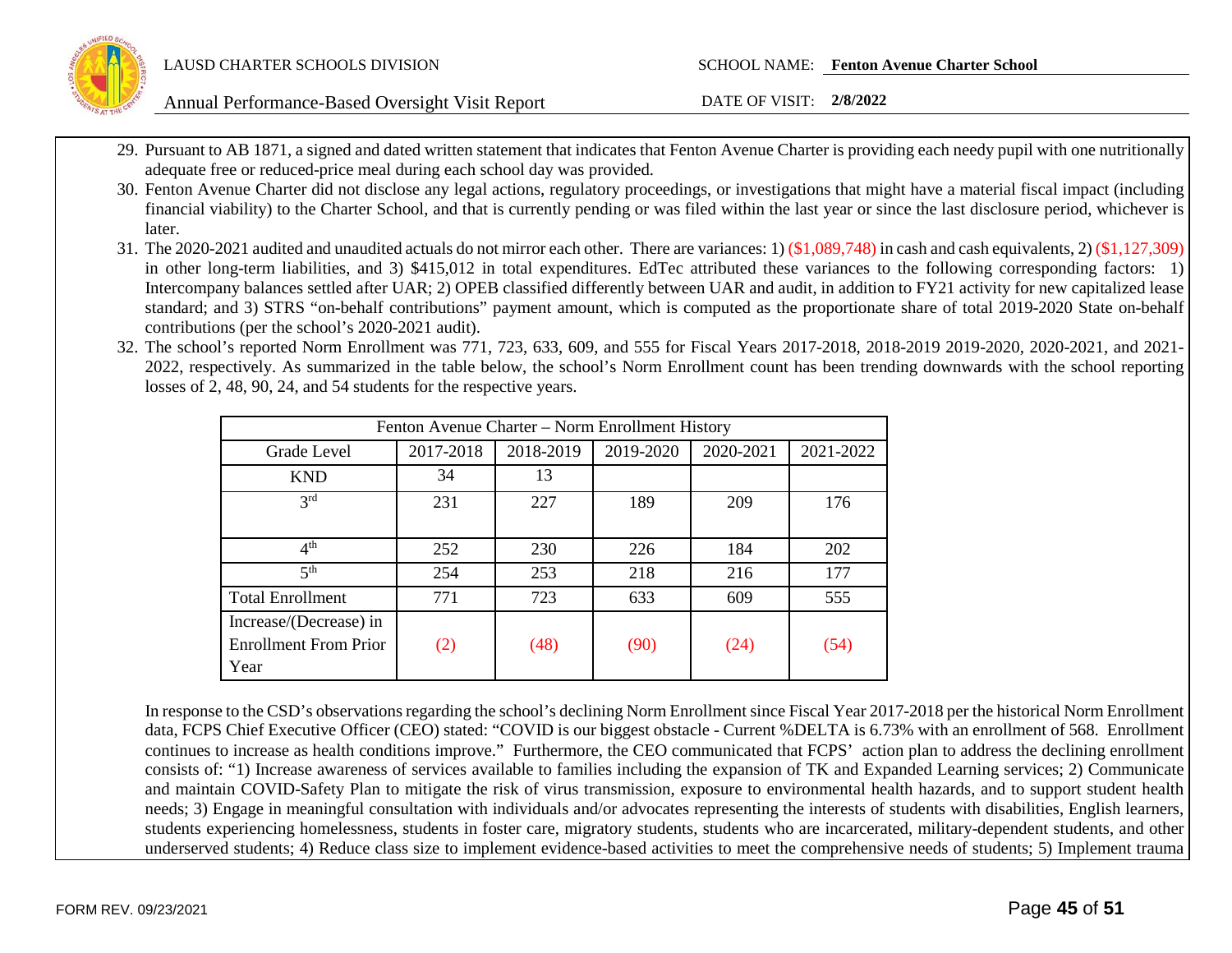

LAUSD CHARTER SCHOOLS DIVISION SCHOOL NAME: **Fenton Avenue Charter School**

Annual Performance-Based Oversight Visit Report DATE OF VISIT: **2/8/2022**

informed teaching along with the tools and resources to move from a Learner Manager to a Learner Empowered by incorporating welcoming/inclusion activities." The school has maintained a balanced budget. The CSD will continue to monitor the school's student enrollment through oversight.

**Progress on LAUSD Board of Education and/or MOU Benchmarks related to FISCAL OPERATIONS (if applicable):**

N/A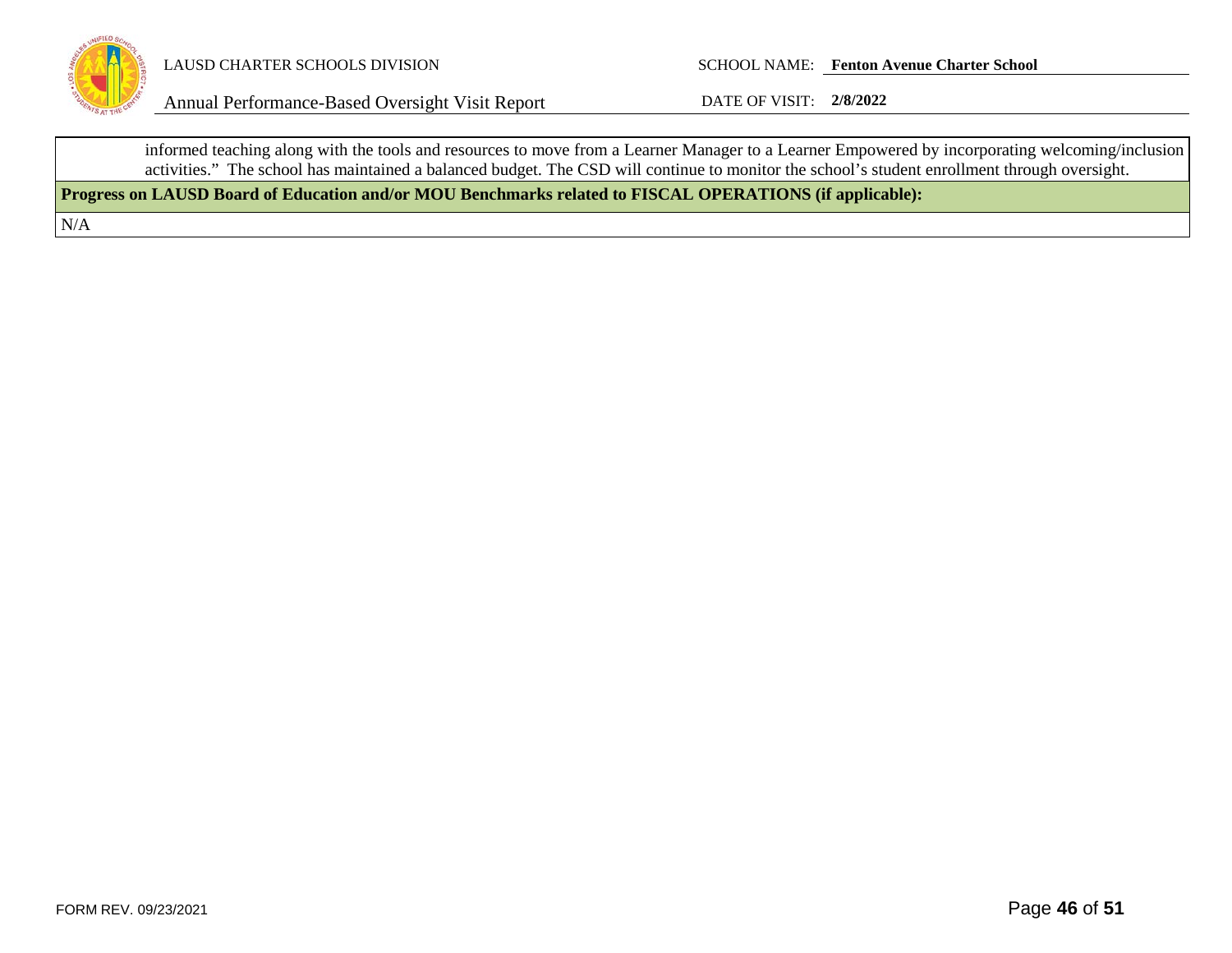

### **Fiscal Operations Rubrics**

*Existing School – a charter school that has at least one annual independent audit on file with the Charter Schools Division [Possible Rating of 1-4] New School – a charter school that does not have an independent audit on file with the Charter Schools Division [Possible Rating of 1-2]*

| An existing school that meets all of the Required Criteria and two of the        | An existing school that meets all of the Required Criteria and two of the        |  |  |  |  |
|----------------------------------------------------------------------------------|----------------------------------------------------------------------------------|--|--|--|--|
| Supplemental Criteria listed below would be assessed eligible to be              | Supplemental Criteria listed below would be assessed eligible to be              |  |  |  |  |
| considered as Accomplished [Rating of 4].                                        | considered as Proficient [Rating of 3].                                          |  |  |  |  |
| <b>Existing Schools (based on the most current annual audit):</b>                | <b>Existing Schools (based on the most current annual audit):</b>                |  |  |  |  |
| An existing school is one that has at least one annual independent audit on file | An existing school is one that has at least one annual independent audit on file |  |  |  |  |
| with the Charter Schools Division                                                | with the Charter Schools Division                                                |  |  |  |  |
|                                                                                  |                                                                                  |  |  |  |  |
| <b>REQUIRED CRITERIA</b>                                                         | <b>REQUIRED CRITERIA</b>                                                         |  |  |  |  |
| Net Assets are positive in the prior two audits;                                 | Net Assets are positive in the most current audit;                               |  |  |  |  |
| The cash balance at the beginning of the school year is positive;<br>2.          | The cash balance at the beginning of the school year is positive;                |  |  |  |  |
| The two most current audits show no material weaknesses, deficiencies<br>3.      | The most current audit shows no material weaknesses, deficiencies<br>3.          |  |  |  |  |
| and/or findings;                                                                 | and/or findings;                                                                 |  |  |  |  |
| 4. All vendors and staff are paid in a timely manner;                            | Vendors and staff are paid in a timely manner;<br>4.                             |  |  |  |  |
| 5. Governing board approves Fiscal Policies and Procedures, at a                 | Governing board approves Fiscal Policies and Procedures, at a<br>5.              |  |  |  |  |
| minimum, once prior to each charter renewal term;                                | minimum, once prior to each charter renewal term;                                |  |  |  |  |
| Charter school consistently adheres to the governing board approved<br>6.        | Charter school generally adheres to the governing board-approved<br>6.           |  |  |  |  |
| <b>Fiscal Policies and Procedures:</b>                                           | <b>Fiscal Policies and Procedures;</b>                                           |  |  |  |  |
| Governing board adopts the annual budget;<br>7.                                  | Governing board adopts the annual budget;<br>7.                                  |  |  |  |  |
| Governing board reviews and approves reports (e.g., preliminary<br>8.            | Governing board reviews and approves reports (e.g., preliminary<br>8.            |  |  |  |  |
| budget, first interim, second interim, unaudited actuals, audited actuals,       | budget, first interim, second interim, unaudited actuals, audited actuals,       |  |  |  |  |
| etc.) submitted to LAUSD;                                                        | etc.) submitted to LAUSD;                                                        |  |  |  |  |
| 9. Governing board discusses and resolves audit exceptions and                   | Governing board discusses and resolves audit exceptions and<br>9.                |  |  |  |  |
| deficiencies to the satisfaction of LAUSD;                                       | deficiencies to the satisfaction of LAUSD;                                       |  |  |  |  |
| 10. There is no apparent conflict of interest;                                   | 10. There is no apparent conflict of interest;                                   |  |  |  |  |
| 11. A signed written statement which indicates that the charter school is        | 11. A signed written statement which indicates that the charter school is        |  |  |  |  |
| providing each needy pupil with one nutritionally adequate free or               | providing each needy pupil with one nutritionally adequate free or               |  |  |  |  |
| reduced-price meal during each school day is provided (pursuant to AB            | reduced-price meal during each school day is provided (pursuant to AB            |  |  |  |  |
| 1871 [Ed. Code § 47613.5]);                                                      | 1871 [Ed. Code § 47613.5]);                                                      |  |  |  |  |
| 12. The Education Protection Account allocation and expenditures, the            | 12. The Education Protection Account allocation and expenditures, the            |  |  |  |  |
| most current Audited Financial Statements, and the most current                  | most current Audited Financial Statements, and the most current                  |  |  |  |  |
| governing board-approved LCAP are posted on the charter school's                 | governing board-approved LCAP are posted on the charter school's                 |  |  |  |  |
| website;                                                                         | website;                                                                         |  |  |  |  |
| 13. The LCAP is submitted to the appropriate agencies;                           | 13. The LCAP is submitted to the appropriate agencies;                           |  |  |  |  |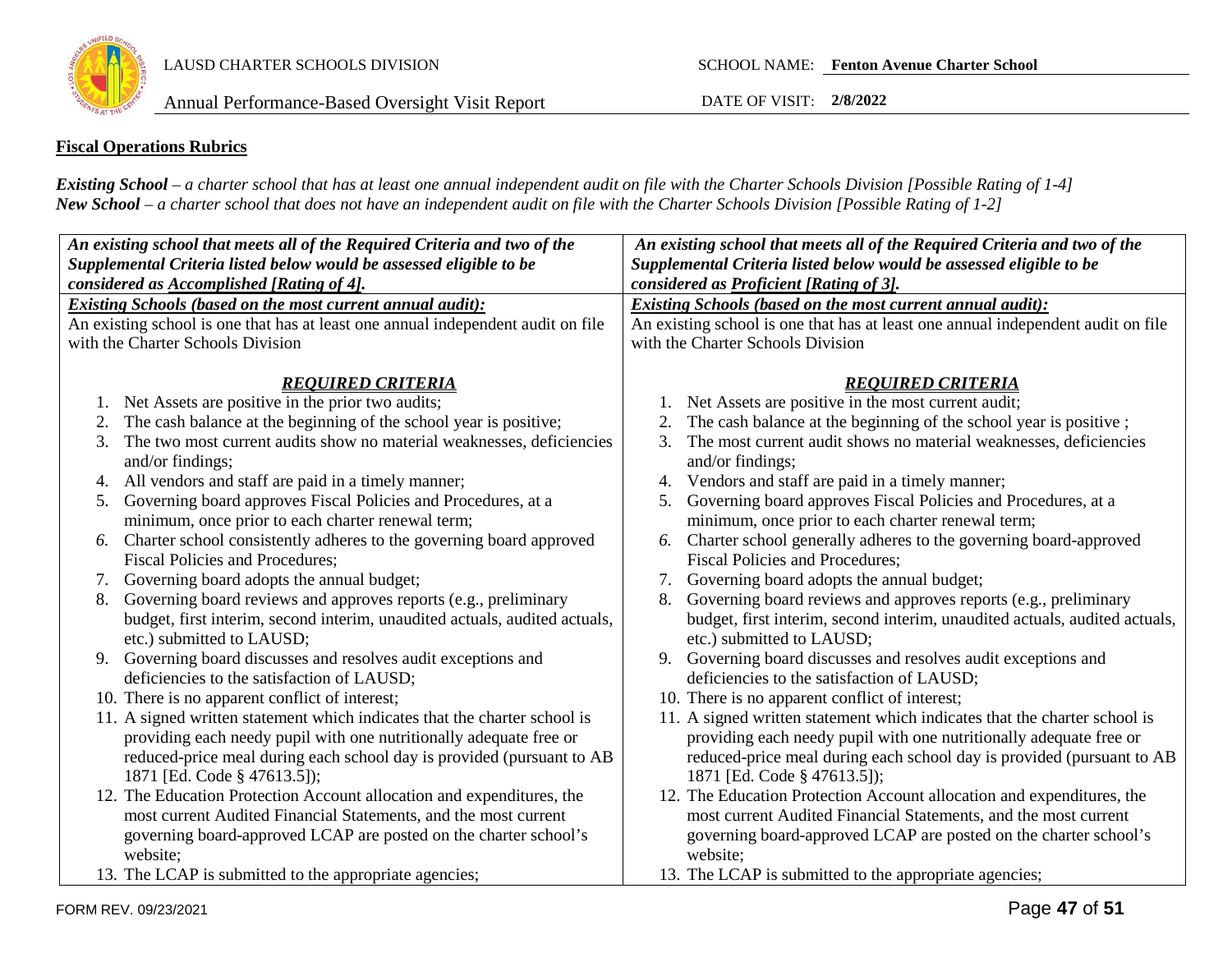

| An existing school that meets all of the Required Criteria and two of the                                                                                                                                                                                                                                                                                                                                                                                                                                                                                                                                                                                                                                                                                                                      | An existing school that meets all of the Required Criteria and two of the                                                                                                                                                                                                                                                                                                                                                                                                                                                                                        |
|------------------------------------------------------------------------------------------------------------------------------------------------------------------------------------------------------------------------------------------------------------------------------------------------------------------------------------------------------------------------------------------------------------------------------------------------------------------------------------------------------------------------------------------------------------------------------------------------------------------------------------------------------------------------------------------------------------------------------------------------------------------------------------------------|------------------------------------------------------------------------------------------------------------------------------------------------------------------------------------------------------------------------------------------------------------------------------------------------------------------------------------------------------------------------------------------------------------------------------------------------------------------------------------------------------------------------------------------------------------------|
| Supplemental Criteria listed below would be assessed eligible to be                                                                                                                                                                                                                                                                                                                                                                                                                                                                                                                                                                                                                                                                                                                            | Supplemental Criteria listed below would be assessed eligible to be                                                                                                                                                                                                                                                                                                                                                                                                                                                                                              |
| considered as Accomplished [Rating of 4].                                                                                                                                                                                                                                                                                                                                                                                                                                                                                                                                                                                                                                                                                                                                                      | considered as Proficient [Rating of 3].                                                                                                                                                                                                                                                                                                                                                                                                                                                                                                                          |
| 14. The charter school has knowledge of any material differences amongst<br>the preliminary budget, first interim, second interim, unaudited actuals,<br>and audited actuals;<br>15. Requests for information made by the Charter Schools Division and<br>LAUSD are processed or submitted by the charter school in a timely<br>manner;<br>16. There are no discrepancies cited in the Areas Noted for Further Growth<br>and/or Improvement;<br>17. Audited and unaudited actuals nearly mirror each other;<br>18. Proper segregations of duties are in place;<br>19. There are no outstanding fiscal-related tiered intervention notices<br>issued to the school; and<br>20. If applicable, all LAUSD Board of Education-approved fiscal<br>benchmark(s) are met by the required deadline(s). | 14. The charter school has knowledge of any material differences amongst<br>the preliminary budget, first interim, second interim, unaudited actuals,<br>and audited actuals;<br>15. Requests for information made by the Charter Schools Division and<br>LAUSD are processed or submitted by the charter school in a timely<br>manner;<br>16. There are no significant recurring issues;<br>17. Audited and unaudited actuals nearly mirror each other; and<br>18. There are no outstanding fiscal-related tiered intervention notices<br>issued to the school. |
| Note: Other circumstances and information could influence the rating, which<br>may include the supplemental criteria below, and will be noted in the<br>evaluation.                                                                                                                                                                                                                                                                                                                                                                                                                                                                                                                                                                                                                            | Note: Other circumstances and information could influence the rating, which<br>may include the supplemental criteria below, and will be noted in the<br>evaluation.                                                                                                                                                                                                                                                                                                                                                                                              |
| <b>SUPPLEMENTAL CRITERIA</b>                                                                                                                                                                                                                                                                                                                                                                                                                                                                                                                                                                                                                                                                                                                                                                   | <b>SUPPLEMENTAL CRITERIA</b>                                                                                                                                                                                                                                                                                                                                                                                                                                                                                                                                     |
| 1. The school maintains the minimum reserve for economic uncertainty<br>as defined in California Code of Regulations (CCR), Title 5, Section<br>15450 (https://www.law.cornell.edu/regulations/california/5-CCR-Sec-<br>15450) per the most current audit (e.g., unrestricted fund balance<br>divided by total expenditures);                                                                                                                                                                                                                                                                                                                                                                                                                                                                  | 1. The school maintains the minimum reserve for economic uncertainty<br>as defined in CCR, Title 5, Section 15450<br>(https://www.law.cornell.edu/regulations/california/5-CCR-Sec-15450)<br>per the most current audit (e.g., unrestricted fund balance divided by<br>total expenditures);                                                                                                                                                                                                                                                                      |
| The cash balance at the beginning of the school year is at least 5% of<br>2.<br>the prior year expenses;                                                                                                                                                                                                                                                                                                                                                                                                                                                                                                                                                                                                                                                                                       | The cash balance at the beginning of the school year is at least 5% of<br>2.<br>the prior year expenses;                                                                                                                                                                                                                                                                                                                                                                                                                                                         |
| 3. Enrollment is stable or changing at a manageable rate (e.g., the school<br>still maintains a balanced budget, etc.); and                                                                                                                                                                                                                                                                                                                                                                                                                                                                                                                                                                                                                                                                    | Enrollment is stable or changing at a manageable rate (e.g., the school<br>3.<br>still maintains a balanced budget, etc.); and                                                                                                                                                                                                                                                                                                                                                                                                                                   |
| 4. Fiscal reports (e.g., balance sheet, income statement, budget to actuals,<br>cash flow statement, etc.) are presented to the governing board at each                                                                                                                                                                                                                                                                                                                                                                                                                                                                                                                                                                                                                                        | 4. Fiscal reports (e.g., balance sheet, income statement, budget to actuals,<br>cash flow statement, etc.) are presented to the governing board at each                                                                                                                                                                                                                                                                                                                                                                                                          |
| regular governing board meeting.                                                                                                                                                                                                                                                                                                                                                                                                                                                                                                                                                                                                                                                                                                                                                               | regular governing board meeting.                                                                                                                                                                                                                                                                                                                                                                                                                                                                                                                                 |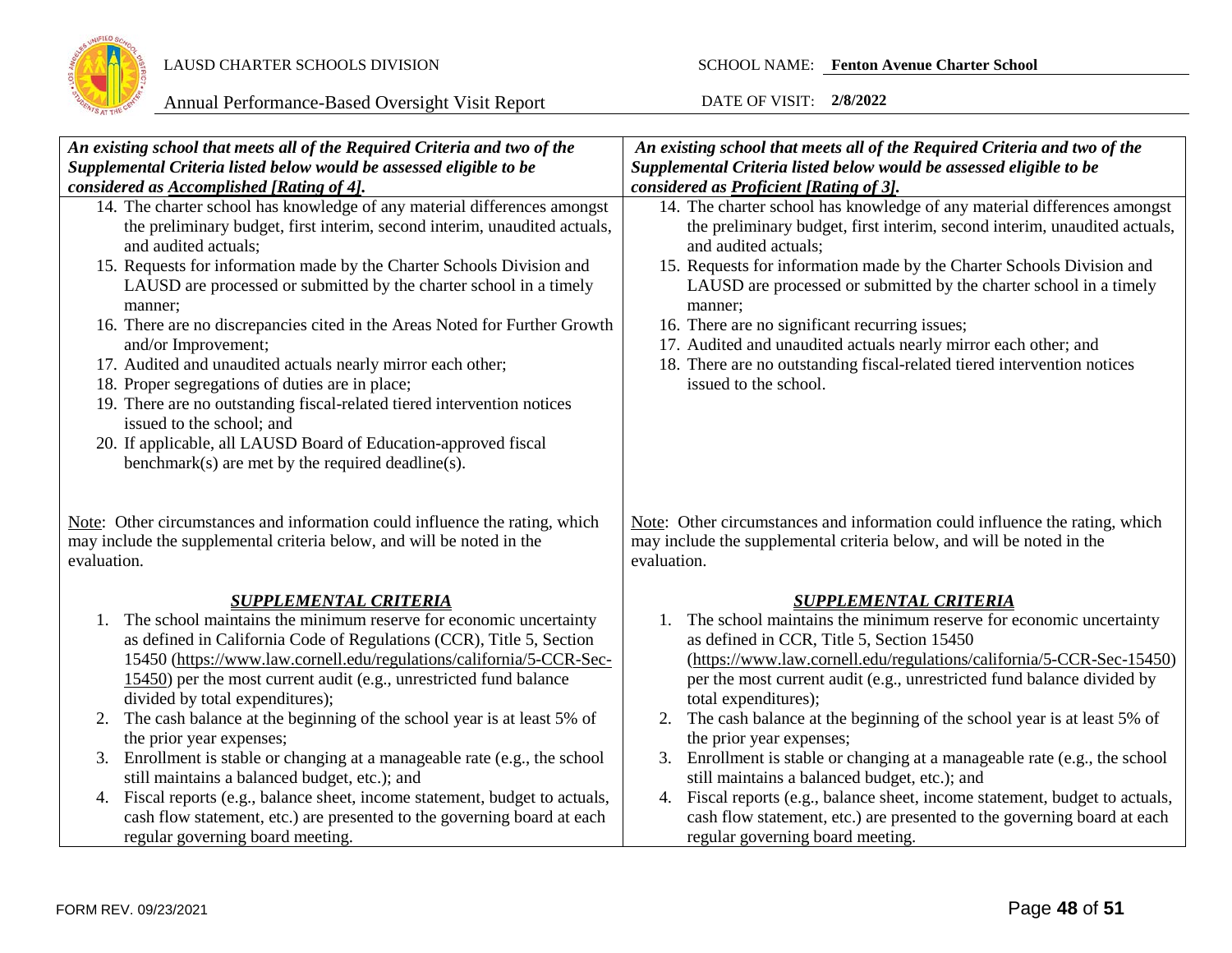

| An existing school that meets all of the Required Criteria and two of the<br>supplemental criteria listed below would be assessed eligible to be considered<br>as Developing [Rating of 2].                                                                                                                                                                                                                                                                                                                                                                                                                                                                                                                                                                                                                                                                                                                                                                                                                                                                                                                                                                                                                          | An existing school would be assessed as Unsatisfactory [Rating of 1] based on the<br>statements below:                                                                                                                                                                                                                                                                                                                                                                                                                                                                                                                                                                                                                                                                                                                                                                                             |
|----------------------------------------------------------------------------------------------------------------------------------------------------------------------------------------------------------------------------------------------------------------------------------------------------------------------------------------------------------------------------------------------------------------------------------------------------------------------------------------------------------------------------------------------------------------------------------------------------------------------------------------------------------------------------------------------------------------------------------------------------------------------------------------------------------------------------------------------------------------------------------------------------------------------------------------------------------------------------------------------------------------------------------------------------------------------------------------------------------------------------------------------------------------------------------------------------------------------|----------------------------------------------------------------------------------------------------------------------------------------------------------------------------------------------------------------------------------------------------------------------------------------------------------------------------------------------------------------------------------------------------------------------------------------------------------------------------------------------------------------------------------------------------------------------------------------------------------------------------------------------------------------------------------------------------------------------------------------------------------------------------------------------------------------------------------------------------------------------------------------------------|
| <b>Existing Schools (based on the most current audit):</b><br>An existing school is one that has at least one annual independent audit on file<br>with the Charter Schools Division                                                                                                                                                                                                                                                                                                                                                                                                                                                                                                                                                                                                                                                                                                                                                                                                                                                                                                                                                                                                                                  | <b>Existing Schools (based on the most current audit):</b><br>An existing school is one that has at least one annual independent audit on file with<br>the Charter Schools Division                                                                                                                                                                                                                                                                                                                                                                                                                                                                                                                                                                                                                                                                                                                |
| <b>REQUIRED CRITERIA</b><br>1. Net Assets are positive, or net assets are negative with strong trend<br>toward positive (be positive at the end of the third year, per applicable<br>audit, and beyond);<br>The cash balance at the beginning of the school year is positive;<br>Vendors and staff are paid in a timely manner;<br>3.<br>Governing board approves Fiscal Policies and Procedures, at a<br>4.<br>minimum, once prior to each charter renewal term;<br>Governing board adopts the annual budget;<br>5.<br>A signed written statement which indicates that the charter school is<br>6.<br>providing each needy pupil with one nutritionally adequate free or<br>reduced-price meal during each school day (pursuant to AB 1871 [Ed.<br>Code § 47613.5]);<br>The Education Protection Account allocation and expenditures, the<br>7.<br>most current Audited Financial Statements, and the most current<br>governing board-approved LCAP are posted on the charter school's<br>website;<br>The LCAP is submitted to the appropriate agencies;<br>8.<br>Have an audit conducted annually by an independent auditing firm;<br>9.<br>and<br>10. Governing board discusses and resolves audit exceptions and | An Unsatisfactory rating is assessed based on the following conditions, including,<br>but not limited to:<br>A charter school is assessed as Unsatisfactory if the charter school does not meet the<br>criteria for Accomplished, Proficient, or Developing. The charter school was given<br>a certain period of time to address the fiscal concerns of LAUSD, but failed to<br>provide a satisfactory response. The charter school has shown no feasible financial<br>plans, and/or immediate sources of funding to maintain a viable budget and/or<br>sustain the school's operation to mitigate the negative fiscal condition. The charter<br>school's governing board members and/or leadership lack fiscal capacity.<br>Continued operation of a charter school that is assessed as Unsatisfactory may result<br>to non-implementation of instructional programs as provided in the petition. |
| deficiencies to the satisfaction of LAUSD.<br>Note: Other circumstances and information could influence the rating, which<br>may include the supplemental criteria below, and will be noted in the<br>evaluation.                                                                                                                                                                                                                                                                                                                                                                                                                                                                                                                                                                                                                                                                                                                                                                                                                                                                                                                                                                                                    | Note: Other circumstances and information could influence the rating and will be<br>noted in the evaluation.                                                                                                                                                                                                                                                                                                                                                                                                                                                                                                                                                                                                                                                                                                                                                                                       |
| <b>SUPPLEMENTAL CRITERIA</b><br>1. The school maintains the minimum reserve for economic uncertainty<br>as defined in CCR, Title 5, Section 15450                                                                                                                                                                                                                                                                                                                                                                                                                                                                                                                                                                                                                                                                                                                                                                                                                                                                                                                                                                                                                                                                    |                                                                                                                                                                                                                                                                                                                                                                                                                                                                                                                                                                                                                                                                                                                                                                                                                                                                                                    |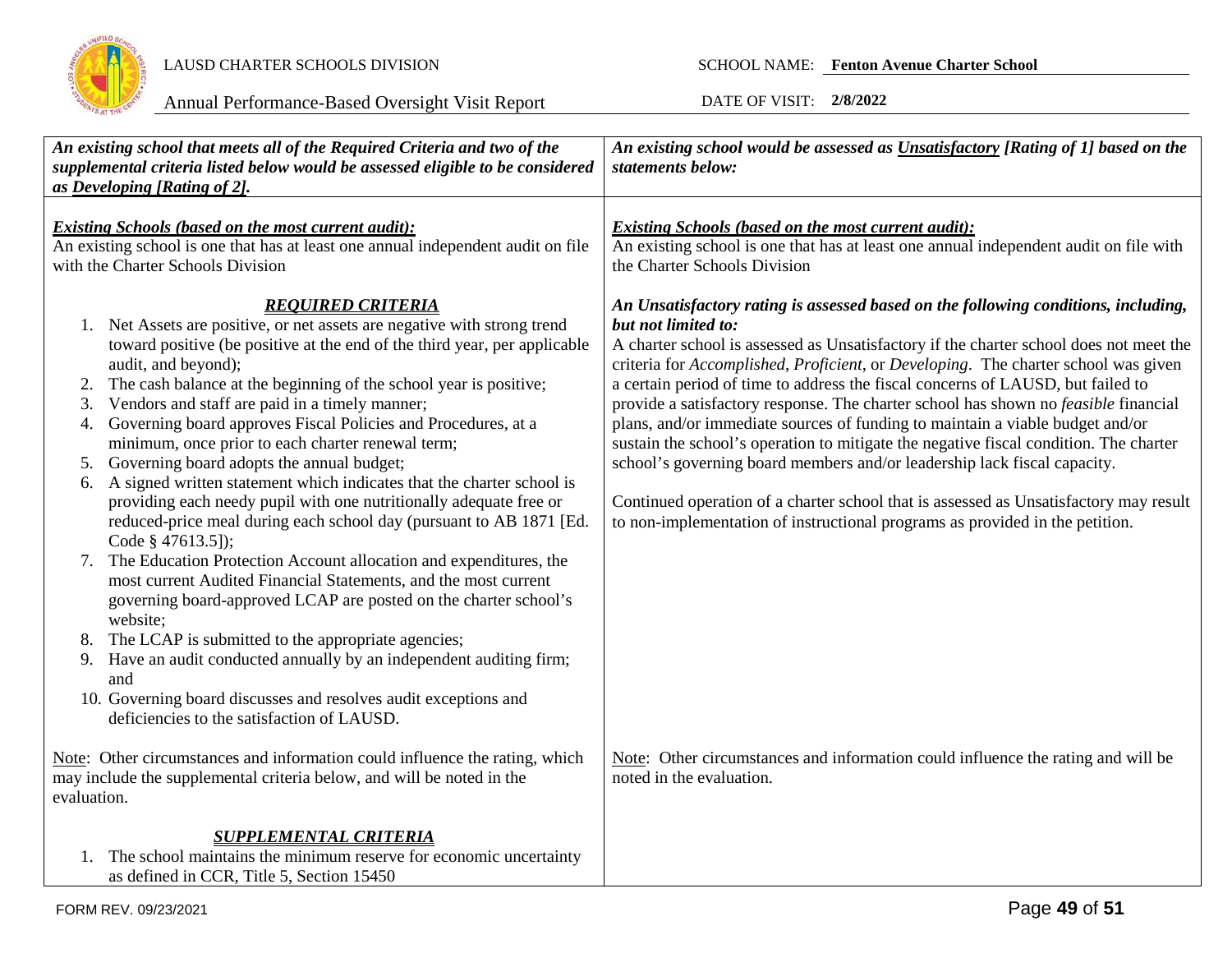

|    | An existing school that meets all of the Required Criteria and two of the      | An existing school would be assessed as Unsatisfactory [Rating of 1] based on the |
|----|--------------------------------------------------------------------------------|-----------------------------------------------------------------------------------|
|    | supplemental criteria listed below would be assessed eligible to be considered | statements below:                                                                 |
|    | as Developing [Rating of 2].                                                   |                                                                                   |
|    | (https://www.law.cornell.edu/regulations/california/5-CCR-Sec-                 |                                                                                   |
|    | 15450) per the most current audit (e.g., unrestricted fund balance             |                                                                                   |
|    | divided by total expenditures);                                                |                                                                                   |
|    | 2. The cash balance at the beginning of the school year is at least 5% of      |                                                                                   |
|    | the prior year expenses;                                                       |                                                                                   |
|    | 3. Enrollment is stable or changing at a manageable rate (e.g., the school     |                                                                                   |
|    | still maintains a balanced budget, etc.); and                                  |                                                                                   |
| 4. | Fiscal reports (e.g., balance sheet, income statement, budget to actuals,      |                                                                                   |
|    | cash flow statement, etc.) are presented to the governing board at each        |                                                                                   |
|    | regular governing board meeting.                                               |                                                                                   |
|    |                                                                                |                                                                                   |

|          | A new school that meets all of the Required Criteria listed below would be<br>assessed eligible to be considered as Developing [Rating of 2].                                                                                                                                                                                                                                                                                                                                                                                                                                                                                                                                  | A new school would be assessed as Unsatisfactory [Rating of 1] based on the<br>statements below:                                                                                                                                                                                                                                                                                                                                                                                                                                                                                                                                                                                                                                                                                                                                          |  |  |
|----------|--------------------------------------------------------------------------------------------------------------------------------------------------------------------------------------------------------------------------------------------------------------------------------------------------------------------------------------------------------------------------------------------------------------------------------------------------------------------------------------------------------------------------------------------------------------------------------------------------------------------------------------------------------------------------------|-------------------------------------------------------------------------------------------------------------------------------------------------------------------------------------------------------------------------------------------------------------------------------------------------------------------------------------------------------------------------------------------------------------------------------------------------------------------------------------------------------------------------------------------------------------------------------------------------------------------------------------------------------------------------------------------------------------------------------------------------------------------------------------------------------------------------------------------|--|--|
|          | <b>New Schools:</b>                                                                                                                                                                                                                                                                                                                                                                                                                                                                                                                                                                                                                                                            | <b>New Schools:</b>                                                                                                                                                                                                                                                                                                                                                                                                                                                                                                                                                                                                                                                                                                                                                                                                                       |  |  |
| 3.       | <b>REOUIRED CRITERIA</b><br>1. A new school is one that does not have an independent audit on file<br>with the Charter Schools Division;<br>The cash balance at the beginning of the school year is positive;<br>If enrollment is significantly below the enrollment per the school's<br>Pupil Estimates for New or Significantly Expanding Charters report<br>and/or its approved petition budget, the charter school has made<br>significant adjustments in their operations to allow for the reduced<br>income, and submitted a revised three-year budget and three-year cash<br>flow projections;<br>Projected debt, if any, is managed efficiently and will not cause the | An Unsatisfactory rating is assessed based on the following conditions, including,<br>but not limited to:<br>A charter school is assessed as Unsatisfactory if the charter school does not meet the<br>criteria for <i>Accomplished, Proficient</i> , or <i>Developing</i> . The charter school was given<br>a certain period of time to address the fiscal concerns of LAUSD, but failed to<br>provide a satisfactory response. The charter school has shown no <i>feasible</i> financial<br>plans, and/or immediate sources of funding to maintain a viable budget and/or<br>sustain the school's operation to mitigate the negative fiscal condition. The charter<br>school's governing board members and/or leadership lack fiscal capacity.<br>Continued operation of a charter school that is assessed as Unsatisfactory may result |  |  |
| 4.<br>5. | charter school to end the fiscal year with negative net assets. The non-<br>profit organization is financially viable to support the charter school;<br>Interim reports and unaudited actuals project:<br>a. Positive net assets<br>Expenses less than revenues<br>b.                                                                                                                                                                                                                                                                                                                                                                                                          | to non-implementation of instructional programs as provided in the petition.                                                                                                                                                                                                                                                                                                                                                                                                                                                                                                                                                                                                                                                                                                                                                              |  |  |